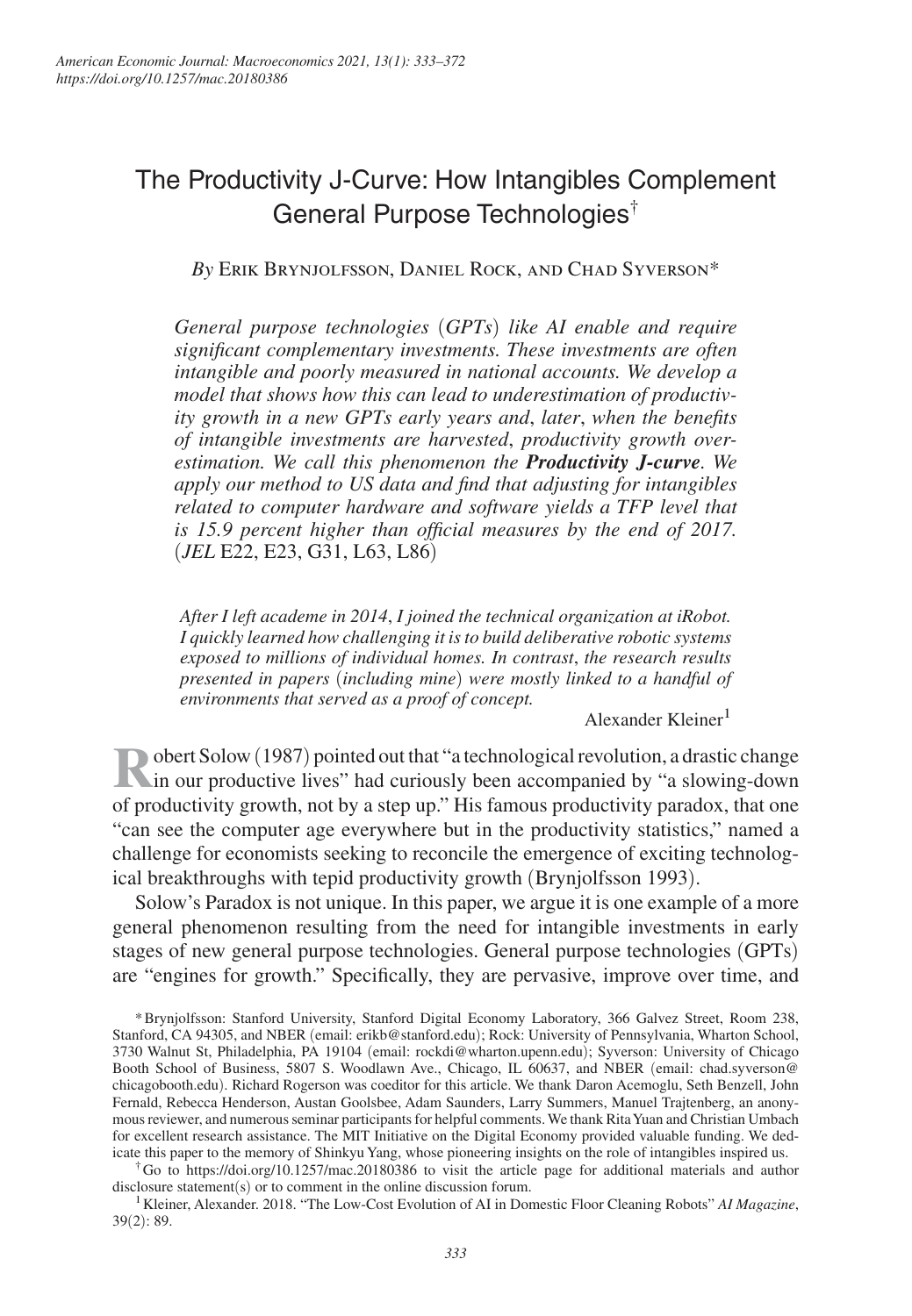lead to complementary innovation (Bresnahan and Trajtenberg 1995). However, along with installing more easily measured items like new types of physical equipment and structures, we emphasize that realizing their potential also requires large intangible investments and a fundamental rethinking of the organization of production itself. Firms must create new business processes, develop managerial experience, train workers, patch software, and build other intangibles. This raises productivity measurement issues because intangible investments are not readily tallied on a balance sheet or in the national accounts.

The presence and timing of this sort of intangible investment is one reason why Solow's Paradox could occur. When a new GPT emerges, there will be a period, possibly of considerable length, during which measurable resources are committed and measurable output forgone, of building new, unmeasured inputs that complement the GPT.<sup>2</sup> For example, the technologies driving the British industrial revolution led to "Engels' Pause," a half-century-long period of capital accumulation, industrial innovation, and wage stagnation (Allen 2009, Acemoglu and Robinson 2013). In the later GPT case of electrification, it took a generation for the nature of factory layouts to be reinvented in order to fully harness the new technology's benefits (David 1990). Solow highlighted a similar phenomenon roughly two decades into the IT era.

# **I. The Productivity J-Curve**

We call the measurement aspect of this phenomenon the *Productivity J-curve*. As firms adopt a new GPT, total factor productivity growth will initially be underestimated because capital and labor are used to accumulate unmeasured intangible capital stocks. Later, measured productivity growth overestimates true productivity growth because the capital service flows from those hidden intangible stocks generate measurable output. The error in measured total factor productivity growth therefore follows a J-curve shape, initially dipping while the investment rate in unmeasured capital is larger than the investment rate in other types of capital, then rising as growing intangible stocks begin to contribute to measured production. In the long run, as intangible investments and capital stocks reach their steady-state growth rates, the return-adjusted value of the unmeasured intangible capital stock service flows (in expectation) approaches the value of the initial unmeasured investment. This means that some of the mismeasurement effects on productivity growth can persist even in the long run.

In our more general discussion of the current productivity paradox in the context of Artificial Intelligence (AI) in Brynjolfsson, Rock, and Syverson (2019), we explained the basic idea of the Productivity J-curve, building on earlier work by Yang and Brynjolfsson (2001). This paper formalizes and expands on this concept and provides a set of quantitative methods designed to measure the productivity effects of intangible investments. Namely, we augment a traditional growth accounting framework to include intangible capital, deriving an expression for productivity mismeasurement as a function of the growth rates, size, and shadow

 $2$ In Hornstein and Krusell (1996) and Greenwood and Yorukoglu (1997), the key intangibles are the skills and knowledge required to put new GPT-related capital to use, and these investments are made over a "learning" period.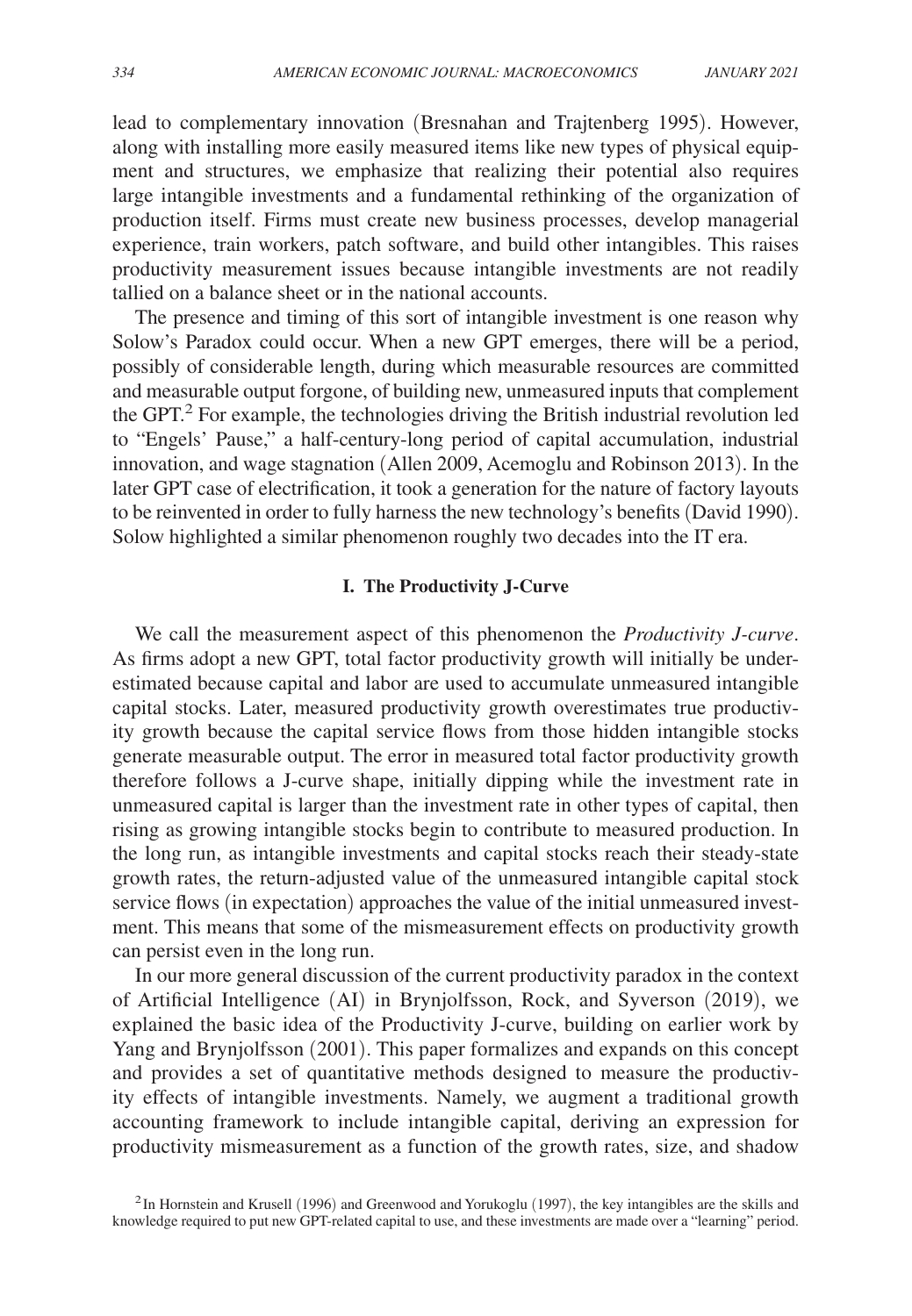values of intangible capital. Next, following Hall (2001 and 2004), Yang and Brynjolfsson (2001), and Hall (2006), we use a set of measures derived from stock market valuations to obtain measures of these intangible values. The basic idea of this approach is that market valuations reflect the value of intangibles even if they are otherwise hidden on firms' balance sheets. We then use these measures of implied intangibles to compute productivity growth mismeasurement associated with a four technologies: generic R&D investments, computer hardware, software, and more speculatively, AI.

# **II. Technology**, **Investment Theory**, **and Productivity Growth**

Economic historians have emphasized the transformative effects of GPTs. We mentioned the work of David (1990), Allen (2009), and Acemoglu and Robinson (2013) above. Rosenberg and Trajtenberg (2004) identify the Corliss steam engine as an "icon of the Industrial Revolution," shifting population centers from rural to urban areas as water power was abandoned in favor of steam. Crafts (2004) explores the contribution of steam power to growth for the British economy during the Industrial Revolution. Lipsey, Carlaw, and Bekar (2006) offer a list of possible GPTs (including electrification, mass production, and the factory system) while relating those inventions to the presence of a productivity paradox. Bresnahan (2010) conducts a wide review of the GPT concept, making the point that the information and communication technologies (ICTs) of the modern era broadly constitute a GPT. Particularly relevant to our analysis is Helpman and Trajtenberg (1994), which notes how GPTs can generate alternating periods of investment and harvesting. Likewise, Jacobs and Nahuis (2002) suggest that GPTs can cause an initial productivity slowdown as high-skilled workers invest in knowledge instead of production.

An important motivation for our analysis is the most recent potential GPT: artificial intelligence (AI). AI, and in particular the subfield of AI called machine learning, is pervasive, improves over time, and spawns complementary innovation, thereby meeting Bresnahan and Trajtenberg's (1995) three canonical GPT criteria. Accordingly, after an implementation lag period, AI might significantly impact economic growth as other GPTs have (Aghion, Jones, and Jones 2017; Agrawal, McHale, and Oettl 2018; Cockburn, Henderson, and Stern 2018; Trajtenberg 2018; Brynjolfsson, Rock, and Syverson 2019). That said, the formal arguments presented here are applicable to other technologies and intangible capital accumulation more generally. Indeed, we empirically apply the approach to investments in R&D, computer hardware, and software in recent decades, generating a set of updated productivity series.

Our approach applies Tobin's *q*-theory of investment to infer productivity mismeasurement attributable to unmeasured intangible capital. We estimate the quantity of intangible investment using market value regressions where part of *q* is interpreted as reflecting intangible capital. Intuitively, when we observe a firm's market value rise by an amount greater than observed investment, we infer the difference as reflecting the value of intangible capital investments that were correlated with the tangible investment. We call these *intangible correlates*. Our framework also handles the case in which intangible capital is used to produce more intangible capital.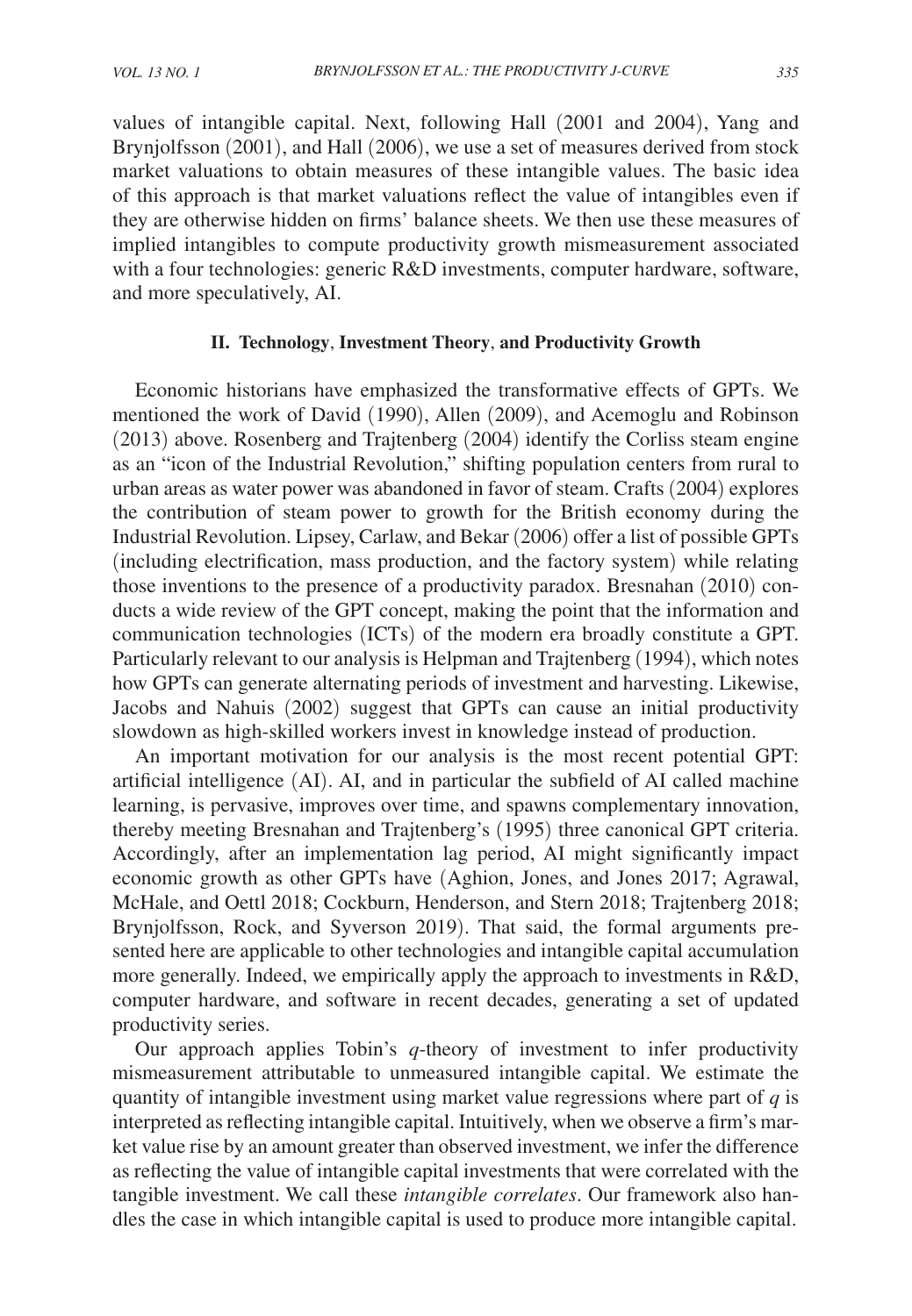This approach has antecedents in the literature. Yang and Brynjolfsson (2001) note that combining *q*-theory of investment (Hayashi 1982, Wildasin 1984, Hayashi and Inoue 1991) and neoclassical growth accounting (Solow 1956; Solow 1957; Barro 1999; Corrado, Hulten, and Sichel 2009; Oliner and Sichel 2000; Oliner, Sichel, and Stiroh 2008) can deal simultaneously with the magnitudes of the intangible component of GPT-related investment and implementation lags. The recognition that *q* could reflect intangibles has led to numerous proposed updates to standard growth accounting frameworks and an emphasis in recent productivity studies on IT's role in productivity dynamics (Jorgenson and Stiroh 2000; Marrano, Haskel, and Wallis 2009; Corrado, Hulten, and Sichel 2009; McGrattan and Prescott 2010; Byrne, Fernald, and Reinsdorf 2016), and specifically in the ICT-as-GPT case discussed in Basu, Fernald, Oulton, and Srinivasan (2003). 3

The broader notion that intangibles might have a substantial role and growing role in productivity and growth is not new. See, for example, Brynjolfsson and Hitt (2000); Hall (2000, 2001); Brynjolfsson, Hitt, and Yang (2002); McGrattan and Prescott (2010); Tambe, Hitt, and Brynjolfsson (2012); Saunders and Brynjolfsson (2016); and McGrattan (2017). Haskel and Westlake (2017) summarize and evaluate many of the relevant arguments.

The Productivity J-curve that we describe in this paper is related to, but distinct from, the trade balance J-curve of Magee (1973) and Rose and Yellen (1989).<sup>4</sup> Their J-curve describes how trade balances react over time to changes in real exchange rates.<sup>5</sup> The similarity between the two J-curves is that there is a change in the sign of derivatives of focal quantities with respect to time as time passes (trade balances in the earlier case, productivity in this one), reflecting the adjustment of production processes in response to an external shock. In Rose and Yellen, the shock comes from a large change in exchange rates. In our paper, the shock comes from a large technological innovation.

#### **III. Growth Accounting in the Presence of Intangibles**

Our setup builds on the approach of Yang and Brynjolfsson (2001). Assume the aggregate (economy- or industry-wide) production function is the product of Hicks-neutral total factor productivity *A* and a function  $F(\cdot)$  that is weakly increasing and has constant returns to scale in inputs *K* and *L* (each potentially vectors). Further assume that markets are perfectly competitive. Then

$$
(1) \t\t Y = AF(K, L)
$$

<sup>4</sup>We thank Larry Summers for suggesting how the dynamics we model are similar to the trade J-curve.

<sup>&</sup>lt;sup>3</sup>We also note that the existence of significant intangible assets can explain the relatively poor historical performance of Tobin's Q (the ratio of a firm's market-to-book value) in explaining capital investment (Crouzet and Eberly 2018). Accounting for organizational investments, human capital, and business processes can strengthen the link between observed investment and asset prices (Hall 2000; McGrattan and Prescott 2001; Eisfeldt and Papanikolaou 2013, 2014; Peters and Taylor 2017; Kogan et al. 2017; Andrei, Mann, and Moyen 2018).

<sup>5</sup>Assuming export prices between countries are sticky, depreciation of a country's currency initially makes sticky-priced imports more expensive, which leads to more spending on imports. Later, consumption habits and production systems adjust so foreign import demand decreases.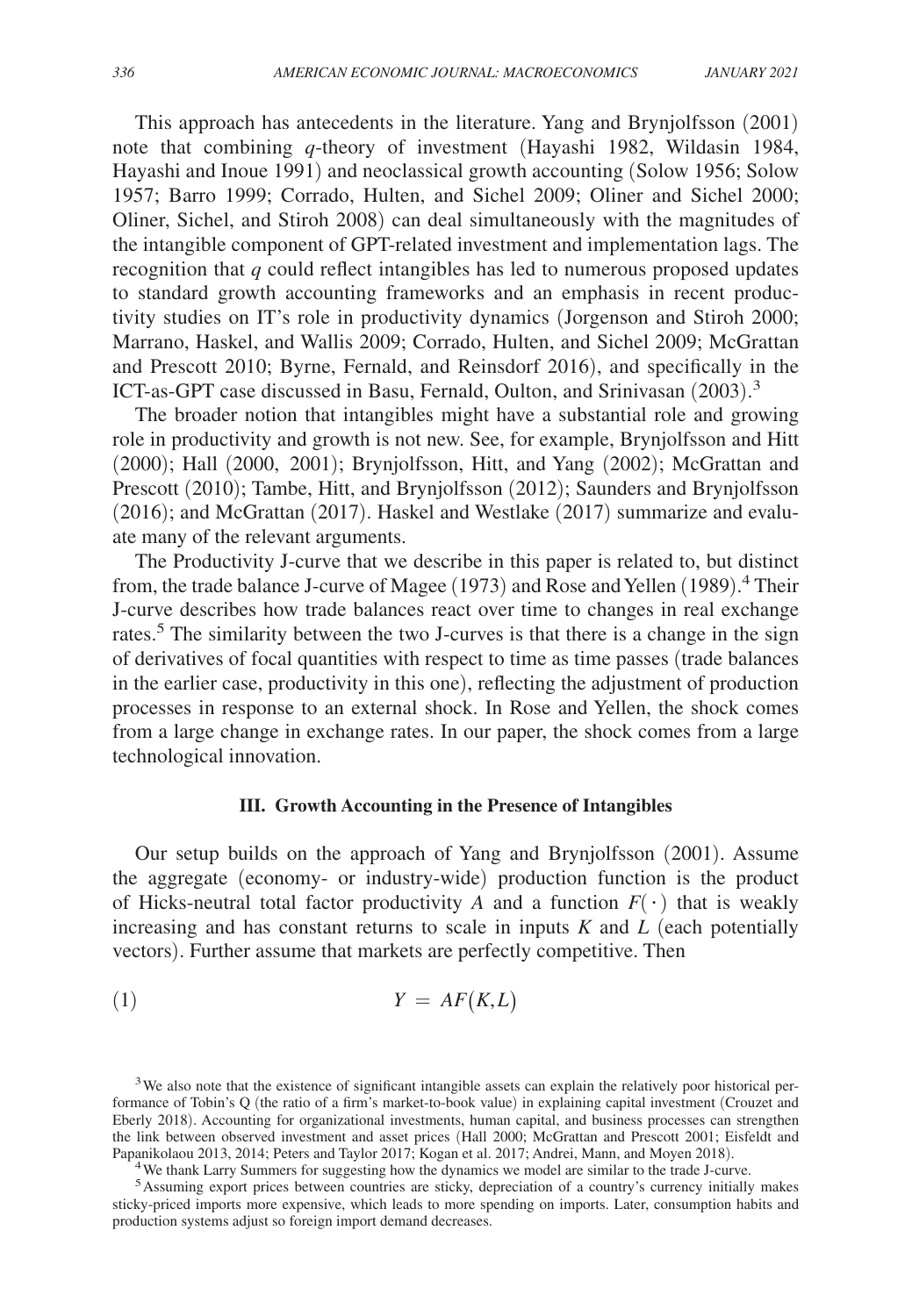where *Y* is output (and the numeraire), which can be either consumed or invested as capital.<sup>6</sup> With flexible capital and factor prices  $r$  and  $w$  equaling the aggregate growth rate):

marginal product values of capital and labor, we have the following (g denotes a  
growth rate):  
\n(2) 
$$
g_Y \equiv \frac{dY}{Y} = \frac{AF_K dK + AF_L dL + F(K, L) dA}{Y} = \left(\frac{rK}{Y}\right) g_K + \left(\frac{wL}{Y}\right) g_L + g_A;
$$
  
\n $g_K \equiv \frac{dK}{K}; \quad g_L \equiv \frac{dL}{L}; \quad g_A \equiv \frac{dA}{A}.$ 

Productivity growth is then

(3) 
$$
g_A = g_Y - \left(\frac{rK}{Y}\right)g_K - \left(\frac{wL}{Y}\right)g_L.
$$

This is the familiar Solow Residual. It is the growth in output not accounted for by the growth in capital or labor inputs, with each input weighted by its payment share of output. Under the assumptions of the model, the Solow Residual represents an improvement in productive efficiency, or more modestly a kind of "measure of our ignorance" about how producers convert inputs to outputs.<sup>7</sup> Equation (3) is the basis for traditional growth accounting.

Now suppose there are unmeasured intangible capital investments and capital service flows emanating from the resulting accumulating intangible stocks. Despite being unmeasured, these intangibles are true outputs when created as investment goods and, when put into place, inputs into the aggregate production function. In this case, the aggregate production becomes a combination of factor neutral productivity  $A^*$  (to denote its difference from  $A$  in the standard production function above) and a constant returns to scale function of tangible capital *K*, labor *L*, and intangible capital *U*. 8 Output now consists of both tangible output *Y* and intangible investment  $I_{U}$ , which has a price of  $\phi$  relative to the numeraire, again with perfect competition in all markets. Therefore, using  $F^*$  to denote the production function that includes unmeasured intangible capital stocks, we have

$$
(4) \tY + \phi I_U = A^* F^*(K, U, L).
$$

We can write growth in total factor productivity in this intangible-inclusive economy as

$$
(5) \quad g_{A^*} = \left(\frac{Y}{Y + \phi I_U}\right)\left(g_Y - \left(\frac{rK}{Y}\right)g_K - \left(\frac{r_U U}{Y}\right)g_U - \left(\frac{wL}{Y}\right)g_L\right) + \left(\frac{\phi I_U}{Y + \phi I_U}\right)g_I
$$

 ${}^6F(K,L)$  might, for example, take the Cobb-Douglas form  $Y = AK^\alpha L^{1-\alpha}$ , in which case  $\alpha = \frac{rK}{Y} = 1 - \frac{wL}{Y}$ .  $^7$ Abramovitz (1956).

 $8$ This factor-neutral productivity is once again in terms of measured output for equation (5) to hold, not the total output including unmeasured intangibles. The Appendix has detailed derivations.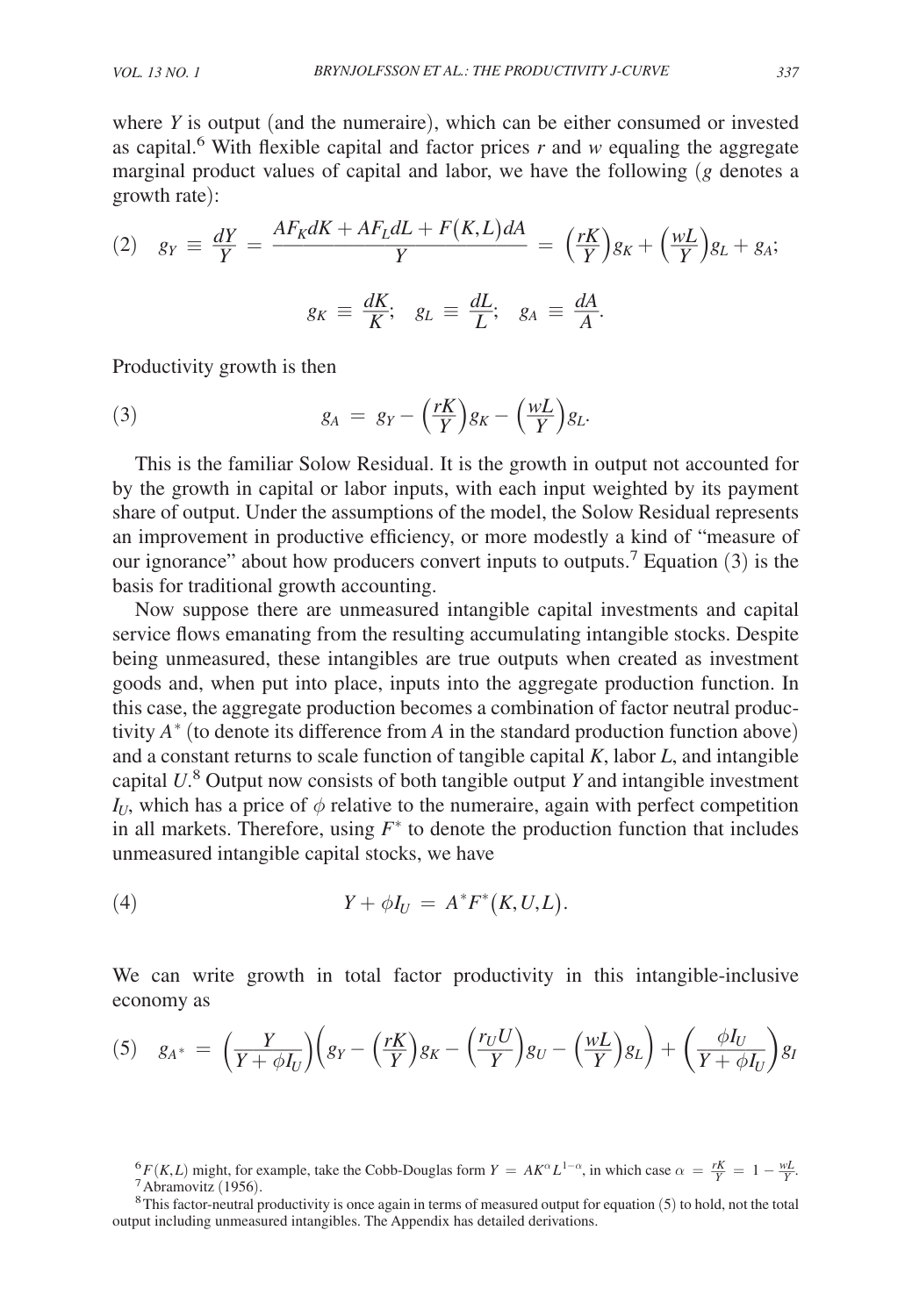where the factor price of intangible capital is  $r_U$ .<sup>9</sup> We have kept the factor prices for both types of capital and labor constant between  $F^*$  and  $F$  by assumption. In practice, these prices are often taken from empirical sources to calculate capital service flows.

Incorporating intangibles leads to two adjustments to the standard model. First, capital services from the stock of intangibles  $U$  are an input into production.<sup>10</sup> Their influence on measured productivity growth is readily apparent in the  $(r_U U/Y)g_U$ term on the right-hand side of equation (5). The second difference is in the final term. Because output now includes intangible capital investment  $I_U$ , initial production of these intangibles shows up positively in productivity to the extent that they represent part of total output. Thus intangibles influence both the input and output parts of the growth accounting framework. Note that just like tangible investment goods, intangible investment output is produced by a combination of all three inputs: tangible capital, labor input, and intangible capital. $11$ 

Equation (5) may represent a more accurate picture of productivity growth, but its key additions of intangible capital inputs and outputs are difficult to measure in practice.

The difference between the Solow Residuals implied by these two measurement contexts elucidates the sources of productivity growth mismeasurement when intangibles exist but standard measurement techniques are applied. Let  $\Delta$  denote (3) minus (5), the difference between the standard Solow Residual and true productivity growth in the presence of intangibles. Rearranging terms yields an expression that offers an intuitive decomposition of how intangibles lead to a difference between measured and actual productivity growth:

(6) 
$$
\Delta = g_A - g_{A^*}
$$
  
=  $\left(\frac{\phi I_U}{Y + \phi I_U}\right) \left(g_Y - \left(\frac{rK}{Y}\right)g_K - \left(\frac{wL}{Y}\right)g_L - g_{I_U}\right) + \left(\frac{Y}{Y + \phi I_U}\right) \left(\frac{r_U U}{Y}\right)g_U.$ 

The first term on the right-hand side of  $(6)$  is productivity mismeasurement because of the fact that the standard productivity growth measure does not count intangible investment goods as output when they are produced. That causes measured productivity growth to understate true productivity growth (i.e., makes  $\Delta$  negative). The second term reflects an overstatement of true productivity due to the fact that the standard Solow Residual attributes outputs made by intangible inputs to productivity rather than those inputs. This term is weighted by measured output's share of total output. Whether  $\Delta$  is positive or negative depends on the relative size of these two terms. Note that, as reflected in the first term, influences that would raise the standard Solow Residual will increase the overstatement of measured relative

<sup>9</sup>In this case, the Cobb-Douglas version of the production function is  $Y + \phi I_U = A^* K^\alpha L^\beta U^{1-\alpha-\beta}$  and  $\alpha = (rK/(Y + \phi I_U)), \ \beta = (wL/(Y + \phi I_U)).$ 

<sup>&</sup>lt;sup>10</sup>We discuss intangibles *U* as a type of capital, but unmeasured labor service flows would be treated analogously. <sup>11</sup> There is a theoretical case when only intangible capital is used to produce only intangible capital and no other outputs. In that situation, measured output and productivity reflect only the measurable component of the economy, but within that domain there is no mismeasurement.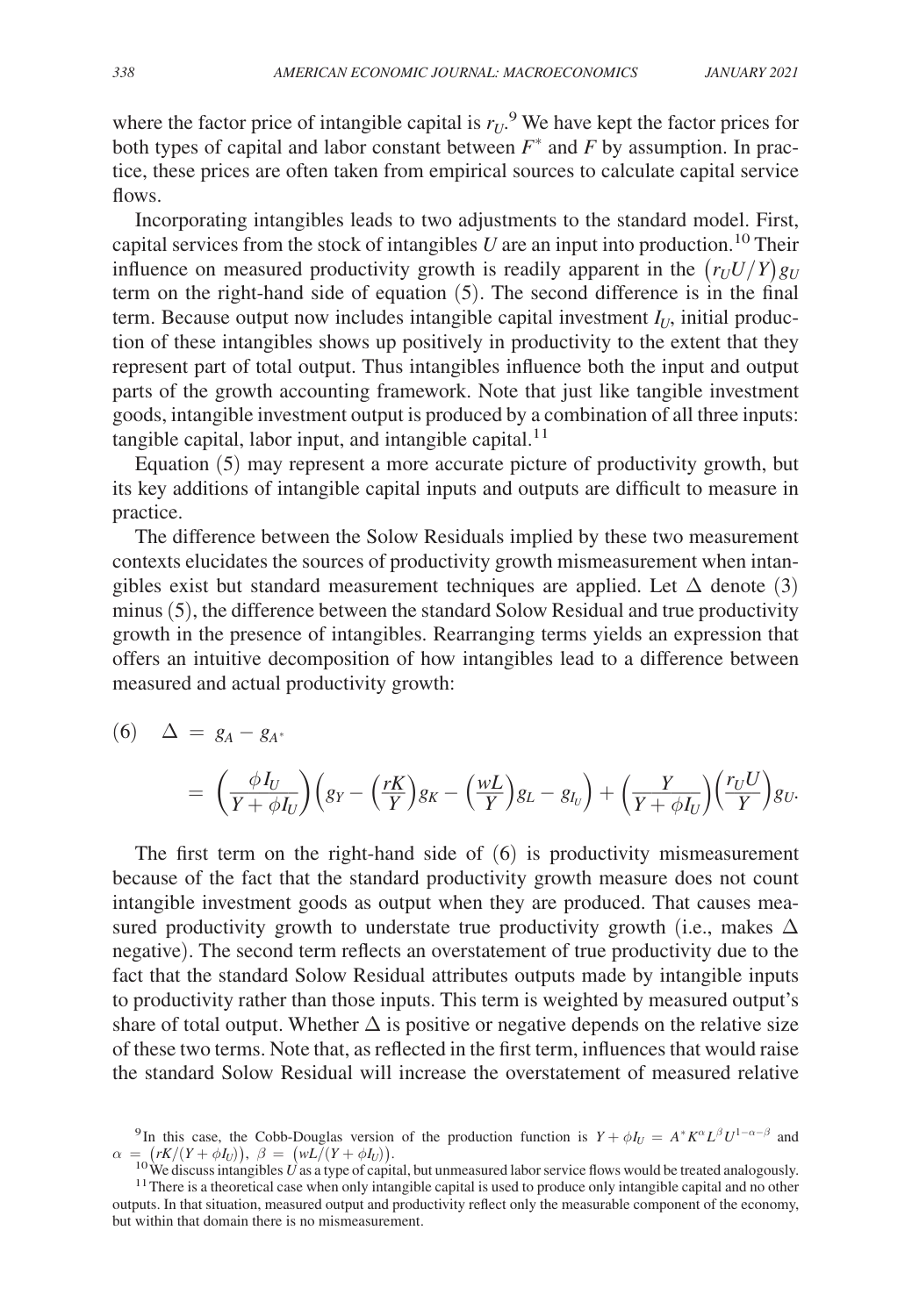to true productivity growth, a discrepancy that increases in unmeasured intangible investment's share of true output.

A related way to think about productivity growth mismeasurement in the context of intangibles is to recognize that there are four possible ways input service flows can yield output in the presence of unmeasured intangibles:

- (i) measured inputs produce measured output
- (ii) measured inputs produce unmeasured output
- (iii) unmeasured inputs produce measured output
- (iv) unmeasured inputs produce unmeasured output

The standard Solow Residual in equation (3) handles the first and the fourth cases (the fourth by ignoring it entirely). Equation (5) includes all four. Equation (6) explicitly describes the source of these differences.

We can express the difference between measured and true productivity growth as a function of the four possible ways inputs can yield output of both types. Define  $Y_t^* = Y_t + \phi_t I_{U_t}$  and the ratio  $\eta_t$  to represent the proportion of  $Y_t^*$  represented by unmeasured intangible investment (subscript  $t$  denotes the time period).<sup>12</sup> Then,

(7) 
$$
Y_t = (1 - \eta_t) Y_t^*,
$$

$$
P_t = \frac{\phi_t I_{U_t}}{\phi_t}
$$

$$
\eta_t \,=\, \frac{\phi_t I_{U_t}}{Y_t+\phi_t I_{U_t}} \,=\, \frac{Y^*_t-Y_t}{Y^*_t}.
$$

In any given period *t* , the difference between the Solow Residuals implied by these different measurement contexts reveals another expression for the drivers of productivity growth mismeasurement:

(8) 
$$
\Delta = \left(\frac{dY}{Y} - \frac{dY^*}{Y^*}\right) + \left(\left(\frac{rK}{Y^*}\right)\left(\frac{dK}{K}\right) - \left(\frac{rK}{(1 - \eta_t)Y^*}\right)\left(\frac{dK}{K}\right)\right) + \left(\left(\frac{wL}{Y^*}\right)\left(\frac{dL}{L}\right) - \left(\frac{wL}{(1 - \eta_t)Y^*}\right)\left(\frac{dL}{L}\right)\right) + \left(\frac{r_UU}{Y^*}\right)\left(\frac{dU}{U}\right).
$$

Rearranging terms and combining with equation (7), we get:  
\n(9) 
$$
\Delta = -\eta_t \left( \left( \frac{rK}{Y} \right) g_K + \left( \frac{wL}{Y} \right) g_L \right) + \underbrace{\left( 1 - \eta_t \right) \left( \frac{r_U U}{Y} \right) g_U}_{\text{Intangible Capital}} + \underbrace{g_{(1-\eta_t)}_{\text{Growth in theMeasured Output}}}_{\text{Mearured Share of Output}} \cdot \underbrace{g_{(1-\eta_t)}_{\text{Growth in theMeasured Output}}}_{\text{and Labor}}
$$

<sup>12</sup> We thank Richard Rogerson for suggesting this formulation.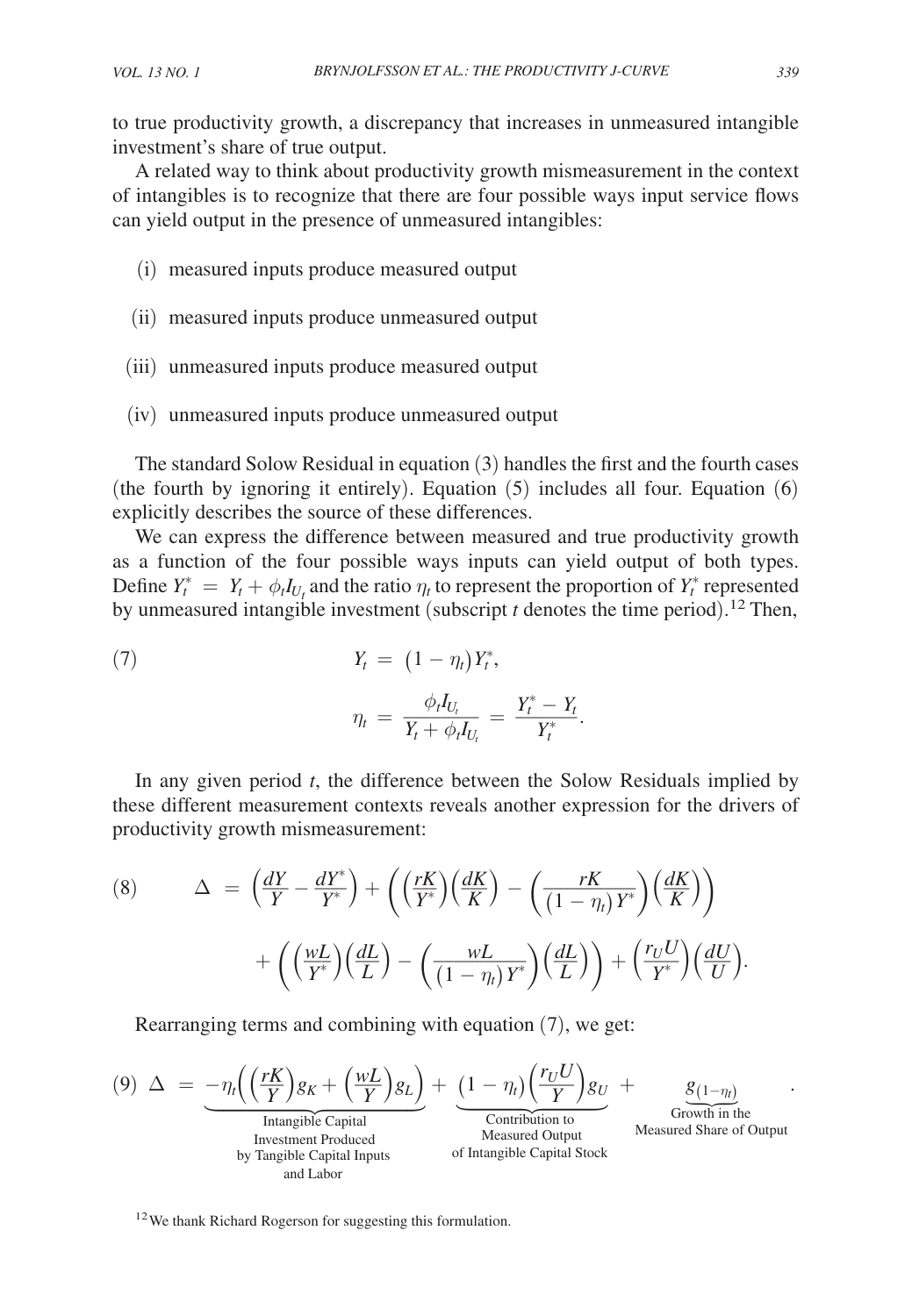Similarly to the terms in  $(6)$ , the first two components of  $(9)$  have opposite effects on the difference between measured and actual productivity growth. The first term is the unmeasured intangible capital investment output produced by tangible capital stock service flows and labor inputs. This causes measured productivity to understate true productivity. The second term is the measured final goods output produced by the unmeasured intangible capital stock service flows. It causes measured productivity to overstate true productivity. The last term is zero in the case that the share of unmeasured intangible output is constant. Should unmeasured output grow as a share of total true output, this third term will be negative. This implies that measured productivity growth will be otherwise less than true productivity growth, holding the first two difference terms fixed.<sup>13</sup>

Equation (9) captures measured inputs producing unmeasured output in its first term and unmeasured inputs producing measured output in its second term.14 The main difference between  $\Delta$  in (6) and  $\Delta$  in (9) is whether unmeasured intangible output is first subtracted from the input side (as in equation  $(6)$ ) or if it maintained as output (as in equation (9)) in calculating differences between adjusted and unadjusted Solow Residuals. These two formulations are equivalent.<sup>15</sup>

This framework does not mathematically imply a generalized pattern for the relative size of the two measurement effects over time, but the economics of the situation make certain dynamics likely. When a new intangible enters the economy (when a new GPT is invented, for example), it must first be produced. This intangible investment output is the first term in (9). At the same time, because the intangible is new, its stock and share of payments in the second term of (9) are likely to be small. Thus initially the first term is likely to be larger than the second, and measured productivity growth will understate true productivity growth. Later, however, as the stock of intangible capital continues to build, the second term grows and, eventually, begins to dominate. At this point, productivity is overstated because intangible inputs are not being "credited" with their contribution to output.16 This pattern of productivity, initially understated and then rising to eventually being overstated, creates the *Productivity J-curve*. In the long run, the capital service flows from unmeasured intangible capital stocks will in expectation be equal to the return-adjusted present value of other inputs used to create the capital stock in the first place. Thus, in the very long run, productivity levels will be mismeasured less and less even if intangibles remain significant. Over an infinite time horizon, the productivity-level contribution of unmeasured service flows will be equivalent to

<sup>&</sup>lt;sup>13</sup>The quantitative effect of a changing unmeasured output share on productivity mismeasurement could be substantial, perhaps in the tenths of a percent per year, under certain circumstances. See the Appendix for details.

<sup>&</sup>lt;sup>14</sup>There is a similar description in equation (5) of Brynjolfsson, Rock, and Syverson (2017), where the mismeasured components of investment and capital stock work against each other to generate the difference between measured and actual productivity growth.

<sup>&</sup>lt;sup>15</sup> See Appendix.

<sup>&</sup>lt;sup>16</sup>The path of mismeasurement in growth is contingent on the relative size of these effects. In very early stages of a new technology, it is possible that the growth rate of unmeasured inputs in the extreme might exceed the growth rate of unmeasured investment. The relative effects of unmeasured investment goods output and unmeasured input are neither dominated by unmeasured investment output nor unmeasured capital input as a rule. Clearly, however, the absolute size of the effects are not likely to be meaningful when unmeasured components are a very small component of output.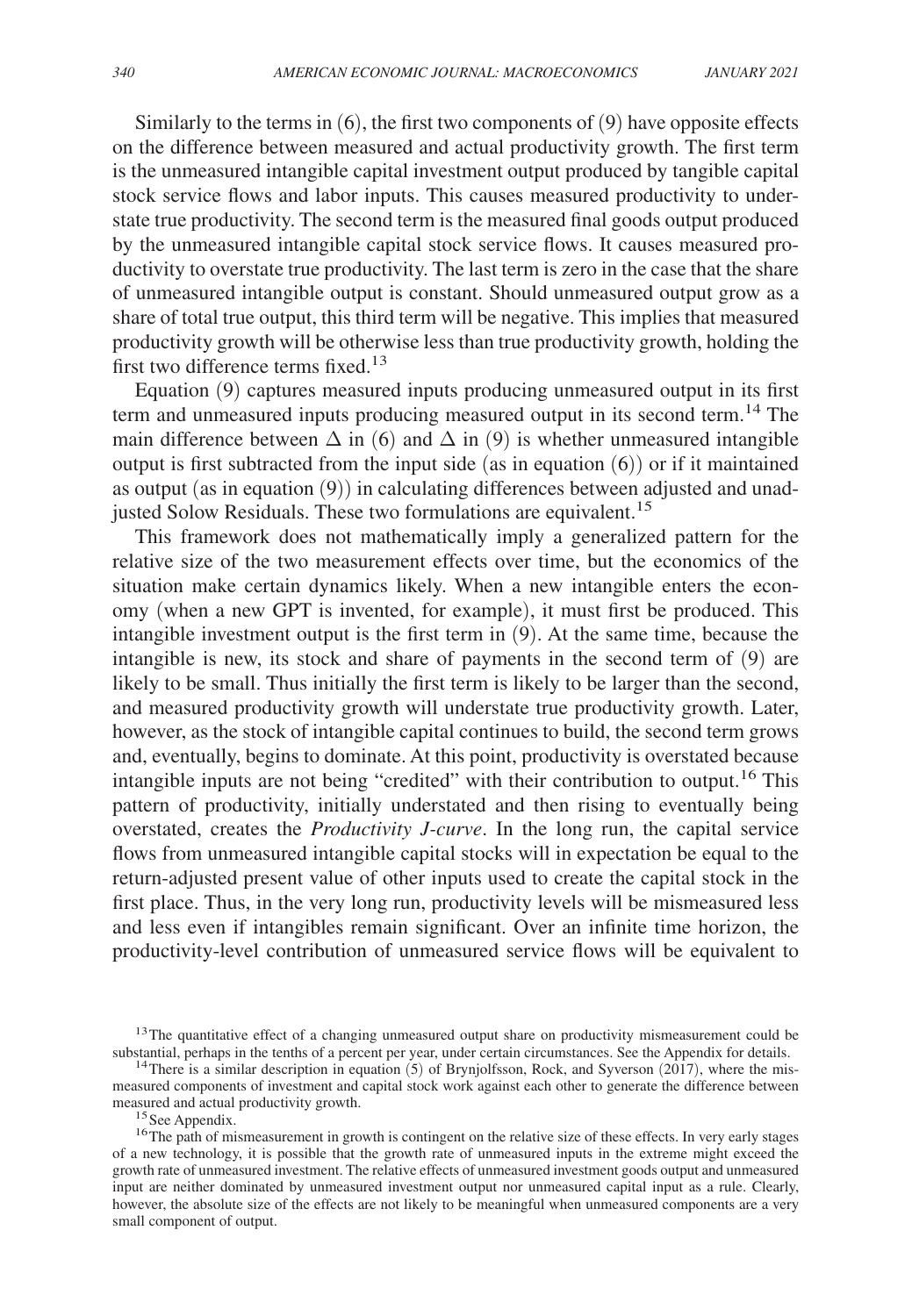the unmeasured investment output. Figure 1 shows a stylized version of the resulting J-curve.<sup>17</sup>

However, another measurement problem arises in typical income accounting practice. The analysis above assumes inputs' income shares are separately observable. However, measuring payments to capital (even observable capital) is difficult. As a result, national accountants and researchers often leverage the constant returns to scale assumption to measure capital's share as the residual of labor's share (i.e.,  $rK/Y = 1 - (wL/Y)$ ) when constructing the standard Solow Residual. This is incorrect if intangibles are present. Instead, still assuming constant returns to scale,  $rK/Y = 1 - (wL/Y) - (r_UU/Y) + (\phi I_U/Y)$ . Plugging these respective expressions into (3) and (5) and recomputing  $\Delta$  as in (6) gives

(10) 
$$
\Delta = \left(\frac{Y}{Y + \phi I_U}\right) \left(\left(\frac{r_U U}{Y}\right) (g_U - g_K) - \left(\frac{\phi I_U}{Y}\right) (g_{I_U} - g_K)\right) + \left(\frac{\phi I_U}{Y + \phi I_U}\right) \left(g_Y - \left(\frac{wL}{Y}\right) g_L - \left(1 - \frac{wL}{Y}\right) g_K\right) = (1 - \eta) \left(\frac{r_U U}{Y}\right) (g_U - g_K) + \eta (g_A - g_{I_U}),
$$

and the total growth in productivity equation is

$$
(11) \quad g_{A^*} = \left(\frac{Y}{Y + \phi I_U}\right) \left[g_Y - \left(\frac{wL}{Y}\right)g_L - \left(1 - \frac{wL}{Y}\right)g_K - \left(\frac{r_U U}{Y}\right)(g_U - g_K) + \left(\frac{\phi I_U}{Y}\right)(g_{I_U} - g_K)\right]
$$

Equations (10) and (11) describe discrepancies using *Y* as *measured* output and *g<sup>Y</sup>* as *measured* output growth. With this setup it is easier to plug in estimated values for measured quantities of outputs and inputs to retrieve  $g_A$ <sup>\*</sup>, the true productivity growth under the stated assumptions. Now, because of the error introduced by substituting for capital's share of income, productivity mismeasurement still depends on the growth rates of intangible investments and stocks, but instead of their absolute values, it depends on their growth rates *relative* to the growth of observable capital.

The intuition for relative growth rates mattering in (10) is as follows. Because using the residual of labor's share mismeasures observable capital's share, capital's contribution to output growth will be misstated. Early on, when intangible investment outputs are likely larger than the contribution of intangible inputs, the residual share will be smaller than the true share. This results in an understatement of tangible capital's growth effect on output growth, with the gap instead attributed to productivity growth. This productivity overstatement effect will counteract the direct productivity understatement effect of missing intangible investment discussed

.

<sup>&</sup>lt;sup>17</sup>The logic presented here applies principally to productivity growth rates, but we present in the Appendix a version that applies to productivity levels as well. We have assumed "smooth" investment and capital growth in early periods for illustrative purposes. Toy economy J-curve parameters and spreadsheet file available at http://drock.mit.edu/research.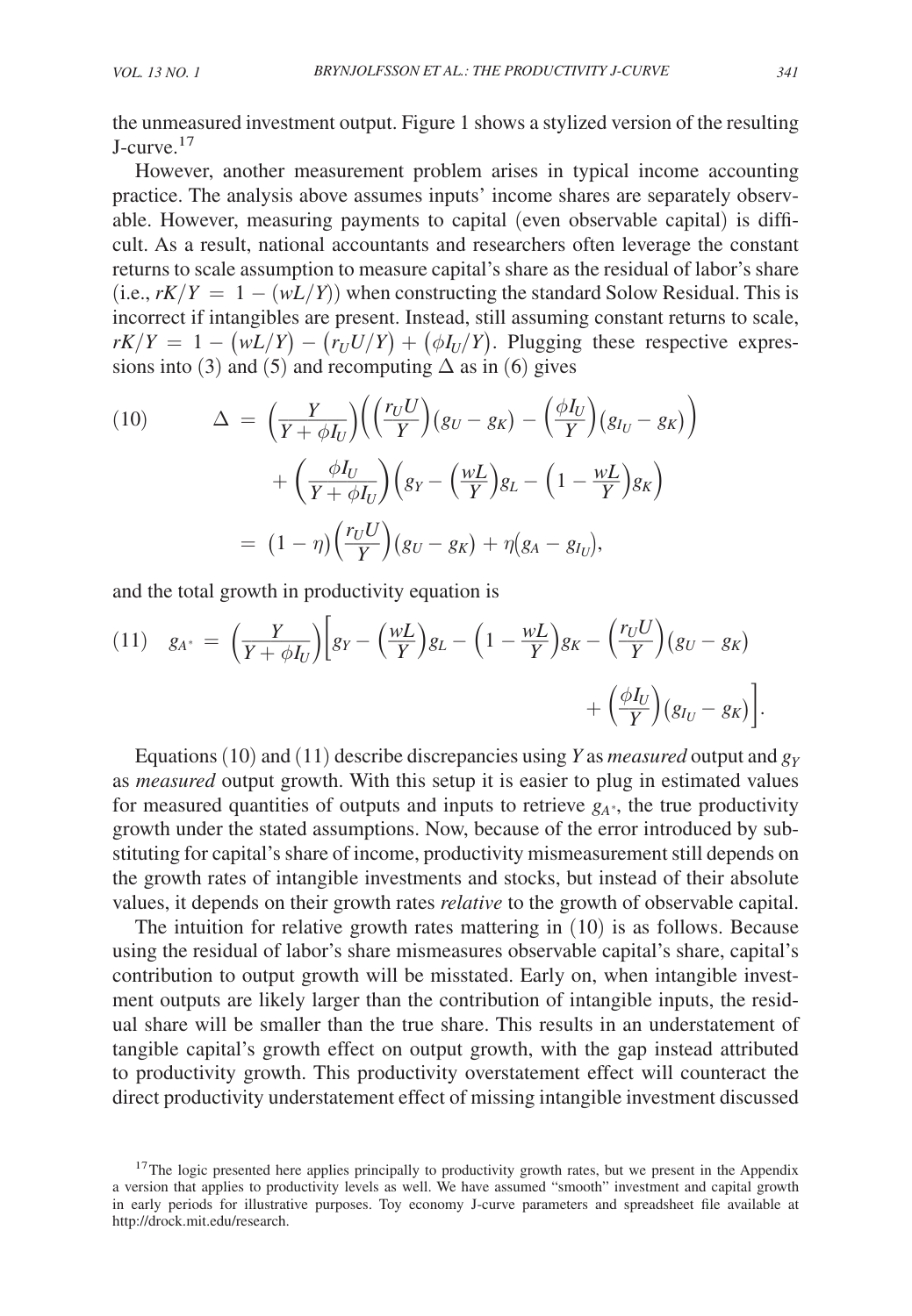

Figure 1. Productivity Growth Mismeasurement

above. The net unmeasured investment effect depends on the relative growth rates of intangible investment output and observable capital. The larger the latter, then the larger is the countervailing "share-misattribution" effect, which will, depending on its size, either mitigate productivity understatement or actually cause net overstatement of productivity growth. Part of the overall mismeasurement of productivity growth will come from the components making up the ordinary Solow Residual as that productivity is allocated to unmeasured output. This is one of the cases described earlier: measured growth being allocated to unmeasured output.

Later, when intangibles become more important as inputs and this effect starts to dominate missing intangible outputs, observable capital's share will be overstated because some of the output used to pay intangible inputs will be mistakenly attributed to observable capital. This overstates capital's contribution to output growth, which in isolation is a productivity growth understatement. Analogously to the intangible output effect described in the prior paragraph, this counteracts the direct productivity overstatement effect of intangible inputs. Net measurement depends on the relative growth rate of the intangible and observable capital stocks. In the special case that the growth rate of the unmeasured intangible stock is equal to both the growth rate of the measured capital stock and the growth rate of unmeasured intangible investment, then the standard growth accounting method produces the correct productivity growth estimate. Figure 2 shows the path of net measured investment shares of measured output for research and development, computer hardware, and computer software investments. These three types of capital will be central to our empirical investigations below.<sup>18</sup>

<sup>&</sup>lt;sup>18</sup>We calculate these as the measured net investment from the BEA net fixed asset investment series in each type of capital, divided by measured contemporaneous GDP.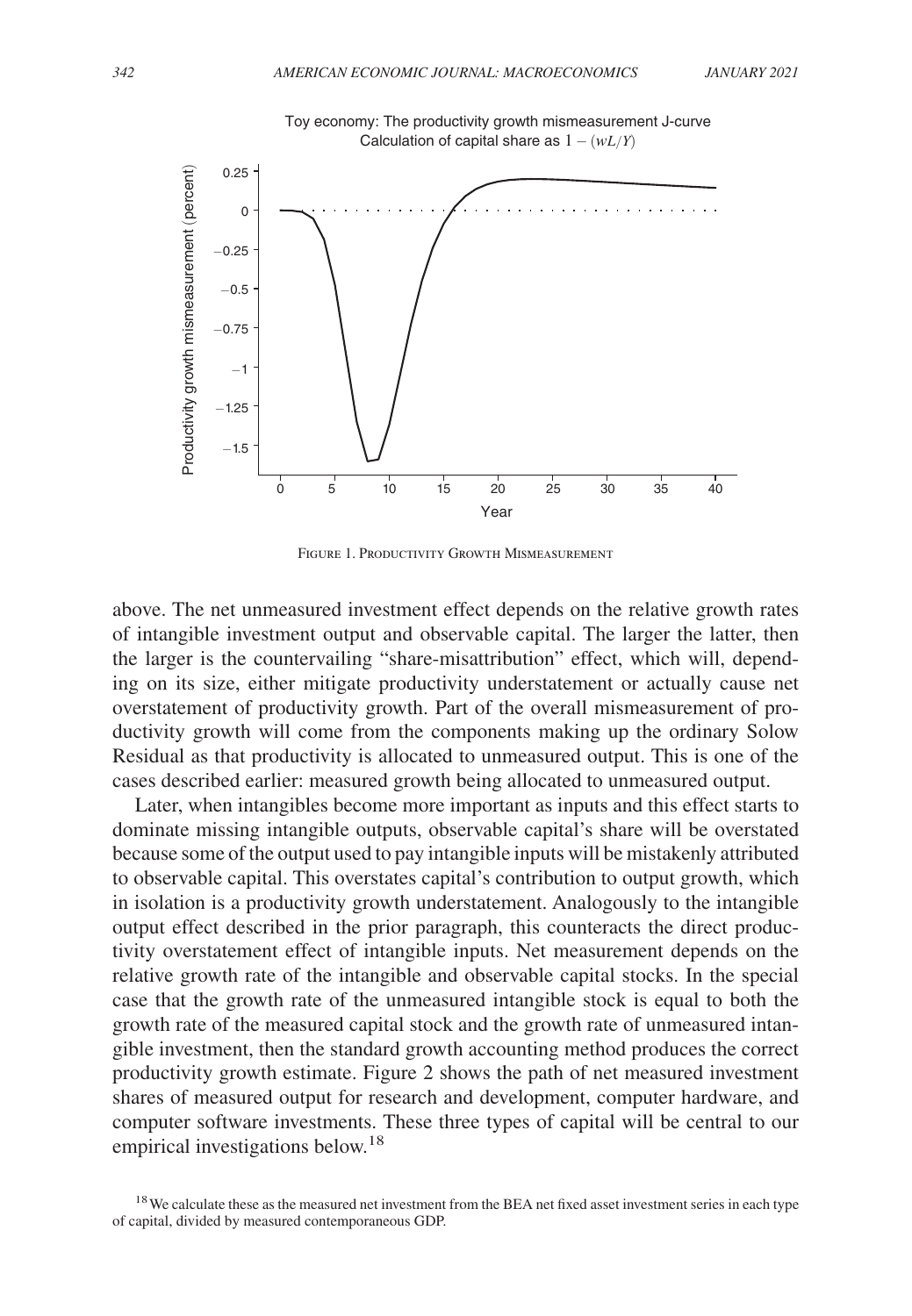

Figure 2. Measured Investment Shares of Measured Output (GDP) for Selected Capital Varieties

In (10) and (11) the differences in output growth (and productivity growth measurement) depend on the growth rates of the intangible input stock and intangible investment output. The first component is the unmeasured intangible output share multiplied by the difference in growth rates between intangible and tangible capital (third term in the brackets of the right side of equation  $(11)$ ). If the intangible stock grows faster than the tangible stock, actual productivity will be lower than measured productivity. Typically, however, we do not know the intangible output share nor do we have an independent measure of intangible capital. However, if tangible and intangible investments must be made together, the growth rate of tangible capital stocks and correlated intangible capital stocks will be similar (McGrattan 2017 offers an argument for this). This would allow adjustment of productivity growth estimates with only an estimate of the relative quantities of the two capital types. We therefore make the simplifying assumption that  $g_U = g_K$ .<sup>19</sup> The new aggregate capital share (combining  $U$  and  $K$ ) is defined as

(12) 
$$
\frac{r_{total}K_{total}}{Y} = 1 - \frac{wL}{Y} + \left(\frac{\phi I_U}{Y}\right).
$$

With factor neutral productivity, growth is then properly decomposed as follows:

$$
(13) \quad g_Y = \left(\frac{wL}{Y}\right)g_L + \left(1 - \frac{wL}{Y}\right)g_K - \left(\frac{\phi I_U}{Y}\right)(g_I - g_K) + \left(\frac{Y + \phi I_U}{Y}\right)g_A.
$$

<sup>19</sup> Some might argue that intangibles have become an increasingly important component of capital investment. Historically, however, there has always been substantial unmeasured intangible capital in the economy. For example, the widespread increase of literacy rates accompanied a proliferation of intangible know-how. Likewise, the business process redesign associated with the dynamo, as described in David (1990), is another example of intangible capital investment going unmeasured. Writ large, this type of capital has always been an important production input.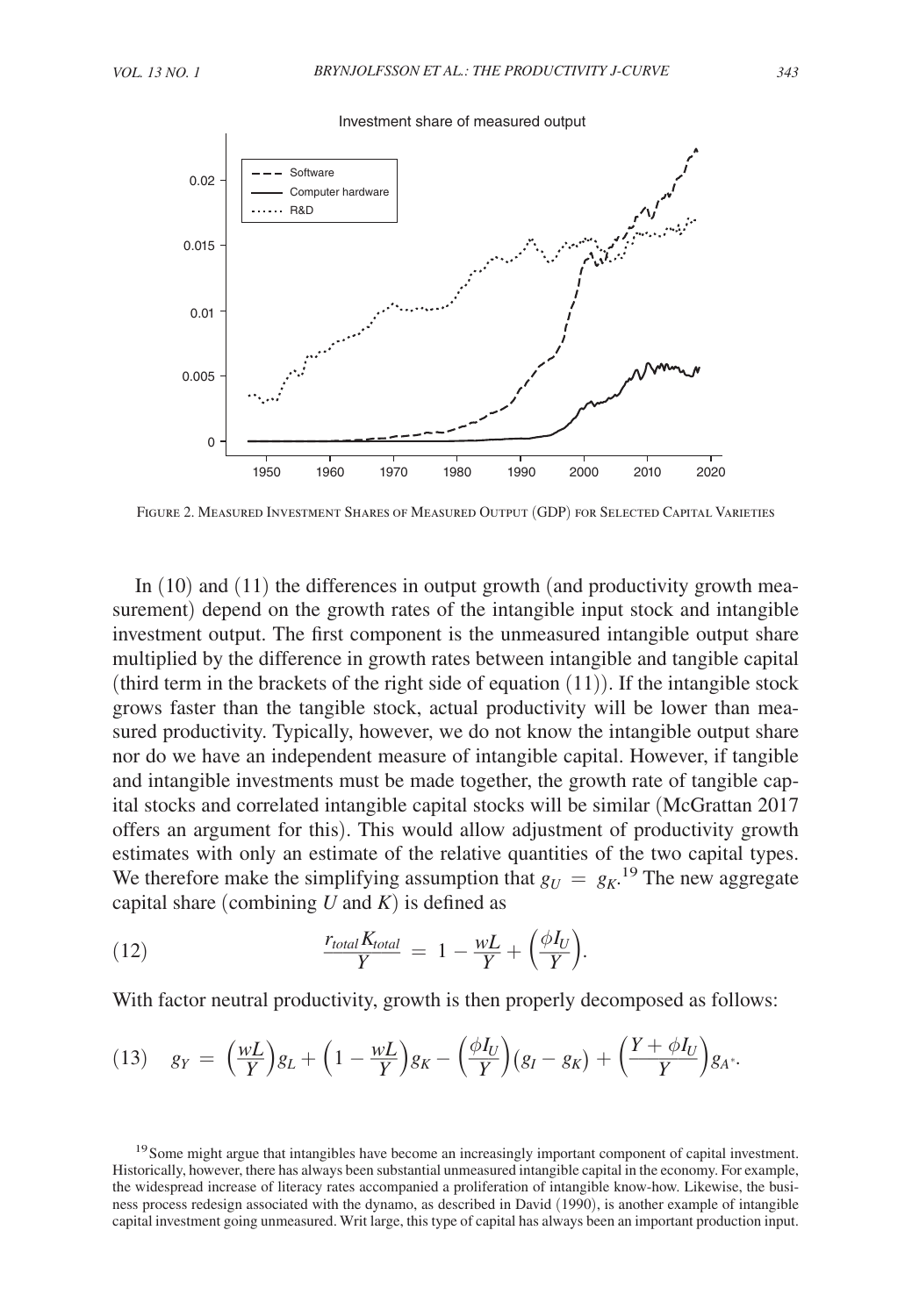Given the aforementioned assumptions, this leads to a convenient formulation for the adjusted productivity growth value as

(14) 
$$
g_{A^*} = (1 - \eta)(g_A) + \eta(g_{I_U} - g_K).
$$

The intangible-adjusted productivity growth rate is a convex combination of the standard productivity growth rate and the difference between the growth rates of unmeasured investment and overall capital, with the unmeasured investment share of true output as the weight on the growth rate differential. If this growth rate differential is zero or not too positive, adjusted productivity growth will be less than standard measured productivity growth. If capital inputs grow fast enough relative to intangible investment, however, adjusted productivity growth will be larger than the standard measured value. We refer to the unmeasured investment share of output-weighted investment growth and capital stock growth components respectively as the "investment" and "capital stock" effects.

Again, equations (12) and (13) describe discrepancies using *Y* as measured output and *g<sup>Y</sup>* as measured output growth. The ideal approach would be to measure each input quantity and its associated factor cost with high fidelity rather than assume that observable factor shares sum to one. But absent sufficient data to follow that route, the difference between the investment growth rate and the capital stock growth rate informs the extent to which there is a drag (or acceleration) of productivity growth. The third term of the right side of equation (13) is typically unmeasured. If it is negative (positive), productivity growth will have to be larger (smaller) than under the standard growth accounting conventions to compensate for the negative (positive) addition. For example, if investment is positive, unmeasured investment unit prices are larger than measured investment prices, and investment is growing faster than capital stocks, then true productivity growth will be larger than measured productivity growth.

The intuition behind needing to subtract the overall growth rate of capital is that part of this effect would otherwise be captured by overestimating capital's share of output. The third term of (13) serves two functions. First, it purges capital's share of output of the hidden investment share introduced in the standard approach by treating capital's share as the residual to labor's share. This subtracted capital growth rate need not correspond to the specific type of capital that has gone unmeasured. Faster growth of intangible capital relative to tangible capital nevertheless introduces an overestimation of productivity growth into standard growth accounting methods, going against the direction of the investment growth effects.

The type of capital growth differenced from the investment growth rate must correspond to the type that is incorrectly attributed factor payments from unmeasured capital service flows. Most growth accounting approaches adjust the capital share term to make factor shares add up to one. Whenever a factor share is estimated as the leftover share of output, it will partially reflect payments to intangibles. The third term of equation (13) differences this out. Mechanically this also means that an increasing output share of capital (both measured and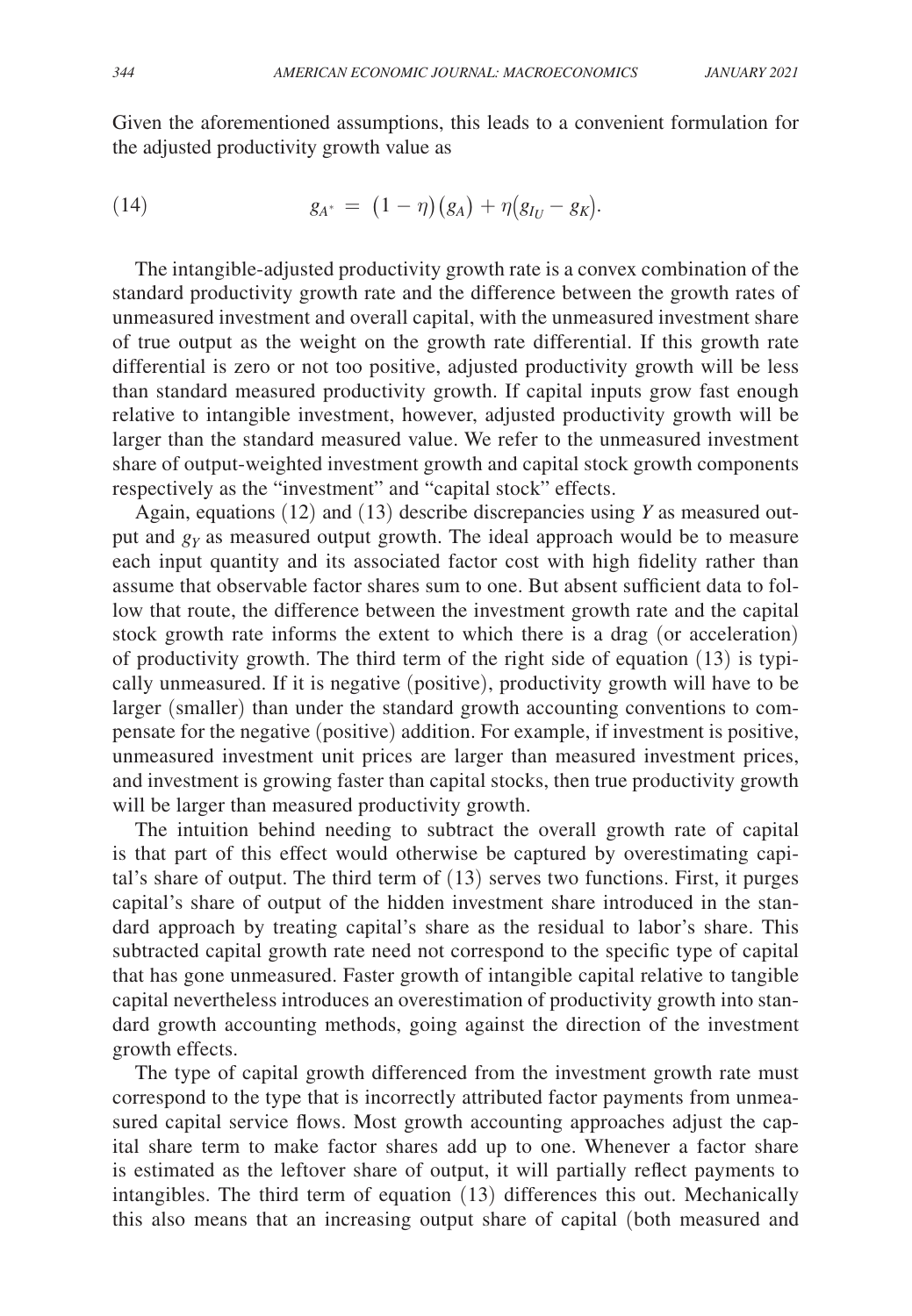unmeasured) will be taken out of the labor share of output.<sup>20</sup> If measured capital growth and labor growth are constant, but the unmeasured intangible share of output is increasing, labor's share will decline. For measurement purposes, capital services growth need not be differenced out if all output shares are measured directly by dividing service flow values by output (see, for example, Barkai and Benzell 2018).

The third term of equation (13) also separates the production of unmeasured capital output from productivity growth. Equation (13) now accounts for the unmeasured intangible capital stock via the increased capital share of output and unmeasured intangible capital investment through the third term on the right side. Productivity growth  $g_{A^*}$  is therefore more accurately measured.

In the short run, the use of different types of resources to produce measured and unmeasured outputs can influence the extent of productivity growth mismeasurement. Unmeasured intangible capital stocks might produce even more unmeasured intangible assets, in which case the hidden output and hidden input effects can offset. If intangible capital production accelerates and uses increasingly large quantities of measured capital and labor services, the J-curve effects will be more pronounced.<sup>21</sup> This will also occur if the quantity of intangible investments correlated with each unit of tangible investment grows over time.

### **IV. A Method to Measure Intangibles**

To adjust measured productivity growth for intangibles in practice, we of course need to estimate intangible investments. In terms of the equation (13), we need a measure of the intangible investment value  $\phi I_U$ .

If *z* is defined as the price of measured investment output, the investment share of output  $zI/Y$  and the growth rate of investment  $g_{I_U}$  can be taken from observable investment and output series. One way of estimating intangible investments is to assume that each unit of measured investment is the observable component of a combined investment unit that also includes intangibles. In other words, assume that there are  $\phi$  units of unmeasured intangible investment per *z* units of measured investment (the "intangible correlates" mentioned above).

We apply a method to estimate these intangible correlates. The Appendix details its microfoundations, but the basic logic is to use the *q*-theory of investment to recover the amount of intangibles correlated with tangible capital from the relationship between firms' market valuations and their stocks of measured capital.  $(\phi + z)/z = \lambda/z$  represents the ratio of total asset value to book asset value; it is a measure of Tobin's *q* for the aggregate economy (Tobin 1969, Hayashi 1982, Hayashi and Inoue 1991). Following the setup in the Appendix, the market value at

<sup>&</sup>lt;sup>20</sup>McGrattan (2017) investigates in detail the ties between intangible capital output and labor input measurement.

 $21$ As mentioned earlier, there is also a degenerate scenario in which firms shift toward focusing on intangible output production using intangible assets. In this case, the standard productivity measurement apparatus loses its value.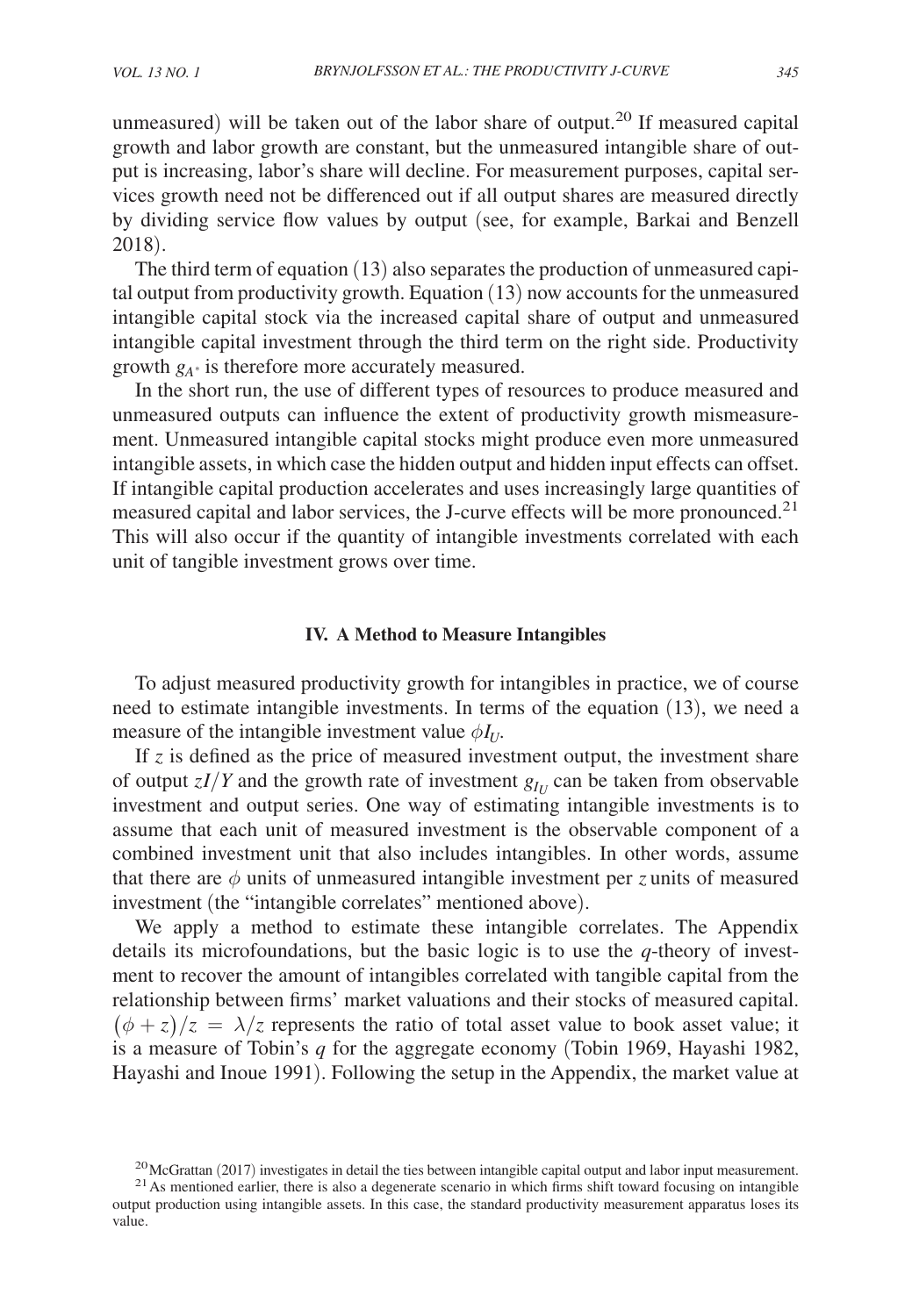$t = 0$  for firms where each unit of observable capital variety  $K_j$  coincides with  $\phi_j$ more units of unmeasured intangible capital is

(15) 
$$
V(0) = \sum_{j=1}^{J} \lambda_j(0) K_j(0).
$$

That is, the value of the firm  $V(0)$  is equal to the sum of the value of the asset varieties, each priced at their shadow values inclusive of unmeasured intangible correlate assets  $\lambda_j$ . If the market prices firms correctly, the equilibrium valuations will reflect all varieties of productive capital independent of measurement. Equation (15) implies that the shadow prices can be recovered by taking advantage of omitted variable bias in a regression of market value on observable asset types.

If, for example, measured R&D is correlated with \$1 of additional intangible investment, a regression of market value on the dollar value of R&D capital across firms will return a coefficient of 2. That is,  $\lambda/z = q = 2$ . (This is roughly what we find below.) This *q* in excess of 1 captures the unmeasured intangible correlate assets at the firm. In practice it might also reflect any capitalized investment adjustment costs associated with observable investments. These too can also be considered a type of intangible asset, as replicating \$1 of the (installed) observable R&D capital stock would also require adjustment costs to be capitalized. Either the intangible correlate or adjustment cost story is consistent with the idea that applying R&D requires complementary intangible investments to reorganize production.

Now consider how this logic relates to the influence of GPTs on intangible investments and productivity measurement. Suppose firms adopting a new GPT must invest proportionately in two assets: computer equipment and firm-specific GPT specialist training (e.g., training AI engineers). Further assume that asset and securities markets efficiently price firms inclusive of both measured and unmeasured assets. For a firm with a measurable quantity of tangible computer equipment, the market price for the computer equipment investment will exceed the replacement cost of computer equipment by the value of the complementary training. The training is not capitalized on the firm's formal balance sheet, yet the financial market must also value the future service flows from training (and any other correlated business process innovations) if no arbitrage conditions are to hold. The market value premium over book value implies a Tobin's *q* above unity; the firm's value is higher than the simple replacement cost of its observed assets. If we can measure  $q$ , we can infer the amount of intangibles and adjust measured productivity growth using the framework in the prior section.<sup>22</sup>

Note that we are not investigating the question of whether unmeasured intangibles cause market value here. Instead, we are looking for descriptive price coefficients of the market value and intangible investment equilibrium as a starting point

<sup>&</sup>lt;sup>22</sup>There are a couple of caveats to our approach. First, our method requires intangibles have a nonzero correlation with measured capital. If any intangible investments are completely uncorrelated with measurable assets, we will not be able to measure them. Second, using firm-level data to infer the aggregate ratio of intangible to tangible capital requires an assumption about aggregation that may be problematic in some circumstances (Houthakker 1955, Basu and Fernald 1997). Those issues noted, we conduct our exercises below using multiple values of this ratio to allow readers to gauge for themselves how the particular value influences implied productivity mismeasurement.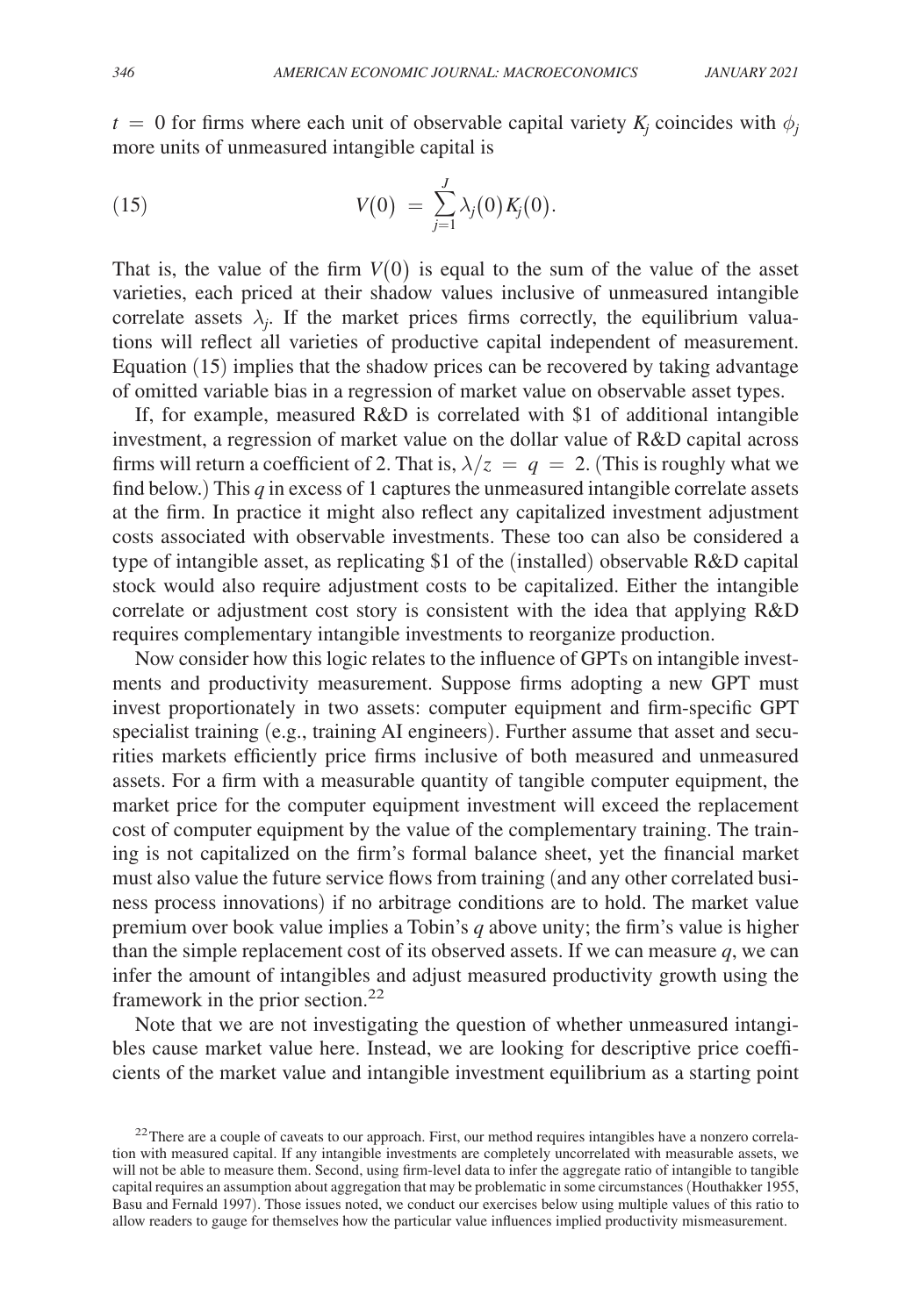for valuing the intangible investment in the economy. This brings in another set of concerns about whether  $\lambda/z = (\phi + z)/z$  (that is, the *q* value) for a particular capital variety should represent an estimated *average* valuation or an estimated *marginal* valuation over all vintages of unmeasured intangible capital. The answer lies in matching the timing of the growth accounting pricing to the timing of the observed pricing of investment quantities and capital service flows. If the presence of measured tangible assets indicates the presence of unmeasured intangible assets, and both are valued by investors, then firms' valuations net of their tangible assets can help account for intangible capital (Hall 2001). We aim to measure on an annual basis the total value of the new unmeasured intangible investment output and pair it with the value of the unmeasured intangible capital service flow through the year. For this purpose, coefficients should reflect the average price across firms of unmeasured intangible assets by year when possible. A firm-level regression of market value on measurable capital types that are expected to have strong correlation with hidden intangible assets can quantify that intangible shadow value.

# **V. Deploying the Framework: R&D**, **Software**, **and Computer Hardware Investment**

We begin by exploring whether technology-related intangible investments in recent decades have created J-curve dynamics.

Specifically, we estimate the per-unit magnitudes of intangible capital investment that coincide with observable investments in R&D, computer hardware, and software capital. We then use those values to adjust total factor productivity estimates using our framework above and explore the adjusted series to see if substantial J-curve effects exist for those capital types. To estimate the magnitude of intangible investments, we use the approach described above for obtaining intangible capital shadow values by comparing firms' observable investments to their market capitalization. We use these to build up time series estimates of the distinct intangible stocks correlated with R&D, software, and hardware investments over 1961–2017. We embed these intangible shadow values for all three capital varieties in the adjustment method described by equations (13) and (15) since this most directly applies to the data available to researchers.

We obtain our productivity baselines, net capital stocks for measured capital varieties including computer hardware and software, and investments by these capital varieties from Fernald (2014) quarterly series on total factor productivity (TFP), extended through 2017 (Bureau of Economic Analysis 2018). <sup>23</sup> We take estimates of the total stock of R&D capital and the total stock of capitalized selling, general, and administrative (SG&A) expense from Peters and Taylor (2017). We extend these measures through 2017 as well, using Wharton Research Data Services data and following the guidelines in their paper (the Peters and Taylor Total Q series) (WRDS 2019). This data is merged into Compustat-CapitalIQ firm-level data to construct a panel from 1961–2017 of market values, book values, R&D capital, "organizational" capital (the capitalized SG&A expenditure), and other identifiers

 $23$  Capital stock estimates for these series are also available from the US Bureau of Economic Analysis (BEA).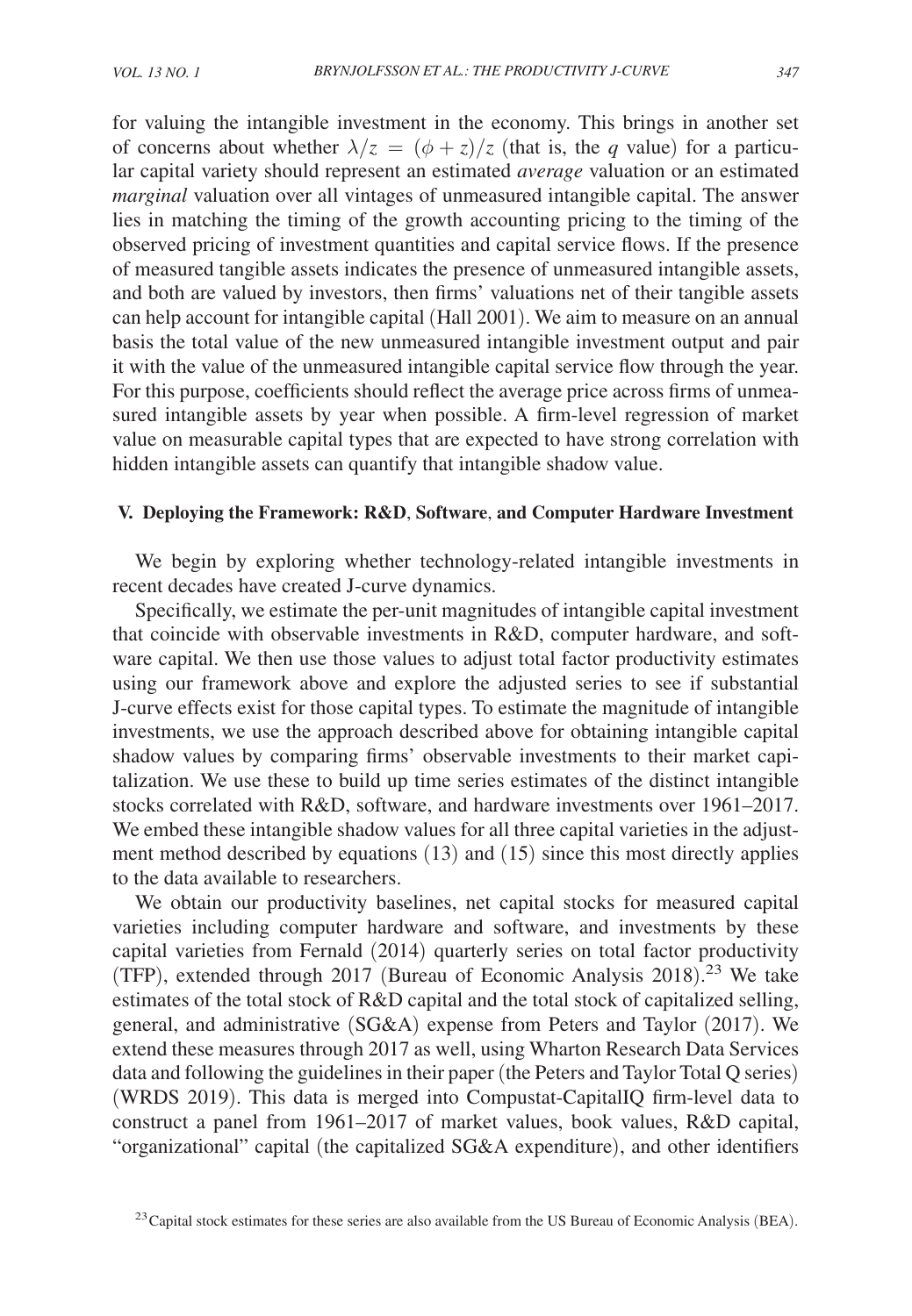of all publicly held companies in the United States (S&P 2019).<sup>24</sup> We define industry by four-digit NAICS code.

R&D capital provides a useful context for understanding Productivity J-curve dynamics for a few reasons. Corporate research leads to the development of new technologies that diffuse over time, and there has been a steady flow of investment into R&D for decades. Further, the link between R&D investment and market value is well established (Hall 1993 and 2006). Because investment in R&D has persisted over the long term, we are more likely to find investment in R&D at nearly steady-state levels. This implies that the intangible-related challenges for productivity estimation coming from R&D are likely to be minimal at present. In fact, that is exactly what we find below. (Recall that as the growth rates of intangible investment and stocks converge, productivity mismeasurement falls to zero even when intangibles are present.)

In contrast, large investments in software and computer hardware are a more recent phenomenon in which firm behavior might not yet have entirely matured, so J-curve dynamics may affect productivity estimates. We find evidence of this as well.

The first step in estimating the productivity mismeasurement effect of intangible correlates is estimating  $\lambda_j(t)$  as described above. We begin with R&D and capitalized SG&A stock measures from Peters and Taylor (2017), which follow a perpetual inventory approach to build stocks of these assets out of the expense measures. We then use these stocks in a market value regression of the style in Hall (1993) and Brynjolfsson, Hitt, and Yang (2002).

Specifically, the market value of firm *i* in industry *j* at time *t* is

$$
MarketValue_{ijt} = \beta_0 + \beta_1 Total Assets_{it} + \beta_2 R\&D_{it} + \eta_{jt} + \epsilon_{it}.
$$

The coefficient on R&D picks up the ratio of dollars of market value created per unit of the firm's R&D stock in a given year. This, which we refer to as the *intangible multiplier*, is the ratio  $\lambda / z$  from our analysis above. We estimate specifications both including and excluding capitalized SG&A and industry-year fixed effects. The results are in Table 1.

The coefficients on total assets are very close to 1. In other words, each \$1 of property, plant, and equipment is valued by the market at \$1, as would be expected in an efficient financial market. On the other hand, estimated coefficients for R&D are significantly higher than 1. Even after including firm and year fixed effects, the point estimate remains above 2. Including capitalized SG&A does decrease the R&D coefficients, though in all cases they remain significantly larger than 1. Furthermore, capitalized SG&A itself has point estimates greater than 1 (though not always significantly so). Thus, these models suggest that on average each \$1 of capitalized R&D is correlated with intangible capital valued at around \$1 or, depending on if one interprets capitalized SG&A as being a similar type of observable capital to capitalized R&D, perhaps as much as  $$2.50 (= 1.753 + 1.755 - 1)$ 

<sup>&</sup>lt;sup>24</sup>See Wharton Research Data Services for more information: http://www.whartonwrds.com/wp-content/ uploads/2016/07/Peters-and-Taylor-Total-Q.pdf.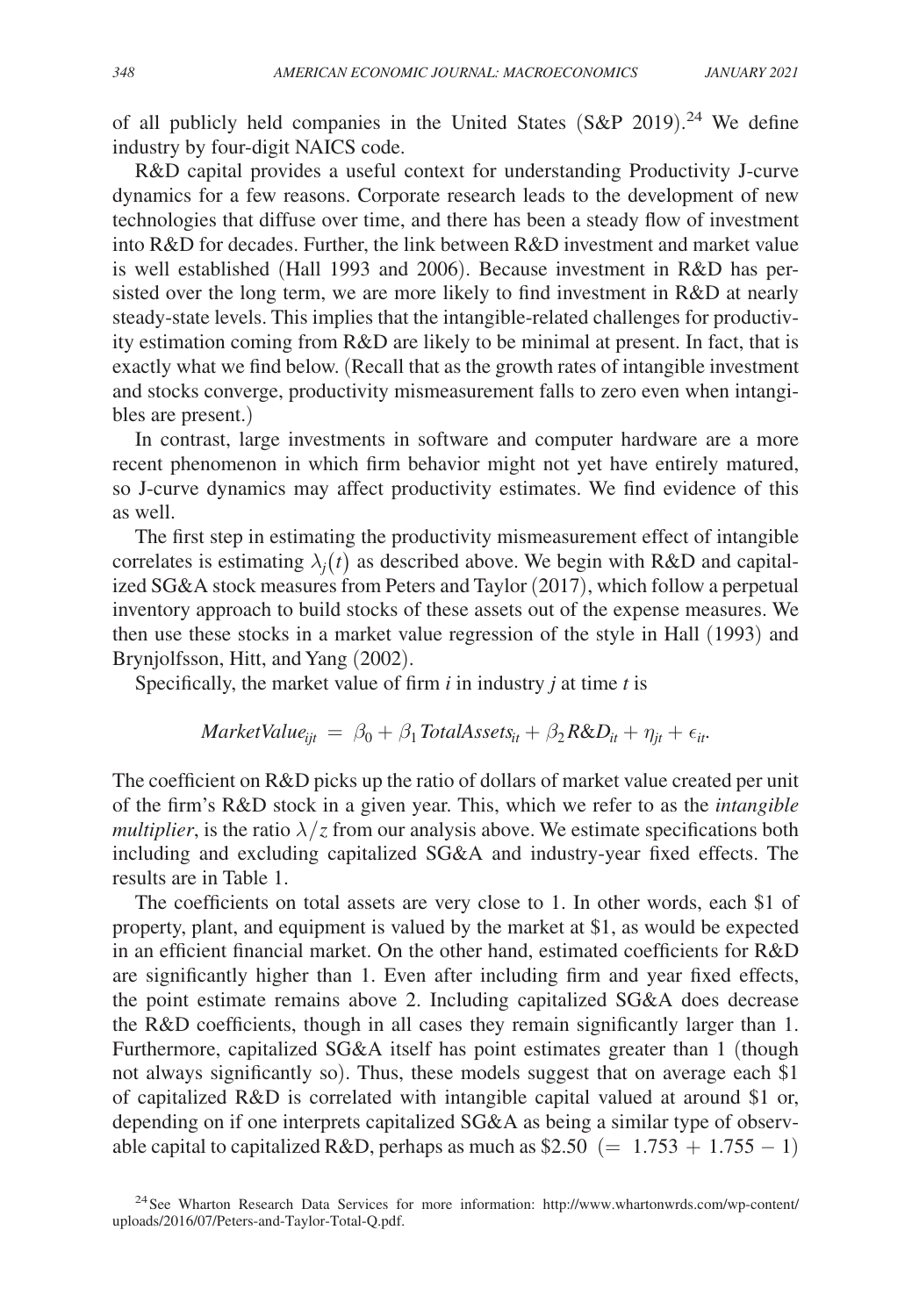| Market value regressions<br>$(1962 - 2017)$ | <b>Basic</b><br>R&D<br>(1) | Basic<br>R&D and<br>SG&A<br>(2) | Industry-<br>year FE:<br>R&D<br>(3) | Industry-<br>year FE:<br>R&D and<br>SG&A<br>(4) | Firm and<br>year FE:<br>R&D<br>(5) | Firm and<br>year FE:<br>R&D and<br>SG&A<br>(6) |
|---------------------------------------------|----------------------------|---------------------------------|-------------------------------------|-------------------------------------------------|------------------------------------|------------------------------------------------|
| Total assets                                | 1.016<br>(0.002)           | 0.998<br>(0.002)                | 1.015<br>(0.009)                    | 0.999<br>(0.011)                                | 1.013<br>(0.007)                   | 0.997<br>(0.011)                               |
| $R&D$ stock                                 | 2.730<br>(0.105)           | 1.753<br>(0.097)                | 2.841<br>(0.479)                    | 1.953<br>(0.399)                                | 2.161<br>(0.297)                   | 1.509<br>(0.278)                               |
| SG&A stock                                  |                            | 1.755<br>(0.102)                |                                     | 1.657<br>(0.399)                                |                                    | 1.453<br>(0.374)                               |
| Constant                                    | 656.8<br>(14.32)           | 458.7<br>(18.06)                |                                     |                                                 |                                    |                                                |
| Firm-year observations                      | 268,687                    | 268,687                         | 266,795                             | 266,795                                         | 267,683                            | 267,683                                        |
| $R^2$                                       | 0.987                      | 0.988                           | 0.989                               | 0.989                                           | 0.993                              | 0.993                                          |
| Industry-year fixed effects                 | N <sub>0</sub>             | N <sub>0</sub>                  | Yes                                 | Yes                                             | N <sub>0</sub>                     | No.                                            |
| Firm and year fixed effects                 | No                         | No                              | No                                  | N <sub>0</sub>                                  | Yes                                | Yes                                            |

Table 1—Market Value Regressions on R&D and SG&A Stocks

*Notes:* Total assets are the total assets on the firm's balance sheet, Industry is the four-digit NAICS code. Market value is the sum of the book value of debt, preferred stock, and the end-of-year equity share price multiplied by common shares outstanding. Specifications 5 and 6 include firm and year fixed effects, but not firm-year fixed effects. Standard errors are in parentheses (robust for 1 and 2, clustered by industry in 3 and 4, clustered by firm in 5 and 6).

of intangibles. These intangible correlates show up both in the cross section and within the firm over time.

To examine the stability of the relationships between observables and intangible correlates, we also estimate our market value regression while allowing the coefficients on observable capital types to vary by year. (We include industry fixed effects in this specification.) Figure 3 plots the time series of R&D coefficient estimates for that specification.<sup>25</sup> The year-by-year regressions reveal substantial variation in the shadow value of R&D-related intangible assets. To allow such dynamics to potentially influence productivity measurement, we use this set of estimates to compute the implied productivity growth adjustments for our model. Figure 4 shows the same coefficient estimates for total assets, which are considerably lower in comparison (note the vertical scale is an order of magnitude smaller than Figure 3).

Using the yearly estimates of the amount of intangible correlates per unit of R&D investment, we adjust standard productivity growth Solow Residuals to include the missing intangible outputs and inputs. Figure 5 shows the time series of total factor productivity (TFP) growth (five-year moving averages), both as measured in Fernald's data and adjusting for unmeasured  $R&D$ -related intangibles. Figure 6 shows the effects in level terms, obtained by integrating the growth rates.

The unadjusted series differs very little from the net adjusted series. The reason is that, as mentioned above, R&D capital investment rates have been relatively steady over the observation period, roughly canceling out the countervailing influences of

<sup>&</sup>lt;sup>25</sup>The full table of coefficients is available in the online Appendix. Available: http://drock.mit.edu/Research.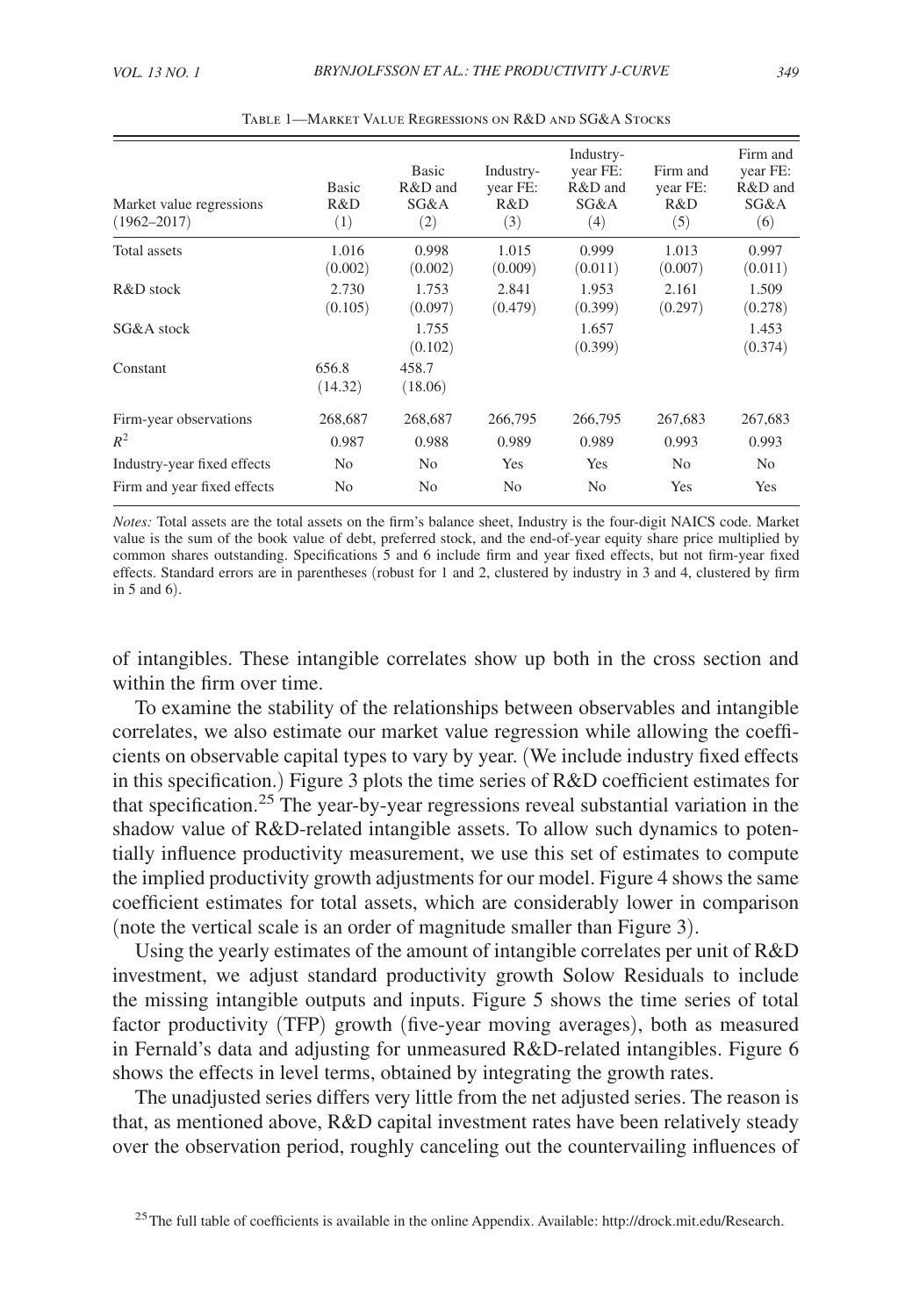

Figure 3. R&D Market Value Year-by-Year Regression Coefficients 1962–2017

*Notes:* Coefficients estimates come from regressions within year of market value on total assets, capitalized R&D stocks, capitalized SG&A stocks, and 4-digit NAICS fixed effects. Dotted lines represent the 95 percent confidence interval with standard errors clustered by industry.



Market value total assets coefficients by year

Figure 4. Total Asset Market Value Regression Coefficients 1962–2017

*Notes:* Coefficients estimates come from regressions within year of market value on total assets, capitalized R&D stocks, capitalized SG&A stocks, and 4-digit NAICS fixed effects. Dotted lines represent the 95 percent confidence interval with standard errors clustered by industry.

intangible outputs and intangible inputs. This is made clear by the dotted and lines in Figure 6, which isolate the influence of the twin effects of intangible investment growth and misattribution of intangible capital input growth. The higher dotted line reflects the upward adjustment to productivity due to uncounted outputs tied to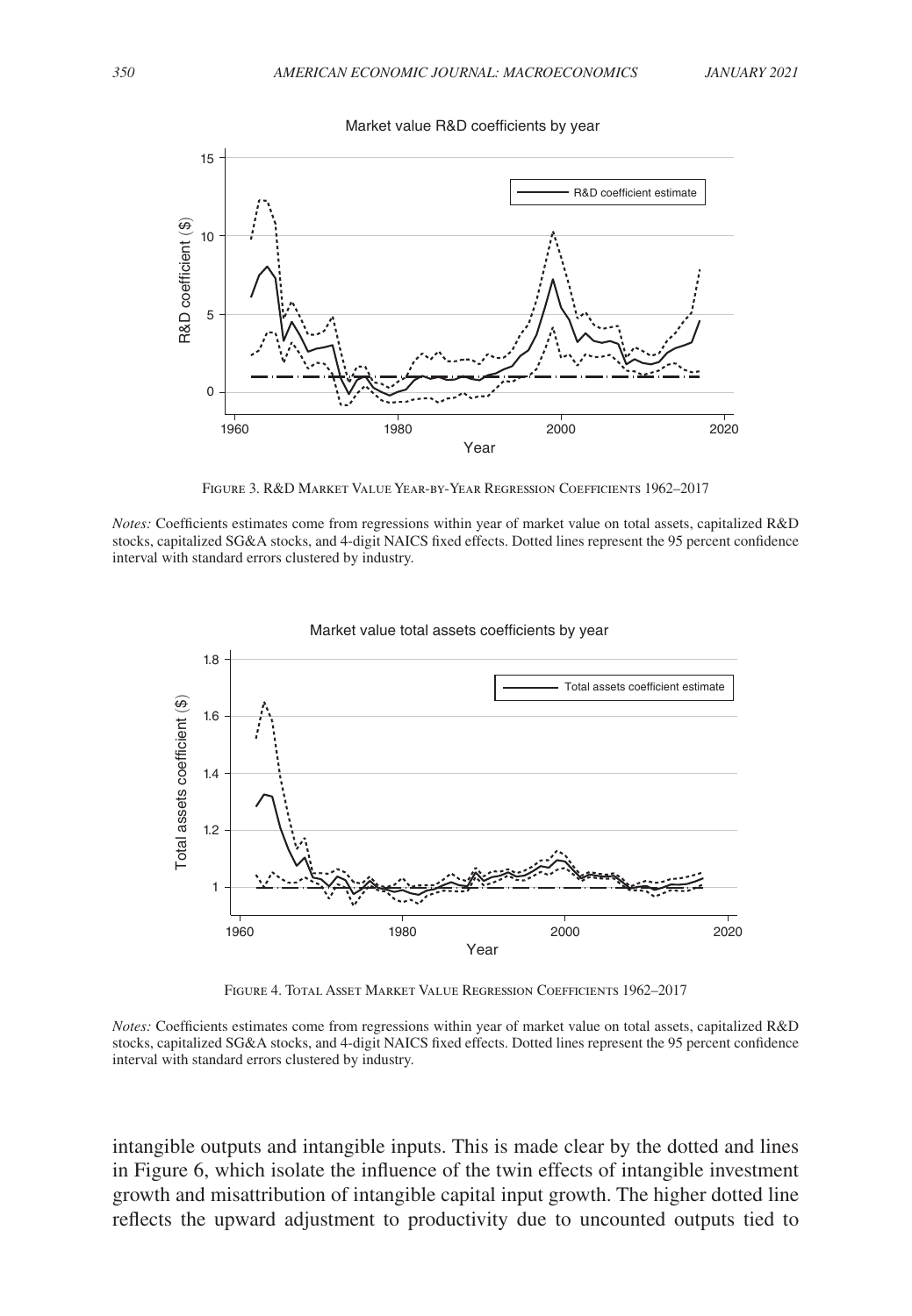

FIGURE 5. R&D-RELATED INTANGIBLE CAPITAL-ADJUSTED ANNUAL TOTAL FACTOR PRODUCTIVITY GROWTH



Productivity levels with intangible R&D capital

FIGURE 6. R&D-RELATED INTANGIBLE CAPITAL-ADJUSTED TOTAL FACTOR PRODUCTIVITY LEVELS

intangible investment. The lower dotted line shows the nearly equal-sized downward adjustment to measured productivity due to the failure to measure intangible capital input service flows. The net adjusted productivity level is 1.6 percent lower than the measured series as of the end of 2017.

Although the net measurement effects of R&D-related intangibles are negligible, the same is not true for software and computer investments. We do not have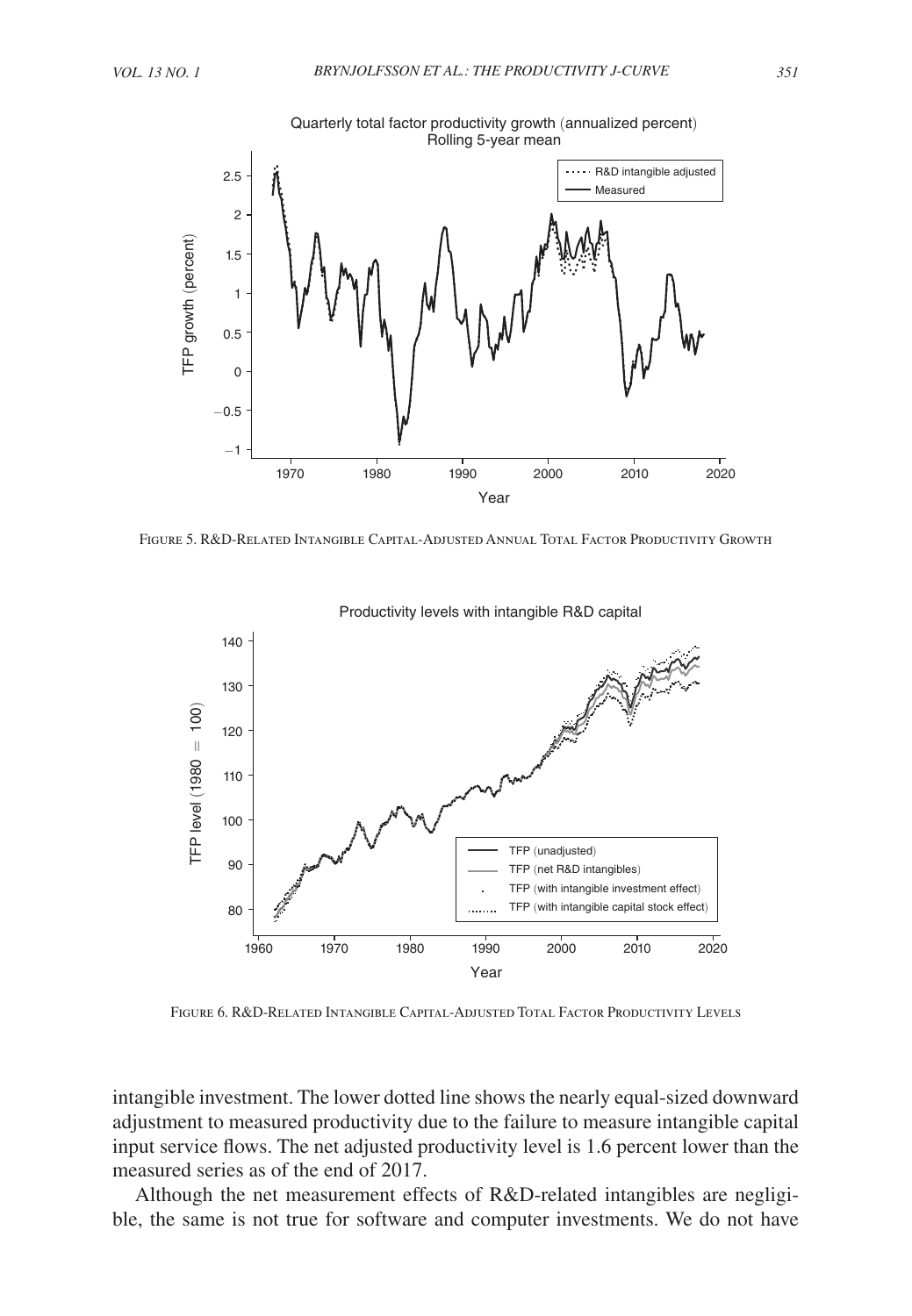similar firm-level data on IT capital stocks and investment to run the market value regression above for IT, so we conduct the analysis using a range of plausible values for the intangible multiplier  $\lambda/z$ . Here, we are guided by the Brynjolfsson, Hitt, and Yang (2002), who estimate that each unit of observable software and computer hardware is associated with roughly \$12 (standard error \$4) of firm market value, and Saunders and Brynjolfsson (2016), who found similar values. Hence we will employ a value of  $\lambda$ /*z* of 10, but we will also explore how our estimates change for values of 5, 3, and 2.

The calculations imply that, in contrast to the adjustment for R&D-related intangibles, the Productivity J-curves for both computer hardware and software capital (we separately analyze each) have yet to reach positive territory in terms of levels.

Figures 7 and 8, analogously to Figures 5 and 6 for R&D-related intangibles, show the analysis for computer hardware-related intangibles. They plot adjusted and measured TFP growth and levels assuming  $\lambda/z = 10$  for each dollar of hardware investment. The divergence between measured and corrected TFP becomes most noticeable in the 1990s. Figure 8 breaks out the implied TFP level as measured (black), adjusted for intangibles (grey), isolating only the missing intangible inputs effect (lower dotted line), and isolating only the missing intangible outputs effect (higher dotted line). To show the influence of our assumption about the quantity of intangibles correlated with each \$1 of observable hardware capital, Figure 9 compares the adjusted series for an intangibles value of \$10, \$5, \$3, \$2, and \$1 ( unadjusted). These effect differences are weighted by the unmeasured intangible share of total output following the difference derivations in the previous section and the Appendix.

We see that the accumulated mismeasurement due to hardware-correlated intangibles is noticeable but modest. Adjusted TFP (assuming  $\lambda/z = 10$ ) at the end of 2016 is 3.2 percent higher than the measured series. Figures 10 and 11 show the magnitudes of the deviations in TFP growth and levels between the measured and corrected series (i.e., the vertical distances between the adjusted and measured series in Figures 7 and 8) for different levels of the intangible multiplier. Interestingly, the recent slowdown in the rate of hardware investment has actually caused a small *overstatement* of productivity growth for parts of the past two decades. As a result, adjusted TFP has moved back toward measured TFP in levels. The reversal started following the dot-com bust, then reverted as computer hardware investment rebounded in the following years, and then reversed again at the start of the Great Recession. The growth overestimate was about 0.3 percent at the end of our sample. In level terms, productivity understatement has stabilized.

We move on to software, which has the least mature J-curve of the three capital varieties we investigate in this section. Software investment has been growing faster than overall capital investment, and its level is sufficiently large to suggest that it might have a substantial mismeasurement effect. Figures 12 and 13 plot the five-year moving average of annualized quarterly growth rates and levels of measured TFP and software-intangible-adjusted TFP. The differences between measured and corrected estimates are starkly larger than those arising from R&D.

The J-curve dynamics of software investment began in the 1990s and have not waned since. If we assume an intangible multiplier of 10––somewhat lower than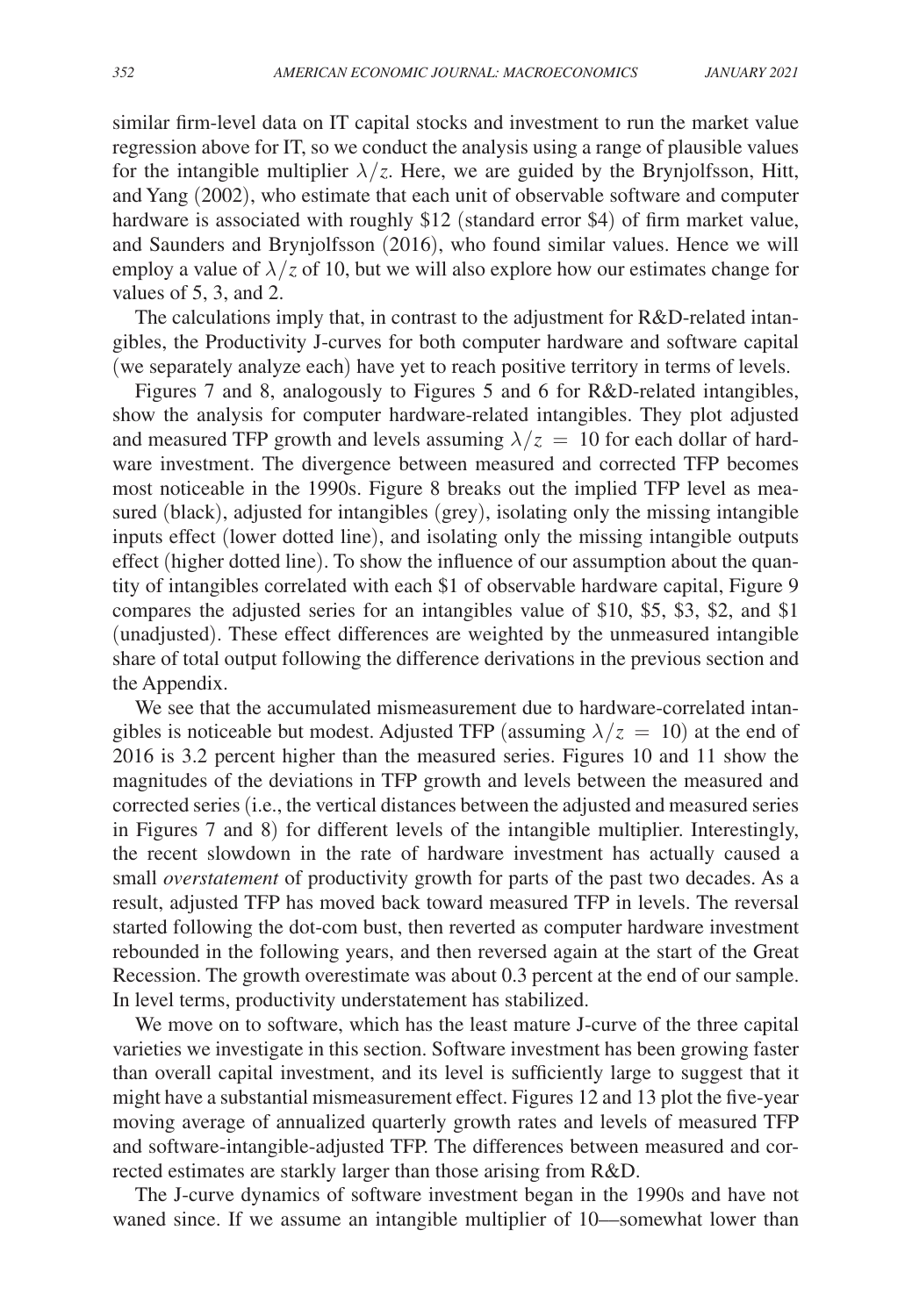

Figure 7. Computer Hardware-Related Intangible Capital-Adjusted Annual TFP Growth Rates



Productivity levels with intangible computer capital

Figure 8. Computer Hardware-Related Intangible Capital-Adjusted TFP Levels

the levels estimated in Brynjolfsson, Hitt, and Yang (2002) and Rock (2019)––then the net adjusted TFP level is over 12.4 percent higher than measured TFP at the beginning of 2017. Figure 14 shows the productivity-level adjustments for more conservative intangible multipliers. Even for lower levels of the multiplier, the productivity-level differences are notable and growing.

The growing understatement of productivity due to software-related intangibles reflects the still-growing rate of software investment. Aside from brief periods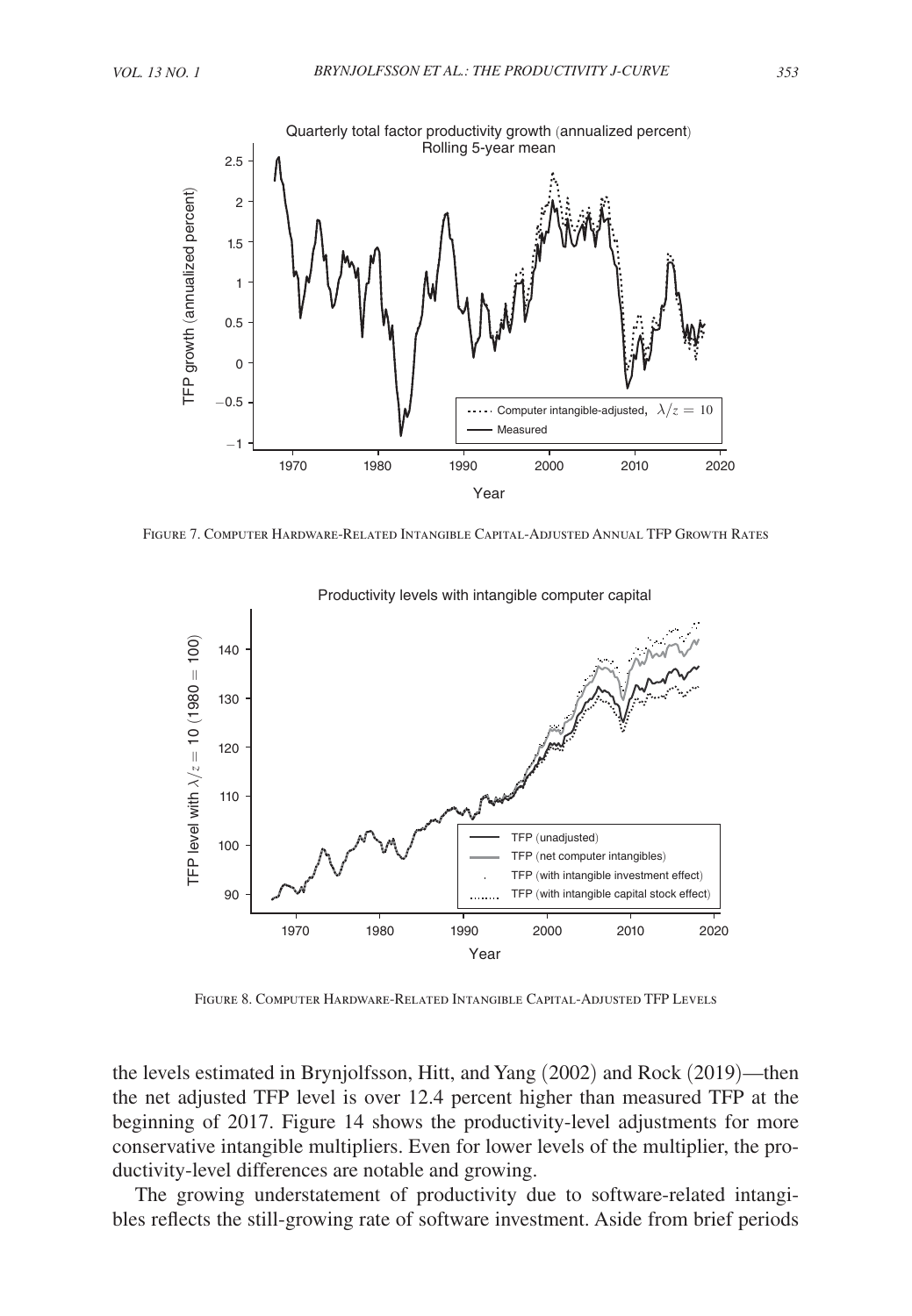

Productivity levels  $(1980 = 100)$  with intangible computer multipliers

Figure 9. TFP Levels Adjusted Assuming Different Hardware Intangible Multipliers



TFP growth mismeasurement with computer intangibles

Figure 10. Hardware-Related Annual TFP Growth Mismeasurement

 following the dot-com bust and the financial crisis, investment in software has typically grown significantly faster than other investments. As a result, software-related intangible investment rates are far from steady state. Our J-curve model shows that when the investment growth rate dominates the growth of the stock of intangible inputs, productivity growth is understated. Since 2010, when the productivity growth mismeasurement effect was near zero, average annualized quarterly productivity growth underestimation increased to 0.30 percent by the end of 2016. The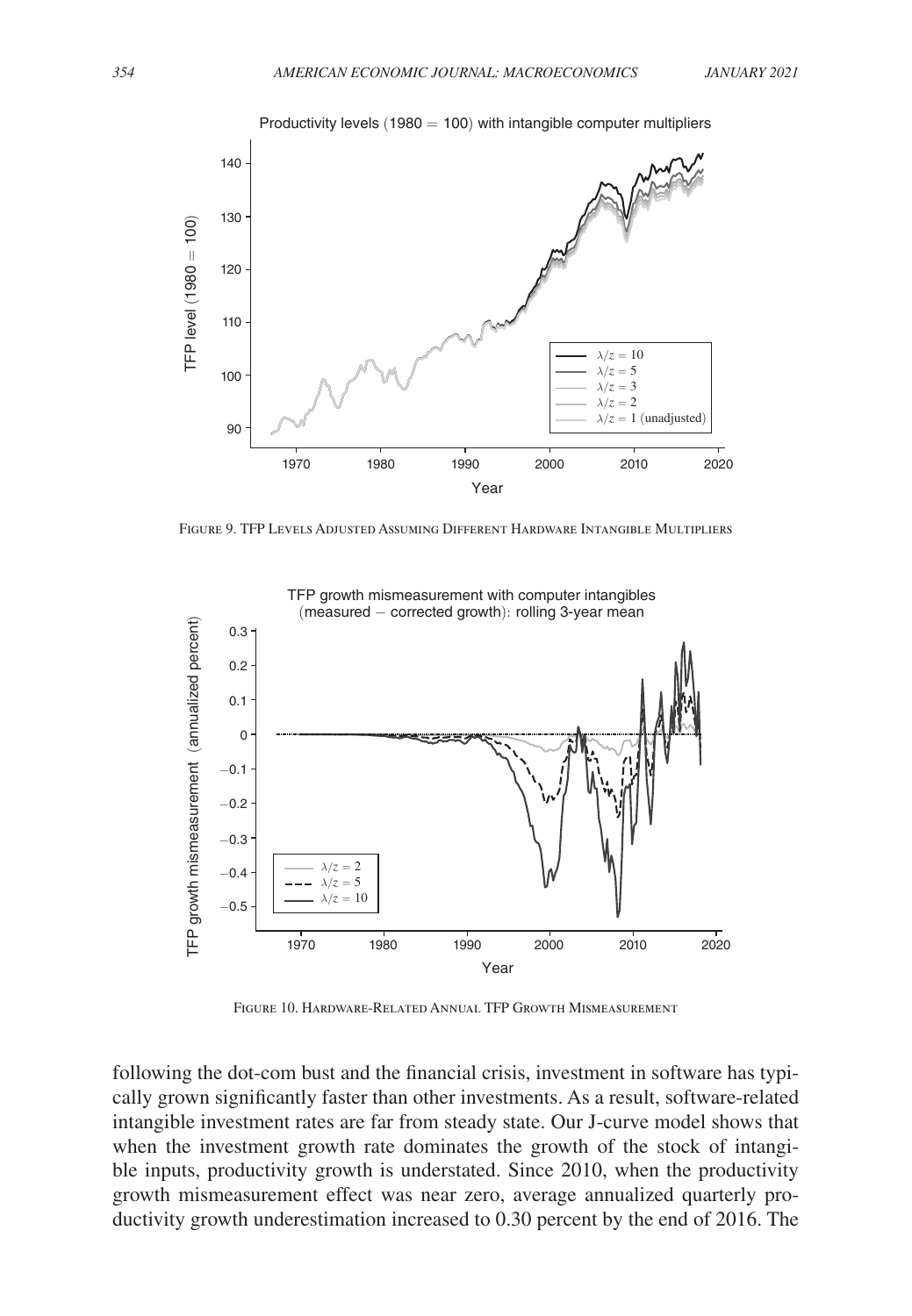

TFP level mismeasurement percentage with computer intangibles (measured − corrected TFP)

Figure 11. Hardware-Related TFP Level Mismeasurement



Quarterly total factor productivity growth (annualized percent) Rolling 5-year mean

Figure 12. Software-Related Intangible Capital-Adjusted Annual TFP Growth

implied understatement was even larger at the end of the 1990s, where the three-year rolling mean of the understatement of measured productivity growth relative to software-adjusted productivity growth was as much as approximately 1.25 percent. Figures 15 and 16 show the respective mismeasurements of TFP growth and levels for software-related intangible capital outputs for intangible multipliers of 2, 5, and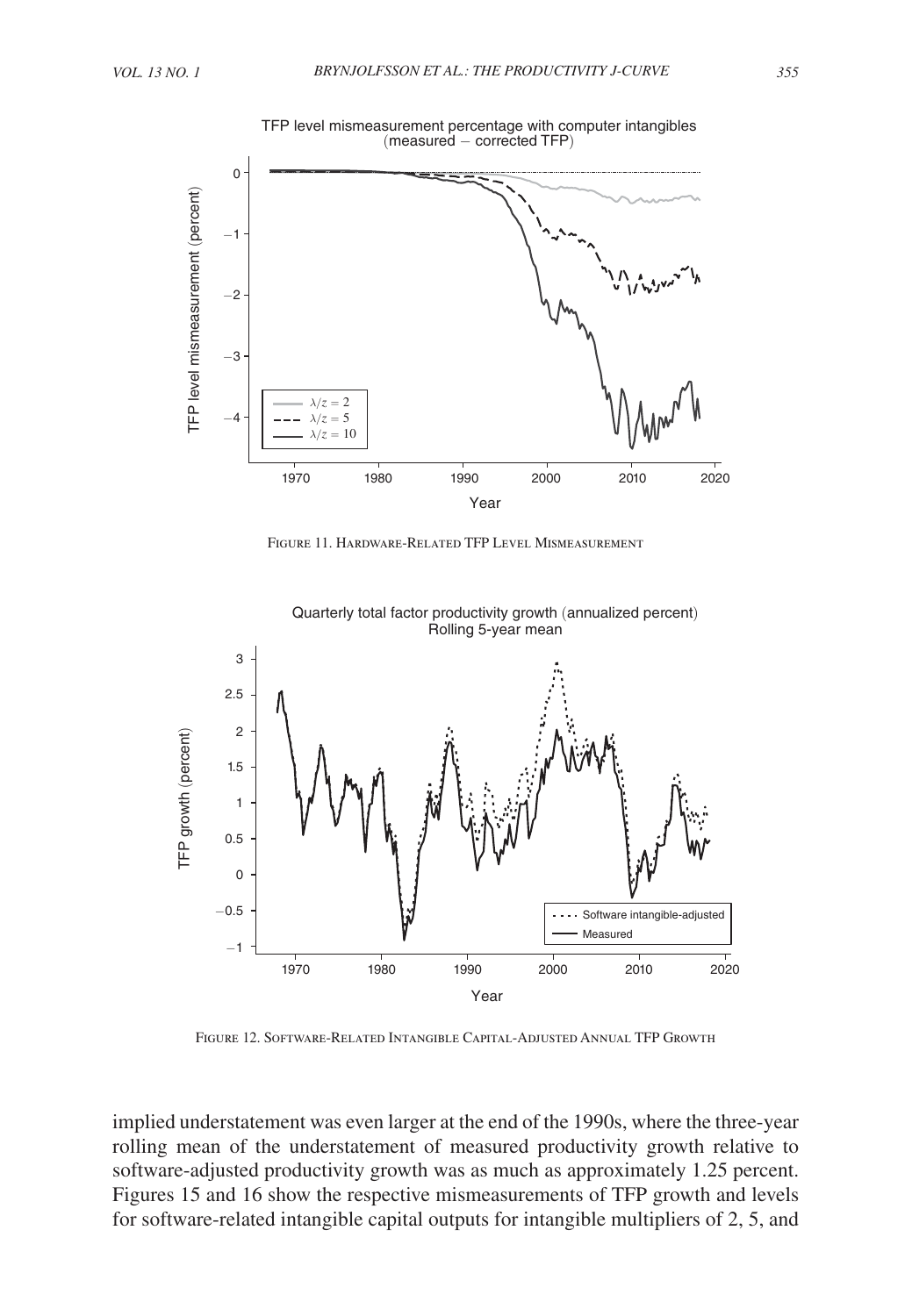



Figure 13. Software-Related Intangible Capital-Adjusted TFP Levels



TFP levels with intangible software multipliers

Figure 14. TFP Levels Corrected for Different Software Intangible Multipliers

10. At least in level terms, we are still in the capital accumulation phase of a deep Productivity J-curve.<sup>26</sup> This is reflected in the relative changes of the measured output shares of investment for these three capital varieties. The output share of

<sup>26</sup>Tables in the online Appendix show the productivity growth adjustments for R&D, computer software, and computer hardware from 1967 to 2017. Available at http://drock.mit.edu/Research.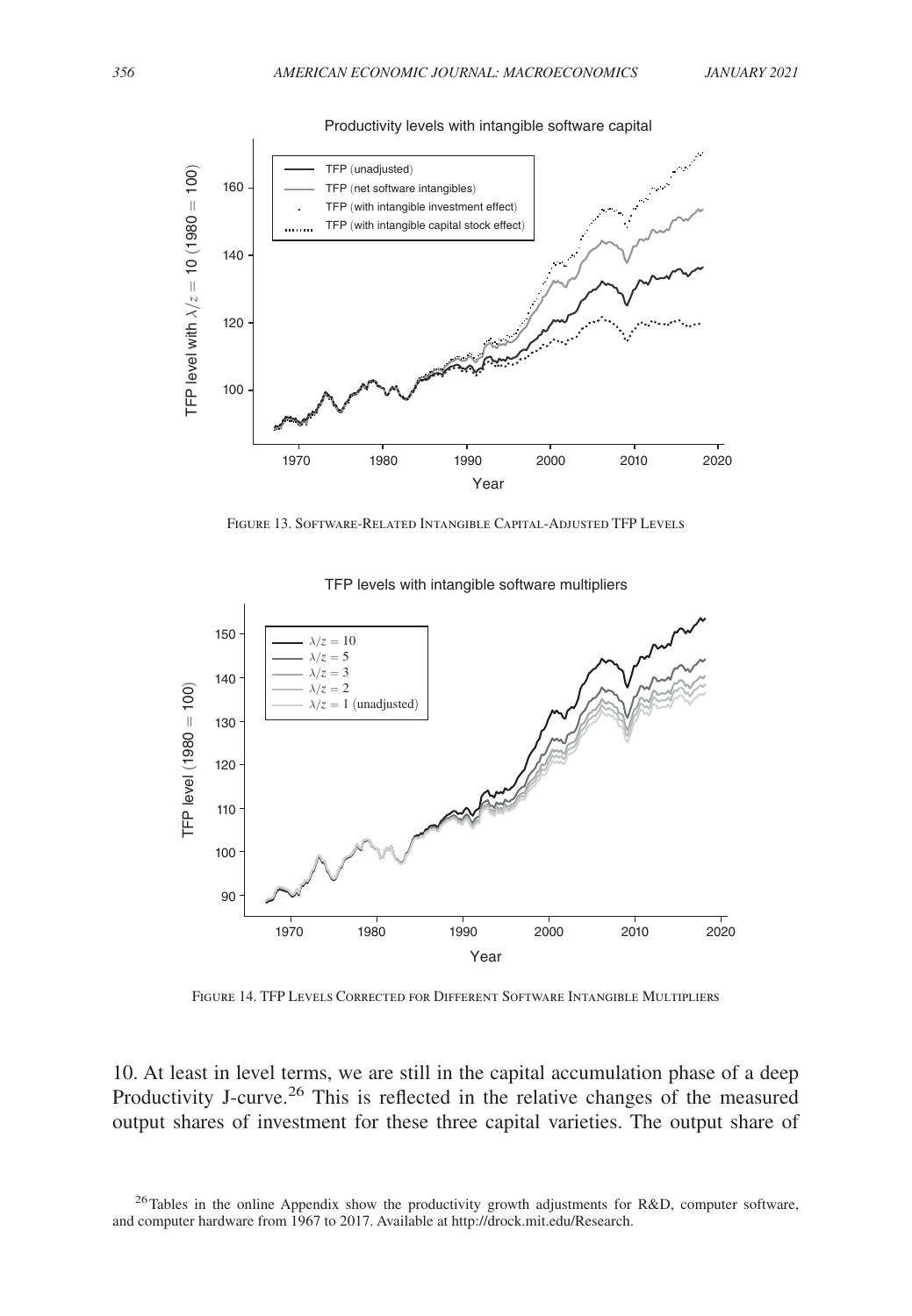

Figure 15. Computer Software-Related TFP Growth Mismeasurement



Figure 16. Computer Software-Related TFP Level Mismeasurement

software investment is growing rapidly over time, whereas the growth of computer hardware investment's output share has slowed.

## **VI. Can Intangible Capital Outputs Explain the Productivity Slowdown?**

We now take the above estimates of the TFP adjustments due to intangible capital related to R&D, computer hardware, and software to ask if the measured productivity slowdown after 2004 (see, e.g., Gordon 2015, Summers 2015, Syverson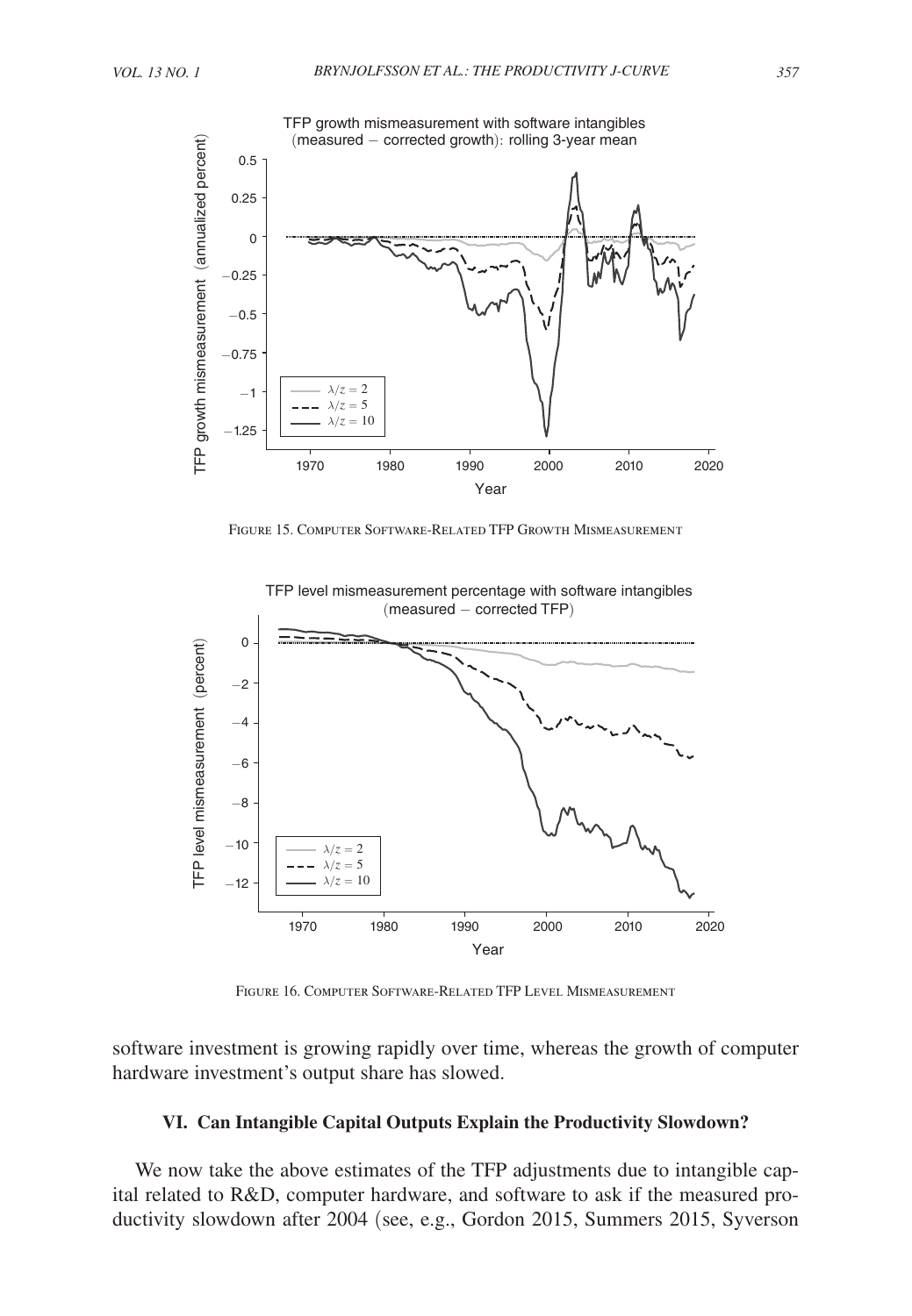2017) can be accounted for by such intangibles. Some role seems plausible; while our calculations above imply intangibles related to software and (to a lesser extent) hardware started having a noticeable influence on true TFP in the 1990s, they also contributed in more recent periods. If these recent effects are larger than their earlier influence, they would in part explain the measured productivity slowdown.

The slowdown in measured annual TFP growth from 1995–2004 to 2005–2017 was approximately 1.23 percent per year.<sup>27</sup> Had measured TFP grown since 2005 at the same rate it did from 1995–2004, and holding labor and tangible capital inputs fixed at their observed levels, US GDP at the end of 2017 would have been about \$3.5 trillion higher than it was.<sup>28</sup>

To see if intangible capital accumulation tied to R&D, computer hardware, and software investments can account for any of this shortfall, we use our calculated TFP growth adjustments above to construct an intangible-adjusted TFP series. As discussed above, the adjusted productivity levels are substantially higher than the measured values in the post-slowdown period. Adjusted annual TFP growth over 2005–2017 was 0.71 percent, as opposed to the measured value of 0.40 percent.

However, the adjusted series was also larger *before* the productivity slowdown, averaging 2.20 percent growth per year from 1995–2004, higher than the measured value of 1.63 percent. The productivity slowdown therefore also exists in the adjusted series. Indeed, at 1.49 percent per year it is *larger* than the measured slowdown of 1.23 percent.<sup>29</sup>

Of course, this analysis assumes that the multiplier for intangibles—the amount of intangibles associated with each dollar of tangible investments—is constant throughout the period. If it were higher in recent periods, mismeasurement would be greater in recent periods. The opposite would hold if it were lower more recently.

Intangibles, at least in the simplest formulation with a constant multiplier, do not explain the productivity slowdown, and actually somewhat deepen it. This fact does not imply that intangibles' influence on productivity levels or total GDP is small. Adjusted TFP (again holding observed labor and tangible capital constant) is 11.3 percent higher than observed at the end of 2004, and 15.9 percent higher than observed at the end of 2017. In other words, in addition to all the measured assets, including housing, property plant and equipment, and so on that the US economy produced over the past several decades, there are also trillions of dollars' worth of unmeasured intangible capital. The long-lived nature itself of intangibles' effects causes these upward adjustments to be differenced out when seeking to explain the slowdown.

<sup>&</sup>lt;sup>27</sup>We calculate this as the difference between the average quarterly TFP growth values for 1995–2004 and 2005–2017, respectively. We then annualize this average difference.

<sup>&</sup>lt;sup>28</sup> At the end of 2017, counterfactual TFP would be 1.235 (= 1.00407<sup>52</sup>) times its level at the end of 2004, where 0.407 percent was average quarterly TFP growth over 1995–2004. Measured TFP was instead 1.052 times larger. Assuming observed labor and capital inputs remain as observed, counterfactual GDP at the end of 2017 would thus be  $1.174 (= 1.235/1.052)$  times larger than the observed value of \$19.83 trillion. The difference, \$3.46 trillion, is 17.4 percent of \$19.83 trillion.

<sup>&</sup>lt;sup>29</sup>For the adjusted series, counterfactual TFP is 1.33 (= 1.0055<sup>52</sup>) times its end of 2017 level at the end of 2004, where 0.55 percent is the average quarterly adjusted TFP growth over 1995–2004. Measured TFP was 1.095 times larger in 2017 than in 2004 in adjusted terms.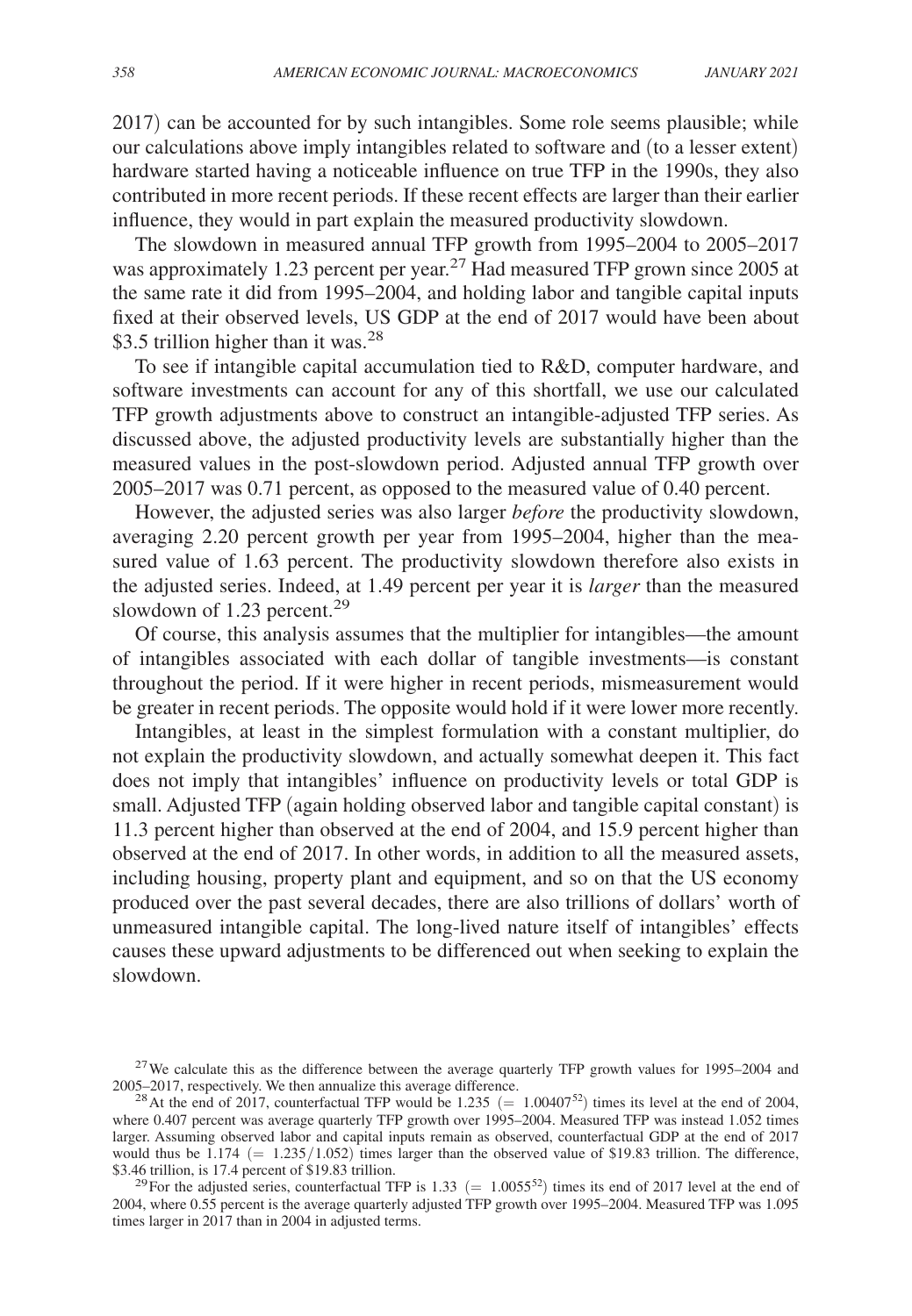#### **VII. Is Hidden AI Capital Investment Already Causing a Productivity Shortfall?**

Gross domestic product in the United States in 2017 was \$19.5 trillion and in real terms grew at an average annual rate of 2.17 percent over 2010 to 2017, down from 2.72 percent per year from 2000 to 2007 (the eight years prior to the Great Recession). This implies that unmeasured intangible capital investment over 2010 to 2017 would need to average \$107 billion per year (= 19.5 trillion  $\times$  [2.72% – 2.17%]) in 2017 dollars to explain the entire slowdown in GDP growth. How much of this slowdown could be explained by a Productivity J-curve for investment in AI and related intangibles?

The economy is very early in the AI adoption cycle, but recent growth has been impressive. There has been a rapid increase in the use of AI and robotics technology over the past decade (Furman and Seamans 2018). Startup funding for AI has increased from \$500 million in 2010 to \$4.2 billion by 2016 (growing by 40 percent between 2013 and 2016) (Himel and Seamans 2017). Though concentrated heavily in the IT sector, overall measurable corporate investment in AI in 2016 was \$ 26–39 billion, marking 300 percent growth since 2013 (Bughin et al. 2017). Similarly, international industrial robot shipments since 2004 have nearly doubled overall and almost quadrupled in the consumer electronics industry (Furman and Seamans 2018). Nonetheless, relatively little AI has translated into change in business processes or new products. Despite large investments, we are yet not aware of any autonomous taxis in regular service replacing human drivers or machine learning systems reading images in lieu of human radiologists.

For AI to account for the 0.55 percent of "lost" output growth in 2017 GDP, the quantity of correlated intangible investments per unit of tangible investment must be between roughly 2.7 and 4.1 times the observable investment values (using the Bughin et al. 2017 estimate). <sup>30</sup> This is not implausible. Brynjolfsson, Hitt, and Yang (2002) find that the total market value of measured computer capital investments is as much as \$11.8 per \$1 in measured expenditure, with a standard error of \$4.025. Similarly, Rock (2019) finds an estimated \$11.9 of market value per \$1 of engineering worker wage bill expenditure, with a standard error of \$4.93. None of the intangible "shadow" output value will show up in the productivity statistics. Because the foregone output cannot be explained by growth in labor or observable capital inputs alone, the output shortfall will be attributed to slower productivity growth. Further, this investment (discounted and risk-adjusted) will later generate a capital service flow that produces measurable output and will be partially attributed to capital growth.

Of course, these numbers are just for 2017, when measured AI investment was several multiples of what it was only a few years prior. Thus analogous pre-2017 values would be notably smaller, and it is unlikely that much of the GDP slowdown gaps in those earlier years would be attributable to AI-related intangibles.

<sup>&</sup>lt;sup>30</sup>The required forgone output in 2017 was \$107 billion (= \$19.5 trillion  $\times$  0.55%). Dividing by the low observed investment figure of \$26 billion implies a required intangible investment that was  $107/26 = 4.1$  times the observed investment. Using the larger \$39 billion figure implies intangibles that were  $107/39 = 2.7$  times observed investment.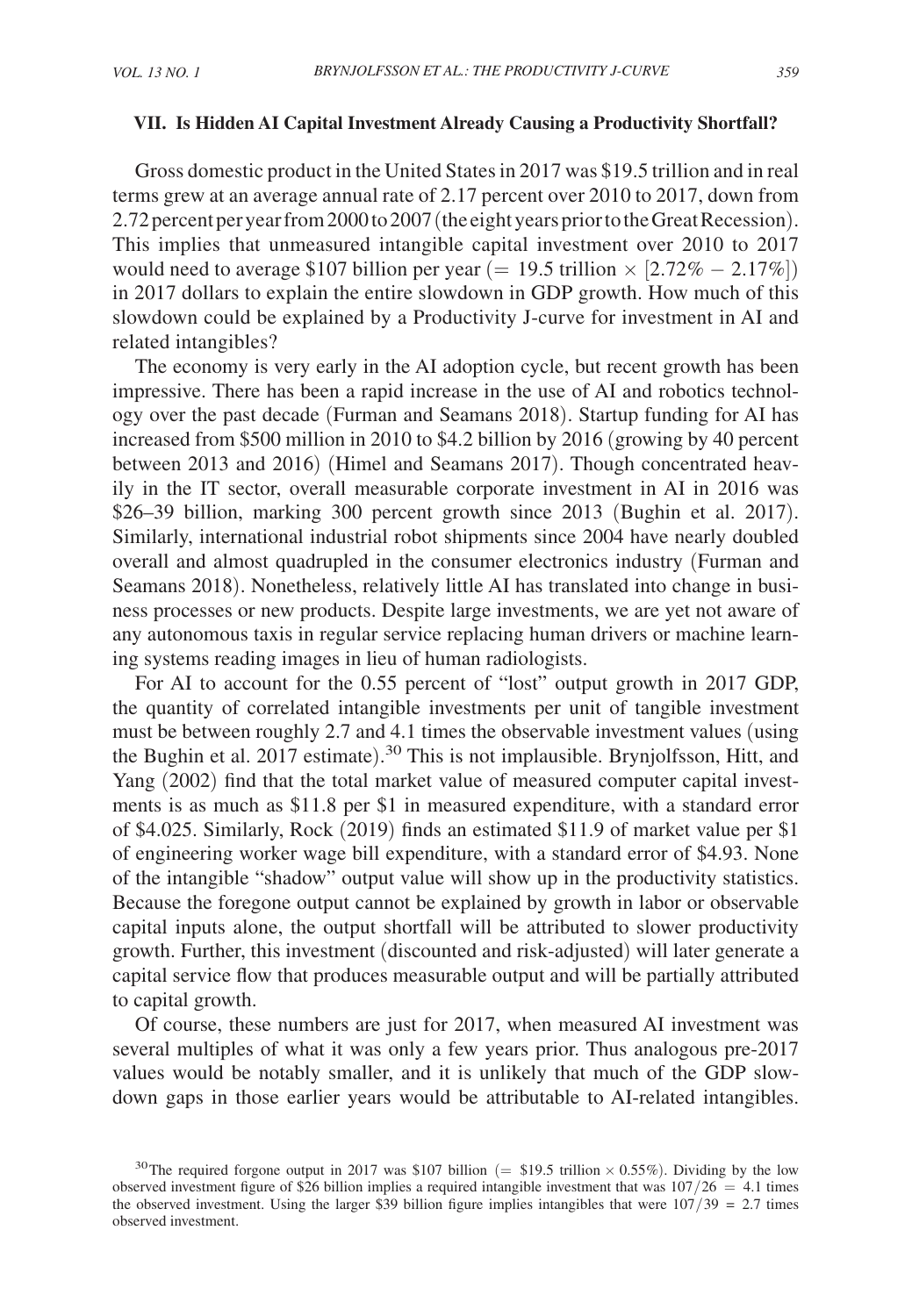However, AI investments are likely to continue growing quickly. Further, existing AI capital has a high market valuation and as such suggests a considerable shadow value for intangible correlates, which indicates that we may be entering the period in which AI-as-GPT will have noticeable impacts on estimates of productivity growth.

# **VIII. Conclusion**

Our approach has shown how accounting for intangible investments that are correlated with observable investment in new technology can meaningfully change estimates of productivity growth and dynamics. Intangibles are both capital inputs and capital outputs. Productivity is underestimated when the contribution of intangibles to outputs exceeds their contribution as inputs, and it is overestimated when the opposite holds. The output effect tends to dominate early in the capital accumulation cycle, when firms and organizations devote resources to building unmeasured intangible capital. The input effect dominates later, when these unmeasured assets generate capital services that increase measured output. Finally, when the capital accumulation reaches steady state, there is no longer any mismeasurement. These dynamics generate what we call the Productivity J-curve.

Because technological improvement often leads to the creation of new capital varieties and necessitates investment in intangible complements, the introduction of a new GPT is especially likely to cause such a J-curve to occur. In fact, the more transformative the new technology, the more likely its productivity effects will initially be underestimated. We analyze a series of recent, overlapping J-curves and show how productivity has been mismeasured for IT-related capital in recent decades. Our calculations suggest that trillions of dollars of intangibles output has been produced but not counted in the national income accounts, resulting in a 15.9 percent underestimate of TFP levels 2017. There is also some evidence that the phenomenon appears to have begun again, very recently, for AI-related intangible investments.

The mere presence of intangible correlate investment is not a guarantee of the existence of the Productivity J-curve. Although R&D investments are large and are associated with large intangibles, we find that mismeasurement related to R&D investments currently has a negligible effect on the estimation of productivity growth. On the other hand, computer hardware and to a greater extent software have had noticeable effects. The difference reflects the interaction of three quantities: the investment share of output of the asset type, the intangible correlate quantity and adjustment costs per unit of observable investment, and the difference between the growth rate of investment in the asset and the growth rate of capital services. In the case of R&D, the investment share is large. But, as a mature asset type, the difference between the growth rate of R&D investment and the growth rate of capital is not significant. Software, in contrast, has a smaller but still meaningfully large investment share of output, while the investment growth rate in software has substantially exceeded the growth of capital services overall.

By integrating aspects of the *q*-theory of investment and traditional growth accounting methods, we offer a means of adjusting the productivity statistics such that new, seemingly omnipresent GPTs might show up in the productivity statistics.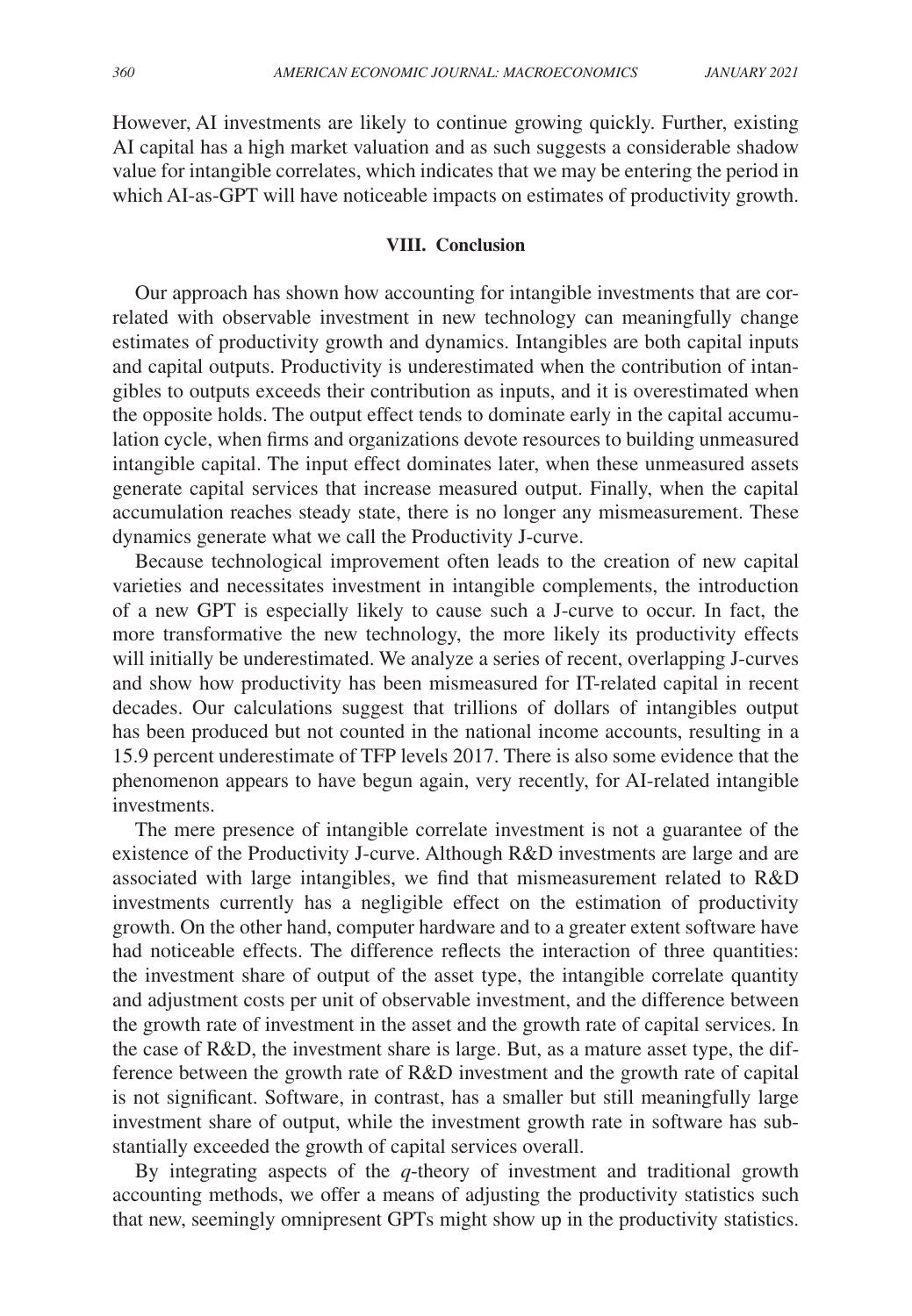Assuming that capital markets price corporate securities efficiently in expectation, then market value regressions provide a way to estimate the value of intangible correlates and adjustment costs per unit of observable capital. The forward-looking nature of market valuation means that lags in capital services would rationally be considered correctly on average. Of course, these multipliers reflect a risk-adjusted discounted expected value of the accumulated asset stock which might to come to bear. The mismeasurement issues might accordingly be sensitive to differences in the timing of expected returns. Lower interest rates, for example, could encourage longer duration investments and therefore prolong the effects of the J-curve. This investment timing component of productivity mismeasurement is left to future research.

The J-curve method also suggests an indicator of whether or not a new technology is indeed a GPT. If measures of the investment in a given new technology fail to generate economically significant intangibles, that particular technology at that moment in time would not qualify as a GPT. This framework also might inform whether intangible capital accounts for the wide differences between frontier and median productivity firms (Andrews, Criscuolo, and Gal 2015).

The Productivity J-curve helps explain why productivity paradoxes can be both a recurrent and expected phenomenon when important new technologies are introduced. Adjusting productive processes to take advantage of new types of capital requires intangible investments that official statistics miss. To paraphrase Solow: In the future, after making appropriate adjustments accounting for the Productivity J-curve, we will see new technologies everywhere *including* the productivity statistics.

#### **APPENDIX**

# A. *Derivations of Differences between Standard Productivity Growth and Unmeasured Intangible Capital Output-Adjusted Productivity Growth*

We begin with the standard growth accounting framework as in  $(1)$ :

$$
Y = AF(K, L)
$$

leading to

leading to  
(A2) 
$$
g_Y = \frac{dY}{Y} = \frac{AF_K dK + AF_L dL + F(K, L) dA}{Y},
$$

$$
(A3) \t\t\t\t\t g_Y = \frac{rK}{Y}g_K + \frac{wL}{Y}g_L + g_A,
$$

noting that the marginal products of capital and labor are  $AF_K = r$  and  $AF_L = w$ . This yields

$$
(A4) \t\t\t g_A = g_Y - \frac{rK}{Y}g_K - \frac{wL}{Y}g_L
$$

as in equation (3).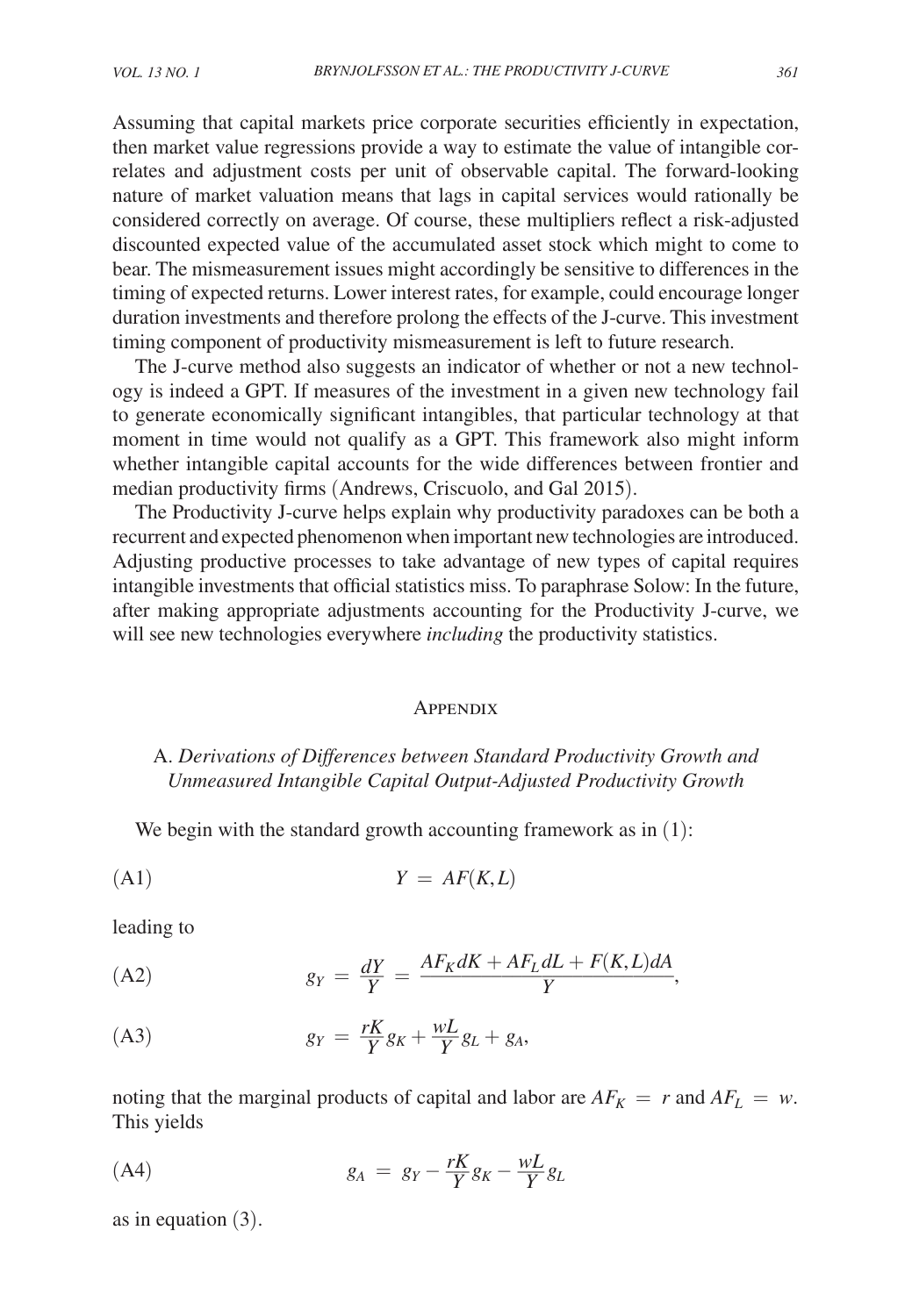Now for the case that total output includes measured output *Y* and unmeasured investment output  $\phi I_U$ , we have

(A5) 
$$
Y^* = Y + \phi I_U = A^* F^* (K, U, L),
$$

where  $\phi$  is the price of unmeasured output, *U* is the stock of unmeasured capital, and other inputs are as before. This is equation (4). Differencing the unmeasured intangible investment from the output side,

$$
(A6) \t\t Y = A^*F^*(K, U, L) - \phi I_U.
$$

Importantly, *Y* still corresponds to measured output. Following similar steps as above,

(A7) 
$$
dY = F^*(K, U, L)dA^* + A^*F_K^*dK + A^*F_L^*dL + A^*F_U^*dU - \phi dI_U
$$

with the same observed marginal factor prices (plus a different cost of capital for unmeasured intangible capital),  $A^* F_K^* = r$ ,  $A^* F_U^* = r_U$ , and  $A^* F_L^* = w$ . Then,

$$
(A8)\ \frac{dY}{Y} = \frac{F^*(K, U, L)}{Y} dA^* + \frac{A^* F_K^* K}{Y} \frac{dK}{K} + \frac{A^* F_L^* L}{Y} \frac{dL}{L} + \frac{A^* F_U^* U}{Y} \frac{dU}{U} - \frac{\phi I_U}{Y} \frac{dI_U}{I_U},
$$

or in growth terms,

(A9) 
$$
g_Y = \frac{Y + \phi I_U}{Y} g_{A^*} + \frac{rK}{Y} g_K + \frac{wL}{Y} g_L + \frac{r_U U}{Y} g_U - \frac{\phi I_U}{Y} g_{I_U}.
$$

This allows for direct comparison between the growth rates of productivity in (3) and  $(5)$ . Productivity growth in  $(5)$  is then:

$$
(A10) \t g_{A^*} = \left(\frac{Y}{Y+\phi I_U}\right)\left(g_Y - \frac{rK}{Y}g_K - \frac{wL}{Y}g_L - \frac{r_UU}{Y}g_U + \frac{\phi I_U}{Y}g_{I_U}\right).
$$

This is equivalent to equation (5). Notably we assume that the marginal products of  $F$  and  $F^*$  are the same to get the same prices  $r$  and  $w$  for capital and labor, respectively. Since these capital and labor service flows and attendant output shares are in this framework measured directly, we can compare productivity growth rates.

Let  $\eta = I_U/Y^*$  and therefore  $Y^*(1 - \eta) = Y$ . We will hold this constant for now but relax that assumption later. Then,

(A11) 
$$
g_A - g_{A^*} = g_y - (1 - \eta)g_y - \frac{rK}{Y}g_K + (1 - \eta)\frac{rK}{Y}g_K - \frac{wL}{Y}g_L
$$

$$
+ (1 - \eta)\frac{wL}{Y}g_L + (1 - \eta)\left(\frac{r_U U}{Y}g_U - \frac{\phi I_U}{Y}g_{I_U}\right)
$$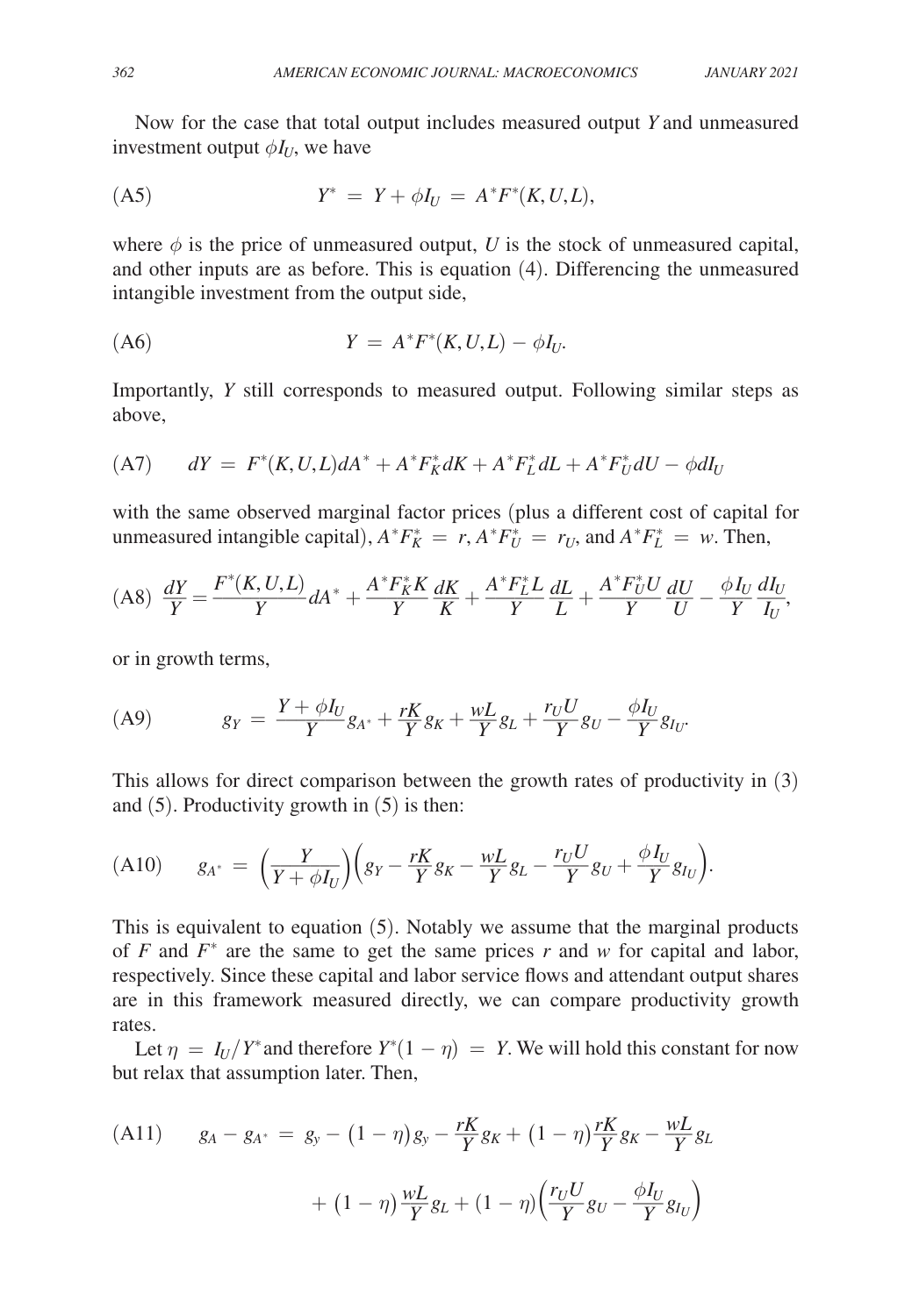$\overline{r}$ 

and  $\phi I_U/Y = \eta/(1-\eta)$ , therefore

$$
(A12) \quad g_A - g_{A^*} = g_y - (1 - \eta)g_y - \frac{rK}{Y}g_K + (1 - \eta)\frac{rK}{Y}g_K - \frac{wL}{Y}g_L
$$

$$
+ (1 - \eta)\frac{wL}{Y}g_L + (1 - \eta)\frac{r_UU}{Y}g_U - \eta g_{I_U}
$$

$$
= \eta g_y - \eta g_{I_U} - \eta \left(\frac{rK}{Y}g_K + \frac{wL}{Y}g_L\right) + (1 - \eta)\frac{r_UU}{Y}g_U
$$

$$
= \eta g_y - \eta\frac{rK}{Y}g_K - \eta\frac{wL}{Y}g_L + (1 - \eta)\frac{r_UU}{Y}g_U - \eta g_{I_U}
$$

$$
= \eta \left(g_A - g_{I_U}\right) + (1 - \eta)\frac{r_UU}{Y}g_U
$$

$$
= \left(\frac{\phi I_U}{Y + \phi I_U}\right)\left(g_A - g_{I_U}\right) + \left(\frac{Y}{Y + \phi I_U}\right)\left(\frac{r_UU}{Y}\right)g_U
$$

$$
= \Delta.
$$

This is the derivation of equation (6). We call this the " right-hand-side method." This is a useful framing for adjusting empirical estimates of productivity growth. Another approach leaves unmeasured investment on the output side of the equations, such that output includes measured output and unmeasured capital investment. This is the "left-hand-side approach" and leads to equation (9) as well.

As before,

(A13) 
$$
Y^* = Y + \phi I_U = A^* F^* (K, U, L)
$$

and then

$$
(A14) \quad \frac{dY^*}{Y^*} = \frac{F^*(K, U, L)}{Y^*} dA^* + \frac{A^* F_K^* K}{Y^*} \frac{dK}{K} + \frac{A^* F_L^* L}{Y^*} \frac{dL}{L} + \frac{A^* F_U^* U}{Y^*} \frac{dU}{U}.
$$

Now productivity refers to the aggregate economy's productivity in producing all types of output. As such, the growth of output reflects all output as well. Then,

(A15) 
$$
g_{Y^*} = g_{A^*} + \frac{rK}{Y^*}g_K + \frac{wL}{Y^*}g_L + \frac{r_UU}{Y^*}g_U.
$$

Rearranging terms,

(A16) 
$$
g_{A^*} = g_{Y^*} - \frac{rK}{Y^*}g_K - \frac{wL}{Y^*}g_L - \frac{r_UU}{Y^*}g_U.
$$

Some important differences between this equation and the growth accounting equation in (5) are that shares are computed in terms of total output now, not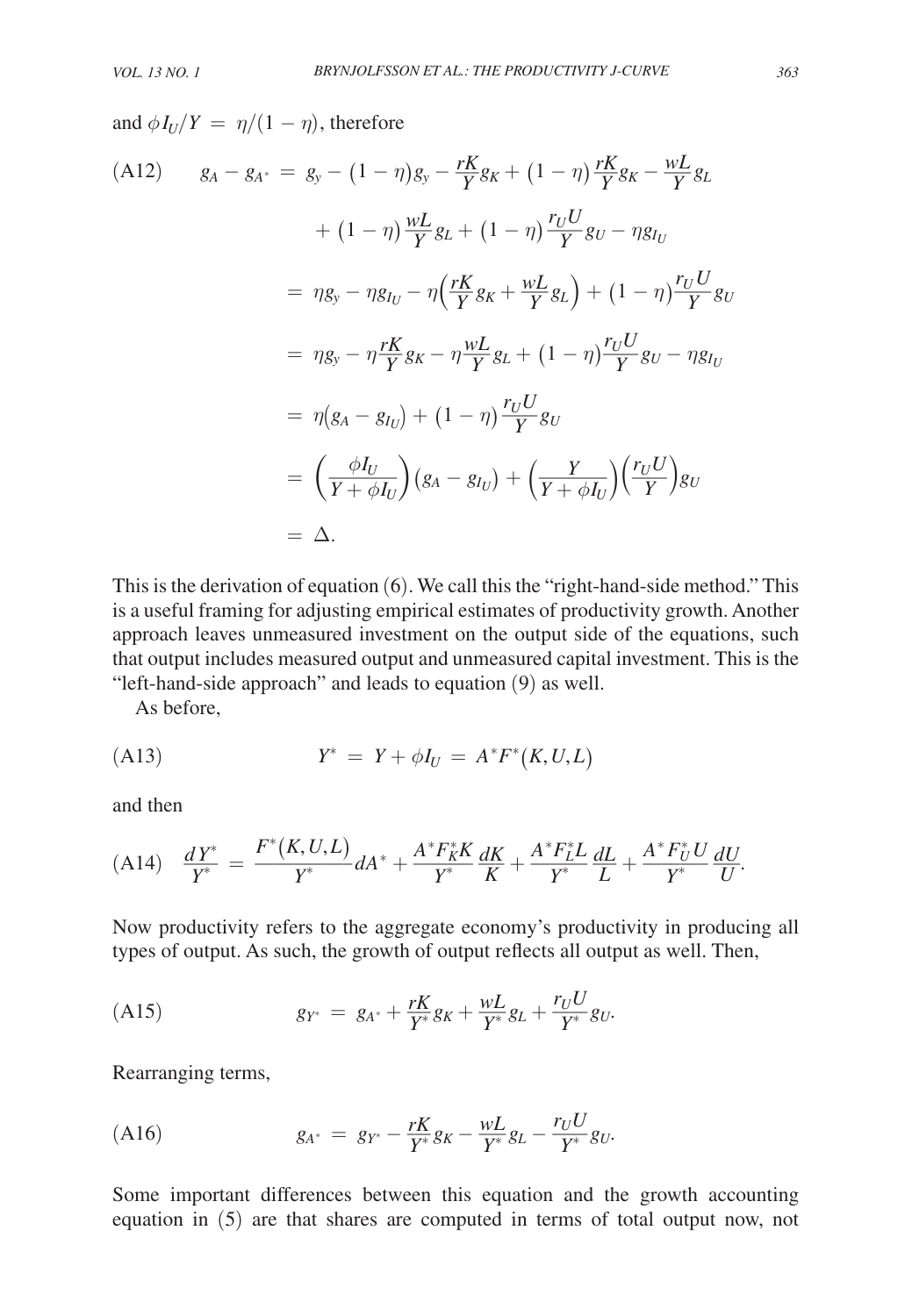measured output. Productivity  $A^*$  reflects that. Now the unmeasured investment output is included in  $Y^*$  instead of treated separately:

(A17) 
$$
g_A - g_{A^*} = \frac{F(K, L)}{Y} dA - F^* \frac{(K, U, L)}{Y^*} dA^*
$$
  

$$
= (g_Y - g_{Y^*}) + (rKg_K + wLg_L) \left(-\frac{1}{Y} + \frac{1}{Y^*}\right) + \frac{r_U U}{Y^*} g_U
$$
  

$$
= (g_Y - g_{Y^*}) - (rKg_K + wLg_L) \left(\frac{\eta}{Y}\right) + \frac{r_U U(1 - \eta)}{Y} g_U.
$$

If *η* is constant, then  $(dY/Y) - (dY^*/Y^*) = (dY/Y) - ((dY/(1 - η))/(Y/(1 − η)))$ 

= 0, and the difference in productivity growth terms is simply  
\n(A18) 
$$
g_A - g_{A^*} = (-\eta) \frac{(rKg_K + wLg_L)}{Y} + (1 - \eta) \frac{r_U U}{Y} g_U.
$$

This is the result in equation (9) without the final term.

We relax the assumption of constant  $\eta$ . If  $\eta = \eta_t$  and changes over time, we need an additional term for the difference in growth rates between measured and total output. The steps are as follows:

(A19)  
\n
$$
Y^* = Y + I_U,
$$
\n
$$
Y^* = \frac{Y}{1 - \eta_t},
$$
\n(A20)  
\n
$$
\ln Y^* = \ln Y + \ln \frac{1}{1 - \eta_t},
$$
\n(A21)  
\n
$$
\ln \frac{Y^*}{Y} = -\ln(1 - \eta_t),
$$
\n(A22)  
\n
$$
\ln \frac{Y}{Y^*} = \ln(1 - \eta_t),
$$

so then we have

(A23) *d* ln*Y* − *d* ln *Y* ⁎ = *d* ln (1 − η*t*) ,

or in growth terms since change in logs is the growth rate,

(A24) 
$$
g_Y - g_{Y^*} = g_{1-\eta_t} = \frac{d(1-\eta_t)}{1-\eta_t}.
$$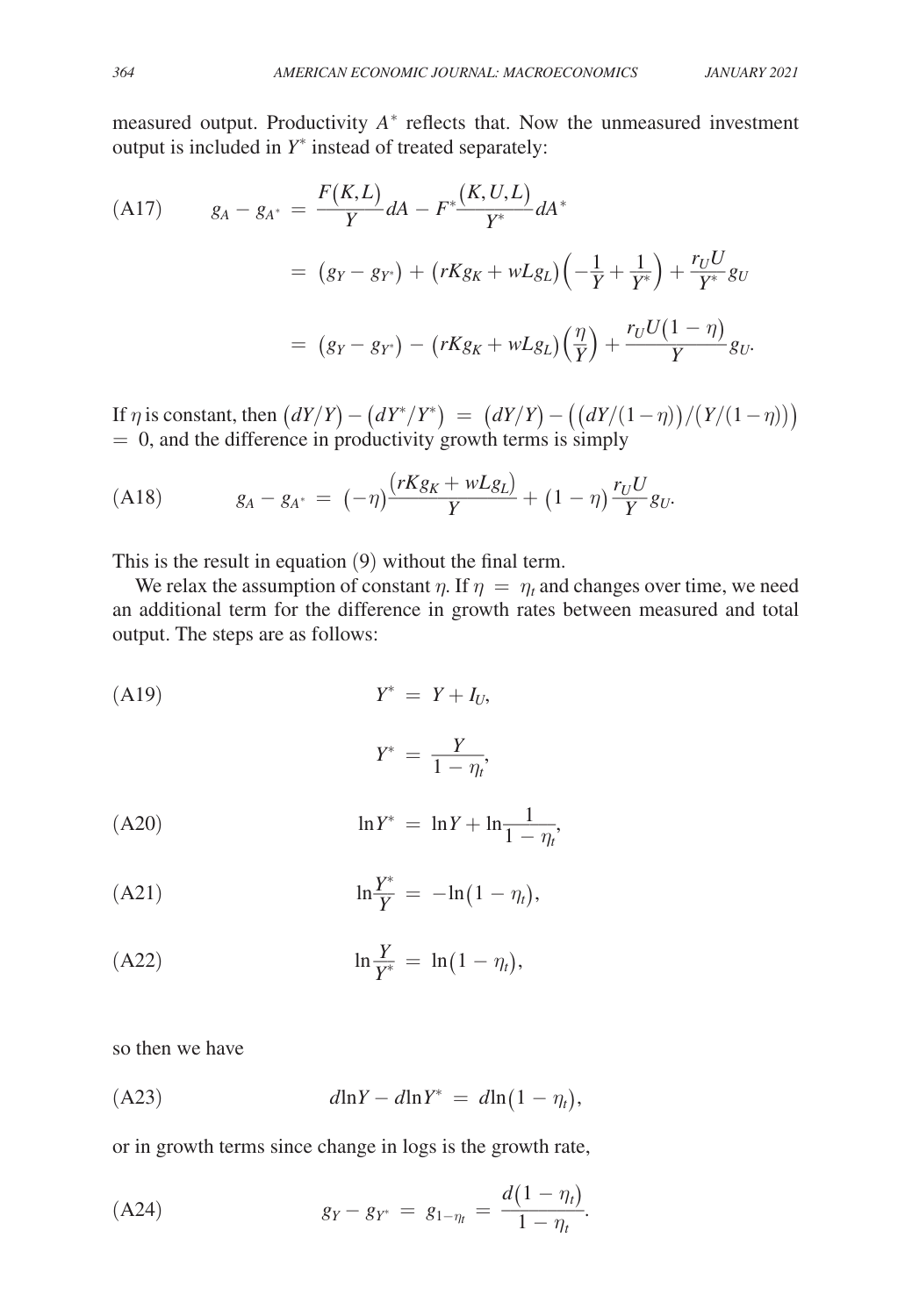This reflects the change in intangible output share's contribution to the productivity growth differences in (9). If  $\eta_t$  goes up (down), this last term will be negative (positive):

(positive):  
\n(A25) 
$$
g_A - g_{A^*} = (-\eta_t) \frac{(rKg_K + wLg_L)}{Y} + (1 - \eta_t) \frac{r_U U}{Y} g_U + g_{(1 - \eta_t)}
$$

Note that this is also equivalent to an earlier line with respect to deriving equation (6) (reproduced below):

$$
(A26) \quad g_A - g_{A^*} = \left( \eta_t g_y - \eta_t g_{I_U} - \eta_t \left( \frac{rK}{Y} g_K + \frac{wL}{Y} g_L \right) + (1 - \eta_t) \frac{r_U U}{Y} g_U \right)
$$

in the case that we have the following relationship:

(A27) 
$$
g_{1-\eta_t} = \eta_t (g_y - g_{I_U}).
$$

Solving for this growth rate,

(A28) 
$$
g_{1-\eta_t} = \frac{d(1-\eta_t)}{1-\eta_t} = \frac{-d\eta_t}{1-\eta_t} = \frac{-d\frac{\phi I_U}{Y^*}}{1-\eta_t} = \frac{-1}{1-\eta_t} \left(\frac{\phi dI_U}{Y^*} - \frac{\phi I_U dY^*}{(Y^*)^2}\right)
$$
  

$$
= \frac{-1}{1-\eta_t} \left(\left(\frac{\phi I_U}{Y^*}\right) \left(\frac{dI_U}{I_U}\right) - \left(\frac{\phi I_U}{Y^*}\right) \left(\frac{dY^*}{Y^*}\right)\right)
$$

$$
= \left(\frac{\eta_t}{1-\eta_t}\right) (g_{Y^*} - g_{I_U}),
$$

we also have that

$$
(A29) \tY^* = Y + \phi I_U,
$$

$$
(A30) \t dY^* = dY + \phi dI_U,
$$

$$
\text{(A31)} \quad \frac{dY^*}{Y^*} = \frac{YdY}{Y^*Y} + \frac{\phi dI_U}{Y^*} \frac{I_U}{I_U},
$$

$$
(A32) \t\t\t g_{Y^*} = \frac{Y}{Y^*}g_Y + \frac{\phi I_U}{Y^*}g_{I_U} = (1 - \eta_t)g_Y + \eta_t g_{I_U}.
$$

Therefore combining results above,

$$
\begin{aligned} \text{(A33)} \quad g_{1-\eta_t} &= \frac{\eta_t}{1-\eta_t} \big( g_{Y^*} - g_{I_U} \big) \, = \, \frac{\eta_t}{1-\eta_t} \big( \big( 1 - \eta_t \big) g_Y + \eta_t g_{I_U} - g_{I_U} \big) \\ &= \, \frac{\eta_t}{1-\eta_t} \big( \big( 1 - \eta_t \big) g_Y - \big( 1 - \eta_t \big) g_{I_U} \big) \, = \, \eta_t \big( g_Y - g_{I_U} \big), \end{aligned}
$$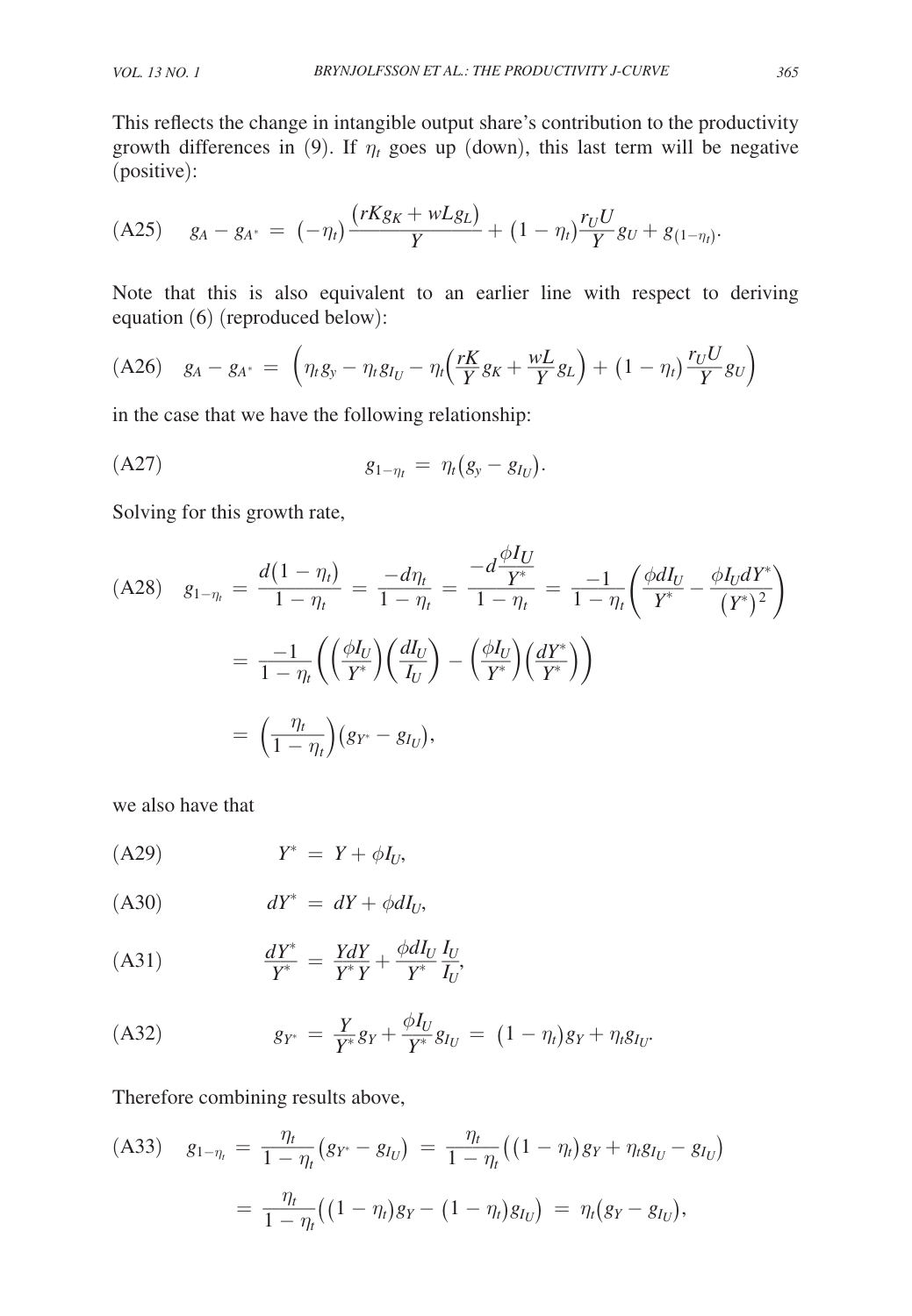as we wanted to show, proving that equations  $(6)$  and  $(9)$  are equivalent.<sup>31</sup>

Another formulation mirrors our empirical analysis. Recall the formula for adjusted TFP substituting the residual share net of labor and other measured components for the capital share of output with the assumption that  $g_U = g_K$ .

(A34) 
$$
g_{A^*} = (1 - \eta_t) \left( g_Y - g_K - \left( \frac{wL}{Y} \right) (g_L - g_K) - \left( \frac{r_U U}{Y} \right) (g_U - g_K) \right)
$$
  

$$
+ \left( \frac{\phi I_U}{Y} \right) (g_{I_U} - g_K) \Big),
$$

$$
g_{A^*} = (1 - \eta_t) \left( g_A - \left( \frac{r_U U}{Y} \right) (g_U - g_K) + \left( \frac{\phi I_U}{Y} \right) (g_{I_U} - g_K) \right),
$$

$$
g_Y = \left( \frac{1}{1 - \eta_t} \right) g_{A^*} + g_K + \frac{wL}{Y} (g_L - g_K) - \frac{\phi I_U}{Y} (g_{I_U} - g_K).
$$

This implies

$$
(A35) \quad g_{A^*} = (1 - \eta_t) \bigg( g_Y - \bigg( \frac{wL}{Y} \bigg) g_L - \bigg( 1 - \frac{wL}{Y} \bigg) g_K + \frac{\phi I_U}{Y} (g_{I_U} - g_K) \bigg).
$$

With  $\phi I_U/Y = \eta/(1-\eta)$  (supressing time subscripts),

(A36) 
$$
g_{A^*} = (1 - \eta) \left( g_Y - \left( \frac{wL}{Y} \right) g_L - \left( 1 - \frac{wL}{Y} \right) g_K + \frac{\eta}{1 - \eta} (g_{I_U} - g_K) \right),
$$
  
\n $g_{A^*} = (1 - \eta) \left( g_Y - \left( \frac{wL}{Y} \right) g_L - \left( 1 - \frac{wL}{Y} \right) g_K \right) + \eta (g_{I_U} - g_K),$   
\n $g_{A^*} = (1 - \eta) (g_A) + \eta (g_{I_U} - g_K).$ 

This shows that the adjusted productivity growth is a convex combination of the standard productivity growth and the difference between the growth rate of unmeasured intangible investment and ordinary capital. The weights sum to one, and the weight on the second term is simply the true output share of unmeasured intangible investment (eta).

Clearly, increasing the true output share of unmeasured intangible investment puts more weight on the investment growth of intangibles, but also on the growth of the capital stock. We will (creatively) call the investment growth piece the "investment effect" and the capital stock growth piece the "capital stock effect." Without

<sup>&</sup>lt;sup>31</sup> We thank an anonymous referee for helping us to clarify this approach.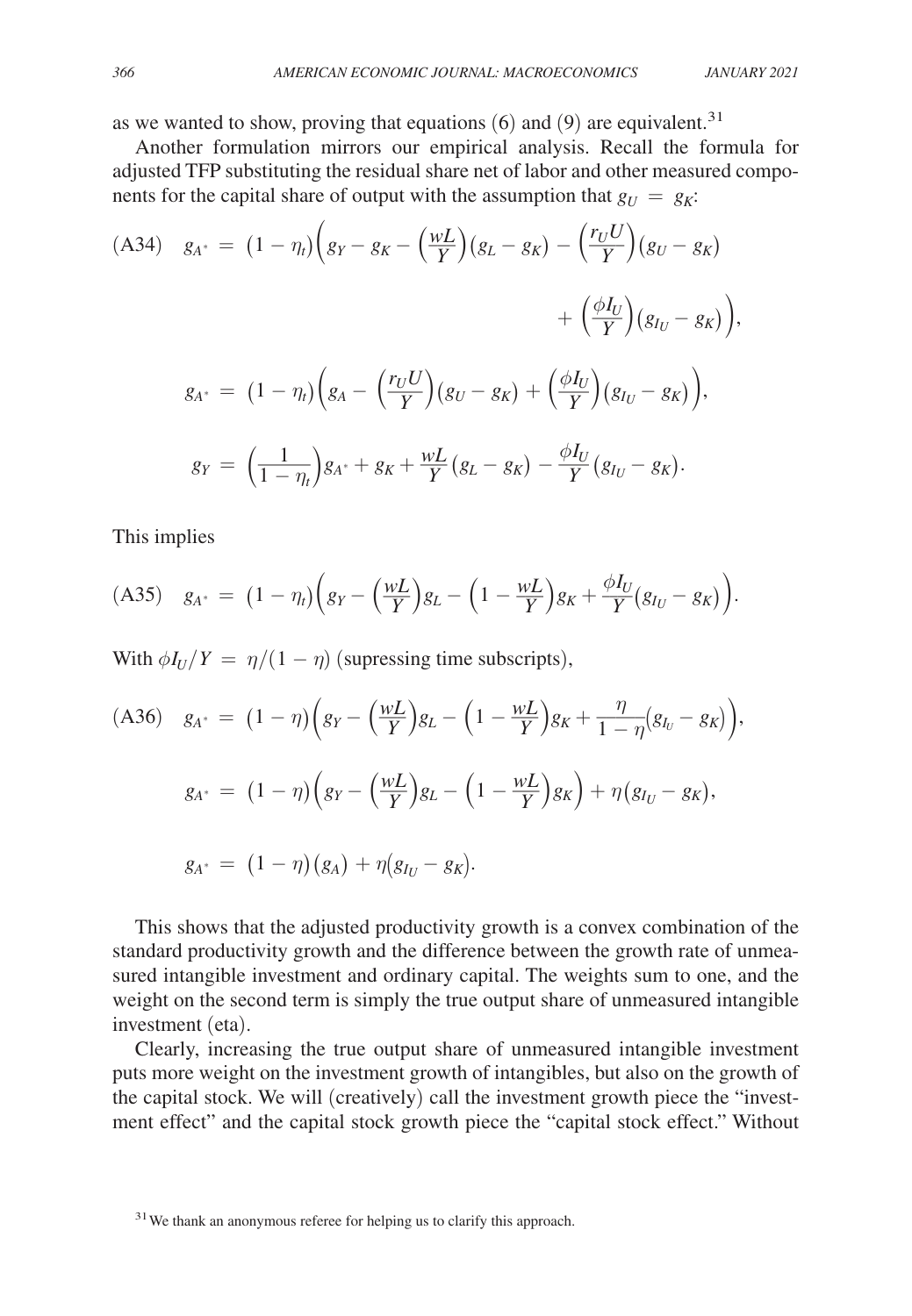the assumption of equal growth rates of different types of capital stocks, we have a similar formula:

$$
(A37) \t\t g_{A^*} = (1 - \eta) \left( g_A - \left( \frac{r_U U}{Y} \right) (g_U - g_K) \right) + \eta (g_{I_U} - g_K).
$$

# B. *Derivation of Firm-Level Intangible Multipliers*

To incorporate adjustment costs and multiple capital varieties, we modify equation (1) following Lucas (1967). Production is now

$$
(A38) \tY = pAF(K, L, I).
$$

Assume perfect competition between firms and constant returns to scale in factor inputs. Now the production function incorporates an investment vector **I** with market price vector **z** such that the total cost of investment in one unit of capital goods is ( **z** − **p FI**) . Here, *F* represents the final output net of adjustment costs and is assumed nonincreasing and convex in all types of **I**. This reflects that adjustment costs grow increasingly costly for larger **I**. In other words, the firm must forgo an increasing amount of output as its rate of capital investment increases. This helps explain why firms cannot, for example, instantaneously replicate the capital stocks of their competitors without incurring larger costs.

We can relate firm investment behavior to market value using this production function.<sup>32</sup> We assume perfect competition and constant returns to scale. For the price-taking firm, market value equals the sum of the capitalized adjustment costs. Let the jth entry of vectors  $\mathbf{K}, \mathbf{I}, \delta, \lambda$  correspond to the jth capital variety. For simplicity's sake, there is only one type of labor. The firm must solve

$$
\max_{\mathbf{I},L} \left[ \int_0^\infty \pi(t) \zeta(t) dt \right] = V(0),
$$

where

$$
\pi(t) \ = \ pAF(\mathbf{K}, L, \mathbf{I}) - wL - \mathbf{z}'\mathbf{I}
$$

and

$$
\frac{dK_j}{dt} = I_j - \delta_j K_j \quad \forall j = 1, 2, \ldots, J.
$$

That is,  $K_j$  is the capital stock of type *j* (indexes capital variety), *L* is labor,  $\zeta(t)$ denotes the compound discount rate at time  $t$ , and  $\delta_j$  is the depreciation rate of capital of type *j*. As in Yang and Brynjolfsson (2001), *F* is assumed nondecreasing

 $32$  See, for example, Hayashi (1982), Wildasin (1984), and Hayashi and Inoue (1991).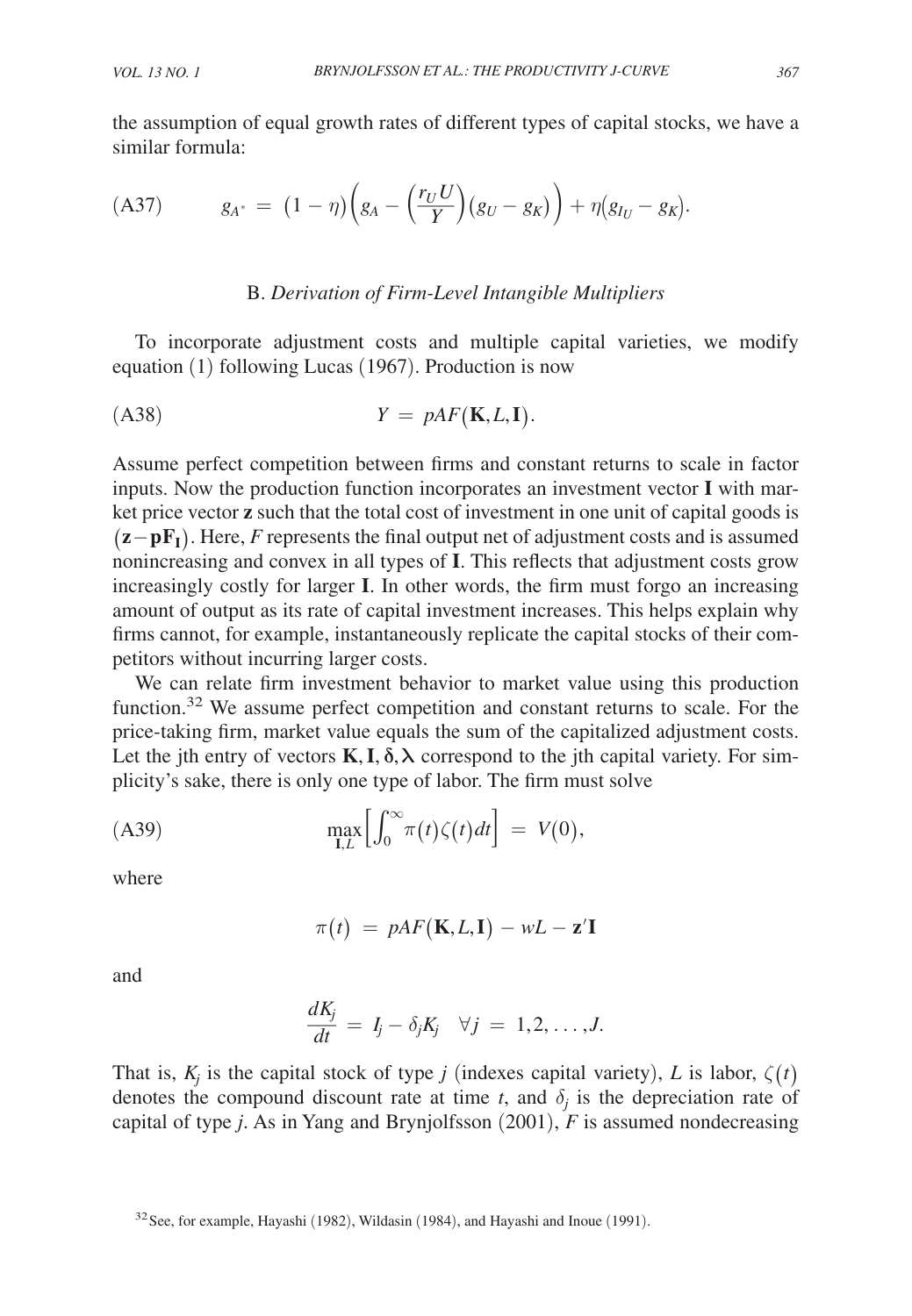and concave in  $\bf{K}$  and  $\bf{L}$ . With homogeneity of degree one for  $\bf{F}$ , we get the solution to the maximization of the Hamiltonian at time 0:

$$
(A40) \quad H(\mathbf{K},L,\mathbf{I},A) = (pAF(\mathbf{K},L,\mathbf{I}) - wL - \mathbf{z}^{\mathsf{T}})\zeta(t) + \sum_{j=1}^{J} \lambda_j (I_j - \delta_j K_j)
$$

with constraints

$$
\frac{\partial H}{\partial \lambda_j} = \dot{K}_j = I_j - \delta_j K_j \quad \forall j \in \{1, 2, ..., J\}, \forall t \in [0, \infty],
$$
  

$$
\frac{\partial H}{\partial K_j} = -\dot{\lambda}_j = p F_{K_j} \zeta(t) - \lambda_j \delta_j \quad \forall j, \forall t,
$$
  

$$
\frac{\partial H}{\partial I_j} = 0 = (p F_{I_j} - z_j) \zeta(t) + \lambda_j \quad \forall j, \forall t,
$$
  

$$
\frac{\partial H}{\partial L} = 0 = (p F_L - w) \zeta(t) \quad \forall t,
$$

 $\lim_{t\to\infty} \lambda(t) \mathbf{K}(t) = 0,$ 

leading to an equation for the value of the firm:

(A41) 
$$
V(0) = \sum_{j=1}^{J} \lambda_j(0) K_j(0).
$$

Equation  $(A41)$  (the same as equation  $(15)$ ) shows that the value of the firm at  $t = 0$  is the sum over all varieties of the capital stock quantities multiplied by the "shadow price" of investment of the respective varieties. In our context, this shadow price reflects adjustment costs.<sup>33</sup>

Assuming all asset stocks are measured correctly and market prices correctly represent the value of claims on publicly traded firms, equation (A41) suggests that a regression of firm value on dollar quantities of asset varieties will yield a coefficient vector that represents the average present value of one unit of each type of capital. In a frictionless efficient market, that vector would be a series of ones for all assets, i.e., assets are priced precisely at replacement cost. In the presence of adjustment costs and hidden yet correlated intangible investments, however, the coefficient will be greater than one. Sunk adjustment costs can be considered intangible assets as well.

<sup>33</sup> Following equation (6) in Hall (2000), if  $\lambda_j$  represents the marginal *q* value (incremental market value created divided by asset replacement cost), then the marginal adjustment cost for the firm (set by the firms' competitors) at its chosen capital investment rate is set by

its chosen capital investment rate is set by
$$
c'\left(\frac{k_t - (1 - \delta)k_{t-1}}{k_{t-1}}\right) = q_t - 1 = \lambda_t - 1,
$$

where  $c'(\cdot)$  is the marginal adjustment cost function and  $\delta$  is the depreciation rate of capital. In this case, there are no unmeasured intangible correlates, only adjustment costs of investment. Our framework below allows for both adjustment costs and unmeasured intangibles. In that case, the sum of these two elements is our  $\lambda$  value. (One interpretation of this summation is that capitalized convex adjustment costs are, in effect, a nonlinear component of correlated intangible investments.)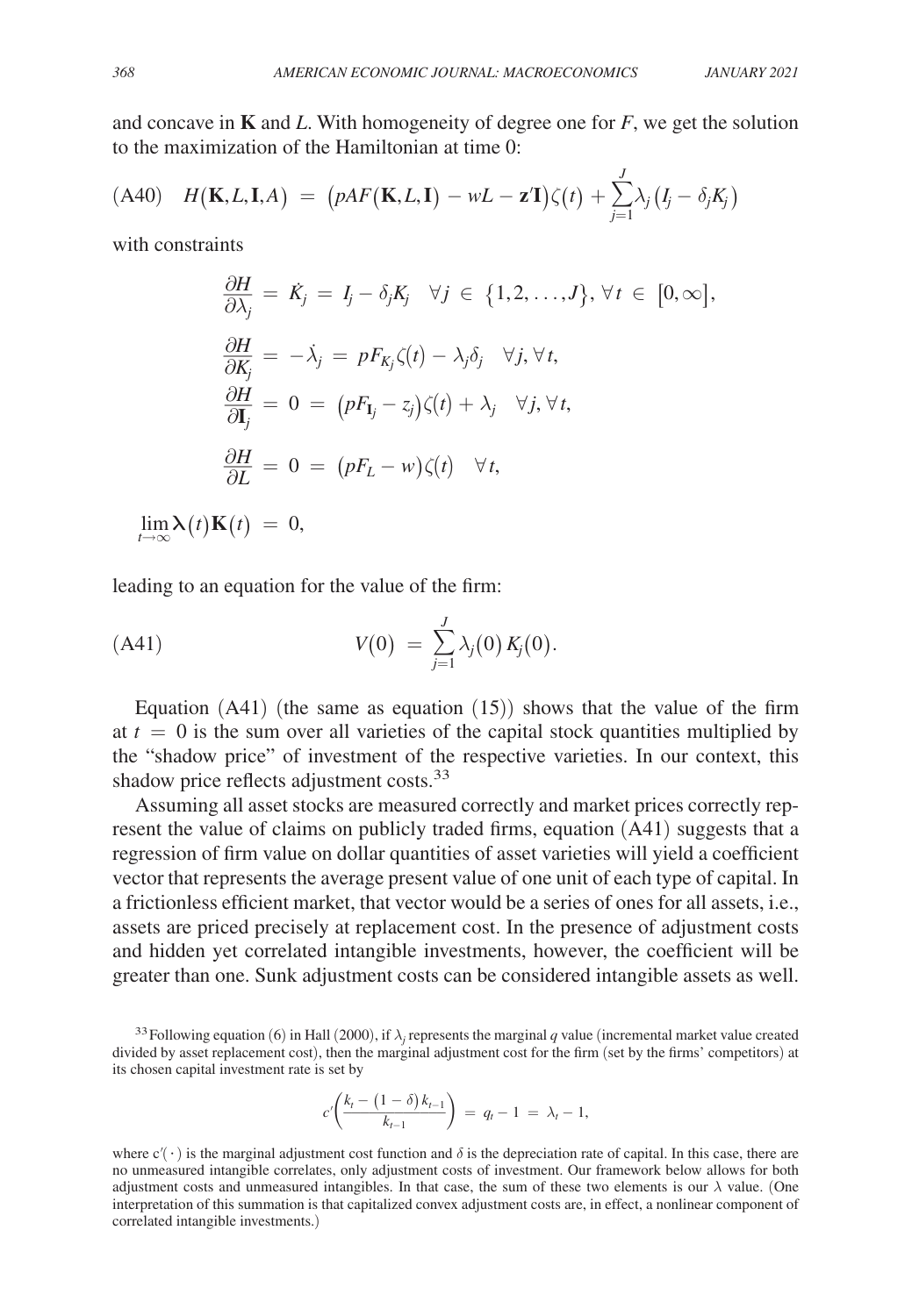Therefore, the ratio  $(\phi_i + z_i)/\mathbf{z}_i = \lambda_i/z_i$  for some asset type *i* reflects the hidden intangible asset value per unit of observable installed capital for the firm.

#### C. *The J-Curve in Productivity Levels*

For an ordinary Cobb-Douglas production function, the productivity-level differences are dependent on  $\eta$  (the ratio of unmeasured intangible output to total output), *U* (unmeasured intangible capital inputs), and  $r_U U/Y^*$  (the output share of unmeasured intangible capital inputs where  $Y^* = Y + \phi I_U$ ). Equation (A42) shows the standard case, and equation (A6) shows the unmeasured intangibles-adjusted case:

(A42) 
$$
\ln Y = \ln(1 - \eta)Y^* = \ln(A) + (\frac{rK}{Y})\ln(K) + (\frac{wL}{Y})\ln(L),
$$

(A43) 
$$
\ln Y^* = \ln\left(\frac{Y}{1-\eta}\right) = \ln(A^*) + \left(\frac{rK}{Y^*}\right)\ln K + \left(\frac{wL}{Y^*}\right)\ln L + \left(\frac{r_UU}{Y^*}\right)\ln U.
$$

The difference in log levels is a pass-through of the difference in output inclusive of unmeasured intangibles and ordinary output:

$$
(A44) \quad \Delta_{log\_level} = \ln(TFP_{standard}) - \ln(TFP_{corrected}) = \ln(A) - \ln(A^*).
$$

The difference is trivially equal to zero if all output is measured. The condition for the productivity-level gap to be equal to zero otherwise sets the unmeasured intangible output derived from measured inputs to be equivalent to the capital service flows from unmeasured intangible input, added to the difference in logs of measured output and total true output, as below:

$$
(A45)\quad \left(\left(\frac{rK}{Y^*}\right)\ln(K) + \left(\frac{wK}{Y^*}\right)\ln(L)\right)\frac{\phi I_U}{Y} = \left(\frac{r_U U}{Y^*}\right)\ln(U) + \ln(1-\eta).
$$

#### **REFERENCES**

- **Abramovitz, Moses.** 1956. "Resource and Output Trends in the United States since 1870." NBER Occasional Paper 52.
- **Acemoglu, Daron, and James A. Robinson.** 2013. *Why Nations Fail: The Origins of Power, Prosperity, and Poverty*. New York: Crown Publishing Group.
- **Aghion, Philippe, Benjamin F. Jones, and Charles I. Jones.** 2017. "Artificial Intelligence and Economic Growth." NBER Working Paper 23928.
- **Agrawal, Ajay, John McHale, and Alex Oettl.** 2018. "Finding Needles in Haystacks: Artificial Intelligence and Recombinant Growth." In *The Economics of Artificial Intelligence: An Agenda*, edited by Ajay Agrawal, Joshua Gans, and Avi Goldfarb, 149–74. Chicago: University of Chicago Press.
- **Allen, Robert C.** 2009. "Engels' Pause: Technical Change, Capital Accumulation, and Inequality in the British Industrial Revolution." *Explorations in Economic History* 46 (4): 418–35.
- **Andrei, Daniel, William Mann, and Nathalie Moyen.** 2018. "Why Did the Q Theory of Investment Start Working?" Unpublished. https://gattonweb.uky.edu/faculty/hankins/conf2018/AMM\_171118.pdf
- **Andrews, Dan, Chiara Criscuolo, and Peter N. Gal.** 2015. "Frontier Firms, Technology Diffusion, and Public Policy: Micro Evidence from OECD Countries." OECD The Future of Productivity: Main Background Paper 2.
- **Barkai, Simcha, and Seth G Benzell.** 2018. "70 Years of US Corporate Profits." Stigler Center for the Study of the Economy and the State New Working Paper 22.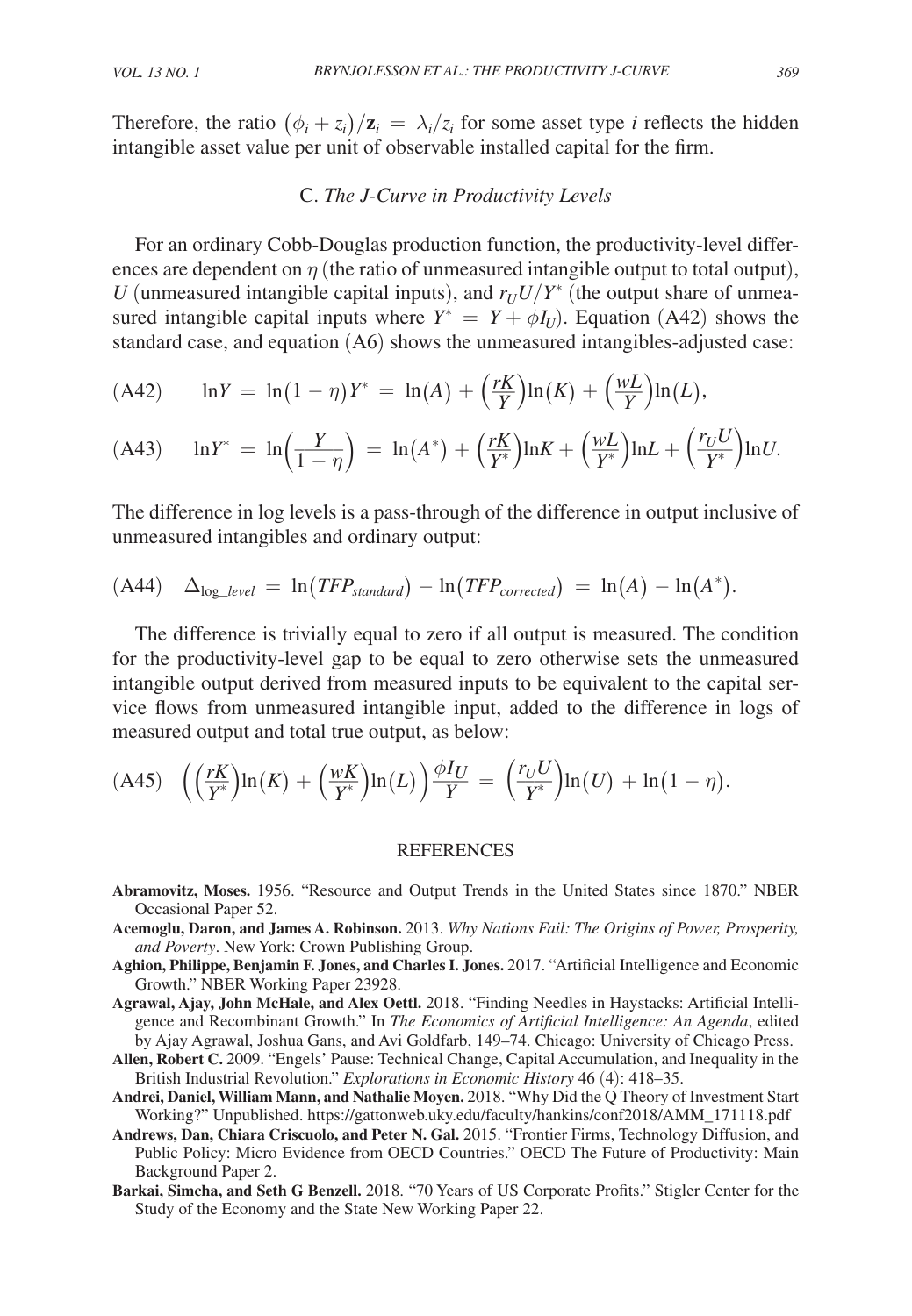**Barro, Robert.** 1999. "Notes on Growth Accounting." *Journal of Economic Growth* 4 (2): 119–37.

- **Basu, Susanto, and John G. Fernald.** 1997. "Returns to Scale in US Production: Estimates and Implications." *Journal of Political Economy* 105 (2): 249–83.
- **Bresnahan, Timothy.** 2010. "General Purpose Technologies." In *Handbook of the Economics of Innovation*, Vol. 2, edited by Bronwyn H. Hall and Nathan Rosenberg, 761–91. Amsterdam: Elsevier.
- **Bresnahan, Timothy F., and Manuel Trajtenberg.** 1995. "General Purpose Technologies 'Engines of Growth'?" *Journal of Econometrics* 65 (1): 83–108.
- **Brynjolfsson, Erik.** 1993. "The Productivity Paradox of Information Technology." *Communications of the ACM* 36 (12): 66–77.
- **Brynjolfsson, Erik, and Lorin M. Hitt.** 2000. "Beyond Computation: Information Technology, Organizational Transformation, and Business Performance." *Journal of Economic Perspectives* 14 (4): 23–48.
- **Brynjolfsson, Erik, Lorin M. Hitt, and Shinkyu Yang.** 2002. "Intangible Assets: Computers and Organizational Capital." *Brookings Papers on Economic Activity* 32 (1): 137–98.
- **Brynjolfsson, Erik, Daniel Rock, and Chad Syverson.** 2019. "Artificial Intelligence and the Modern Productivity Paradox: A Clash of Expectations and Statistics." In *The Economics of Artificial Intelligence: An Agenda*, edited by Ajay Agrawal, Joshua Gans, and Avi Goldfarb, 23–60. Chicago: University of Chicago Press.
- **Brynjolfsson, Erik, Daniel Rock, and Chad Syverson.** 2021. "Replication data for: The Production J-Curve: How Intangibles Complement General Purpose Technologies." American Economic Association [publisher], Inter-university Consortium for Political and Social Research [distributor]. https://doi.org/10.3886/E117947V1.
- **Bughin, Jacques, Eric Hazan, Sree Ramaswamy, Michael Chui, Tera Allas, Peter Dahlström, Nicolas Henke, and Monica Trench.** 2017. "Artificial Intelligence—The Next Digital Frontier?" McKinsey Global Institute Discussion Paper June 2017.
- **Bureau of Economic Analysis.** 2018. "Fixed Asset Investment, Net Stocks, and Depreciation (Tables 2.1-2.8)." National Accounts. 2018. https://apps.bea.gov/iTable/index\_FA.cfm (accessed September 1, 2018.)
- **Byrne, David M., John G. Fernald, and Marshall B. Reinsdorf.** 2016. "Does the United States Have a Productivity Slowdown or a Measurement Problem." US Federal Reserve Finance and Economics Discussion Series Paper 2016-017.
- **Cockburn, Iain M., Rebecca Henderson, and Scott Stern.** 2018. "The Impact of Artificial Intelligence on Innovation: An Exploratory Analysis." NBER Working Paper 24449.
- **Corrado, Carol, Charles Hulten, and Daniel Sichel.** 2009. "Intangible Capital and U.S. Economic Growth." *Review of Income and Wealth* 55 (3): 661–85.
- **Crafts, Nicholas.** 2004. "Steam as a General Purpose Technology: A Growth Accounting Perspective." *Economic Journal* 114 (495): 338–51.
- **David, Paul A.** 1990. "The Dynamo and the Computer: An Historical Perspective on the Modern Productivity Paradox." *American Economic Review* 80 (2): 355–61.
- **Eisfeldt, Andrea L., and Dimitris Papanikolaou.** 2013. "Organization Capital and the Cross-Section of Expected Returns." *Journal of Finance* 68 (4): 1365–406.
- **Eisfeldt, Andrea L., and Dimitris Papanikolaou.** 2014. "The Value and Ownership of Intangible Capital." *American Economic Review* 104 (5): 189–94.
- **Fernald, John.** 2014. "A Quarterly, Utilization-Adjusted Series on Total Factor Productivity." Federal Reserve Bank of San Francisco Working Paper 2012-19.
- **Furman, Jason, and Robert Seamans.** 2018. "AI and the Economy." NBER Working Paper 24689.
- **Gordon, Robert J.** 2015. "Secular Stagnation: A Supply-Side View." *American Economic Review* 105  $(5): 54-9.$
- **Greenwood, Jeremy, and Mehmet Yorukoglu.** 1997. "1974." *Carnegie-Rochester Conference Series on Public Policy* 46: 49–95.
- **Hall, Bronwyn H.** 1993. "The Stock Market's Valuation of R&D Investment during the 1980's." *American Economic Review* 83 (2): 259–64.
- **Hall, Bronwyn H.** 2006. "R&D, Productivity, and Market Value." Institute for Fiscal Studies Working Paper 06/23.
- **Hall, Robert E.** 2001. "The Stock Market and Capital Accumulation." *American Economic Review* 91 (5) :1185–202.
- **Hall, Robert E.** 2004. "Measuring Factor Adjustment Costs." *Quarterly Journal of Economics* 119 (3): 899–927.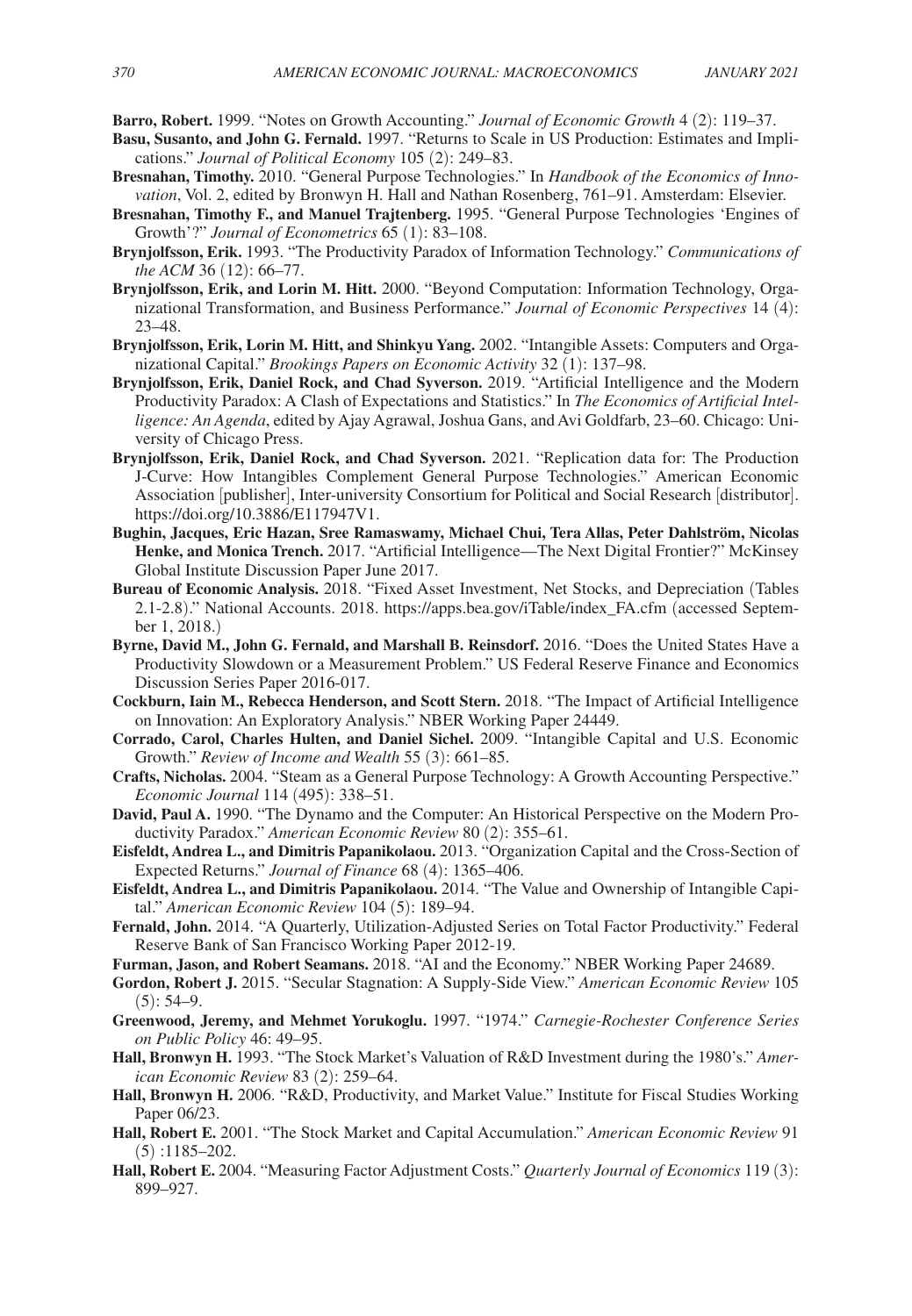- **Hall, Robert E., Jason G. Cummins, and Owen A. Lamont.** 2000. "E-Capital: The Link between the Stock Market and the Labor Market in the 1990s." *Brookings Papers on Economic Activity* 31 (2): 73–118.
- **Haskel, Jonathan, and Stian Westlake.** 2017. *Capitalism without Capital: The Rise of the Intangible Economy*. Princeton, NJ: Princeton University Press.
- **Hayashi, Fumio.** 1982. "Tobin's Marginal q and Average q: A Neoclassical Interpretation." *Econometrica* 50 (1): 213–24.
- **Hayashi, Fumio, and Tohru Inoue.** 1991. "The Relation between Firm Growth and Q with Multiple Capital Goods: Theory and Evidence from Panel Data on Japanese Firms." *Econometrica* 59 (3): 731–53.
- **Helpman, Elhanan, and Manuel Trajtenberg.** 1994. "A Time to Sow and a Time to Reap: Growth Based on General Purpose Technology." In *General Purpose Technologies and Economic Growth*, edited by Elhanan Helpman, 55–84. Cambridge, MA: MIT Press.
- **Himel, Samuel, and Robert Seamans.** 2017. "Artificial Intelligence, Incentives to Innovate, and Competition Policy." *Competition Policy Institute Antitrust Chronicle* 1 (3): Article 7.
- **Hornstein, Andreas, and Per Krusell.** 1996. "Can Technology Improvements Cause Productivity Slowdowns?" *NBER Macroeconomics Annual* 11: 209–59.
- **Houthakker, Hendrik S.** 1955. "The Pareto Distribution and the Cobb-Douglas Production Function in Activity Analysis." *Review of Economic Studies* 23 (1): 27–31.
- **Jacobs, Bas, and Richard Nahuis.** 2002. "A General Purpose Technology Explains the Solow Paradox and Wage Inequality." *Economics Letters* 74 (2): 243–50.
- **Jorgenson, Dale Weldeau, and Kevin J. Stiroh.** 2000. "Raising the Speed Limit: U.S. Economic Growth in the Information Age." *Brookings Papers on Economic Activity* 30 (1): 125–211.
- **Kogan, Leonid, Dimitris Papanikolaou, Amit Seru, and Noah Stoffman.** 2017. "Technological Innovation, Resource Allocation, and Growth." *Quarterly Journal of Economics* 132 (2): 665–712.
- **Lipsey, Richard, Kenneth Carlaw, and Clifford Bekar.** 2006. "Economic Transformations: General Purpose Technologies and Long-Term Economic Growth." *Economic History Review* 59 (4): 881– 82.
- **Lucas, Robert E.** 1967. "Adjustment Costs and the Theory of Supply." *Journal of Political Economy* 75 (4, Part 1): 321–34.
- **Marrano, Mauro Giorgio, Jonathan Haskel, and Gavin Wallis.** 2009. "What Happened to the Knowledge Economy? ICT, Intangible Investment, and Britain's Productivity Record Revisited." *Review of Income and Wealth* 55 (3): 686–716.
- **McGrattan, Ellen R.** 2017. "Intangible Capital and Measured Productivity." NBER Working Paper 23233.
- **McGrattan, Ellen R, and Edward C Prescott.** 2001. "Is the Stock Market Overvalued?" NBER Working Paper 8077.
- **McGrattan, Ellen R., and Edward C. Prescott.** 2010. "Unmeasured Investment and the Puzzling US Boom in the 1990s." *American Economic Journal: Macroeconomics* 2 (4): 88–123.
- **Oliner, Stephen D., and Daniel E. Sichel.** 2000. "The Resurgence of Growth in the Late 1990s: Is Information Technology the Story?" *Journal of Economic Perspectives* 14 (4): 3–22.
- **Oliner, Stephen D., Daniel E. Sichel, and Kevin J. Stiroh.** 2008. "Explaining a Productive Decade." *Journal of Policy Modeling* 30 (4): 633–73.
- **Peters, Ryan H., and Lucian A. Taylor.** 2017. "Intangible Capital and the Investment-q Relation." *Journal of Financial Economics* 123 (2): 251–72.
- **Rock, Daniel.** 2019. "Engineering Value: The Returns to Technological Talent and Investments in Artificial Intelligence." Unpublished. http://drock.mit.edu/sites/default/files/documents/techMV\_ mostrecent.pdf.
- **Rose, Andrew K., and Janet L. Yellen.** 1989. "Is There a J-Curve?" *Journal of Monetary Economics* 24 (1): 53–68.
- **Rosenberg, Nathan, and Manuel Trajtenberg.** 2004. "A General-Purpose Technology at Work: The Corliss Steam Engine in the Late-Nineteenth-Century United States." *Journal of Economic History* 64 (1): 61–99.
- **Saunders, Adam, and Erik Brynjolfsson.** 2016. "Valuing Information Technology Related Intangible Assets." *Mis Quarterly* 40 (1): 83–110.
- **Solow, Robert M.** 1956. "A Contribution to the Theory of Economic Growth." *Quarterly Journal of Economics* 70 (1): 65–94.
- **Solow, Robert M.** 1957. "Technical Change and the Aggregate Production Function." *Review of Economics and Statistics* 39 (3): 312–20.